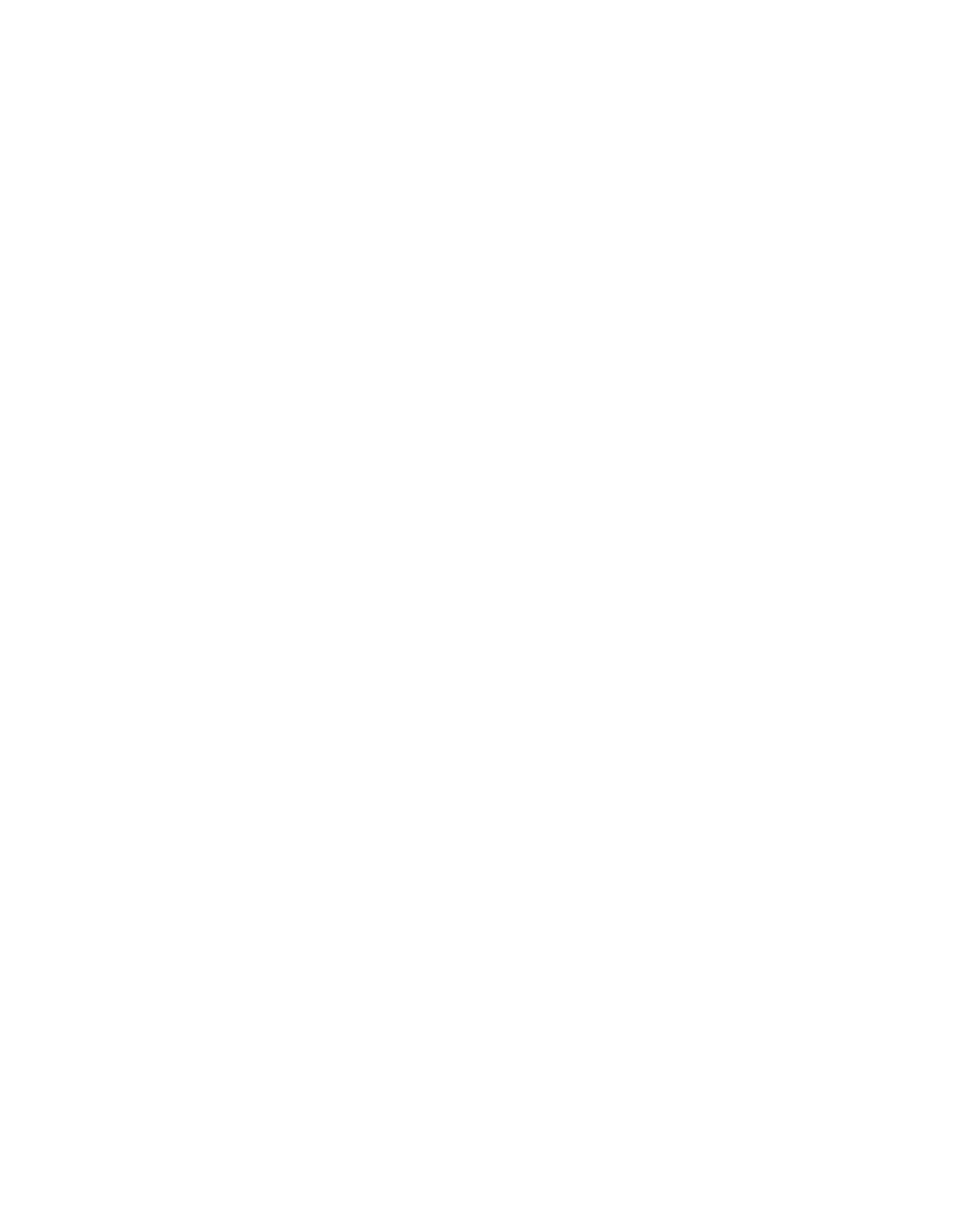

**David J. Kershner** *Principal, Retirement* David.Kershner@xerox.com 602.864.3507

#### **Todd D. Kanaster**

*Senior Consultant* [Todd.Kanaster@xerox.com](mailto:Todd.Kanaster@xerox.com) 720.359.7762

#### **Larry Langer**

Principal, Retirement Larry.Langer@xerox.com 312.846.3669

#### **Melissa A. Bissett**

Senior Consultant Melissa.Bissett@xerox.com 720.359.7735

Buck Consultants, LLC. 5690 DTC Blvd. Suite 400 Greenwood Village, CO 80011 Fax: 720.359.7701

June 27, 2016

State of Alaska The Alaska Retirement Management Board The Department of Revenue, Treasury Division The Department of Administration, Division of Retirement and Benefits P.O. Box 110203 Juneau, AK 99811-0203

#### **Certification of Actuarial Valuation**

Dear Members of The Alaska Retirement Management Board, The Department of Revenue and The Department of Administration:

This report summarizes the annual actuarial valuation results of the State of Alaska Teachers' Retirement System (TRS) as of June 30, 2015 performed by Buck Consultants, LLC.

The actuarial valuation is based on financial information provided in the financial statements audited by KPMG LLP and member data provided by the Division of Retirement and Benefits and summarized in this report. The benefits considered are those delineated in Alaska statutes effective June 30, 2015. The actuary did not verify the data submitted, but did perform tests for consistency and reasonableness. Valuation census data used for the retiree medical valuation utilized available retiree medical information. Certain pension data fields have been used to clarify the retiree medical data provided to us. Details regarding this information can be found in Section 6.2.d.

All costs, liabilities and other factors under the System were determined in accordance with generally accepted actuarial principles and procedures. An actuarial cost method is used to measure the actuarial liabilities which we believe is reasonable. Buck Consultants, LLC is solely responsible for the actuarial data and actuarial results presented in this report. This report fully and fairly discloses the actuarial position of the System as of June 30, 2015.

TRS is funded by Employer, State, and Member Contributions in accordance with the funding policy adopted by the Alaska Retirement Management Board (Board) and as required by Alaska state statutes. The funding objective for TRS is to pay required contributions that remain level as a percent of total TRS compensation. The Board has also established a funding policy objective that the required contributions be sufficient to pay the Normal Costs of active plan members, System expenses, and amortize the Unfunded Actuarial Accrued Liability as a level percentage of payroll over a closed 25- year period and as required by Alaska state statutes. The closed 25-year period was established effective June 30, 2014.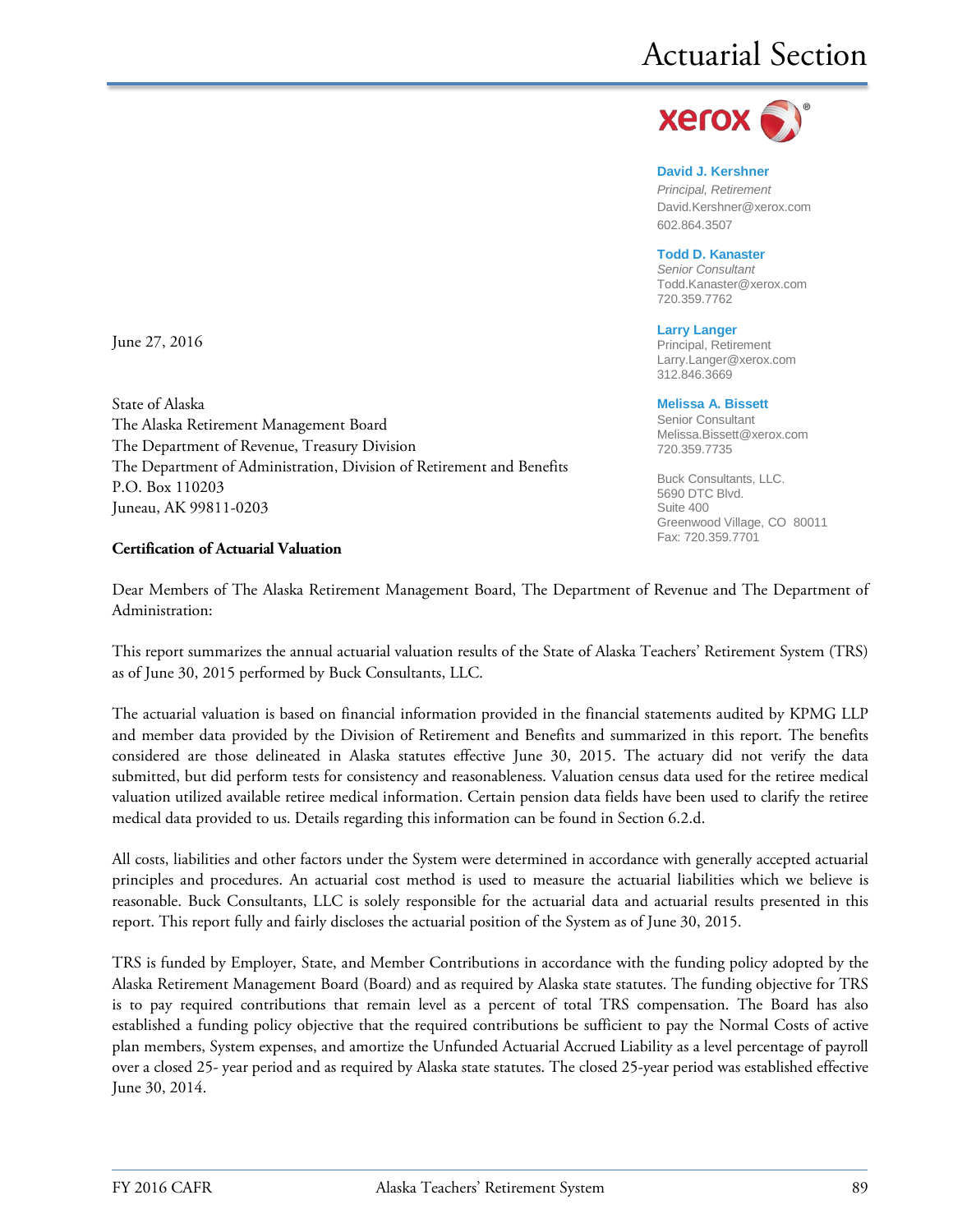The compensation used to determine required contributions is the total compensation of all active members in TRS, including those hired after July 1, 2006 who are members of the Defined Contribution Retirement (DCR) Plan. This objective is currently being met and is projected to continue to be met.

The Board and staff of the State of Alaska may use this report for the review of the operations of TRS. Use of this report, for any other purpose or by anyone other than the Board or staff of the State of Alaska may not be appropriate and may result in mistaken conclusions because of failure to understand applicable assumptions, methods or inapplicability of the report for that purpose. Because of the risk of misinterpretation of actuarial results, you should ask Buck to review any statement you wish to make on the results contained in this report. Buck will not accept any liability for any such statement made without the review by Buck.

Future actuarial measurements may differ significantly from current measurements due to plan experience differing from that anticipated by the economic and demographic assumptions, increases or decreases expected as part of the natural operation of the methodology used for these measurements, and changes in plan provisions or applicable law. In particular, retiree group benefits models necessarily rely on the use of approximations and estimates, and are sensitive to changes in these approximations and estimates. Small variations in these approximations and estimates may lead to significant changes in actuarial measurements. An analysis of the potential range of such future differences is beyond the scope of this valuation (other than the sensitivity analyses shown in Sections 3.2 and 4.7).

In our opinion, the actuarial assumptions used are reasonable, taking into account the experience of the System and reasonable long-term expectations, and represent our best estimate of the anticipated long-term experience under the System. The actuary performs an analysis of System experience periodically and recommends changes if, in the opinion of the actuary, assumption changes are needed to more accurately reflect expected future experience. The last full experience analysis was performed for the period July 1, 2009 to June 30, 2013. Based on that experience study, the Board adopted new assumptions effective for the June 30, 2014 valuation to better reflect expected future experience. Based on our annual analysis of recent claims experience, changes were made to the per capita claim cost rates effective June 30, 2015 to better reflect expected future healthcare experience. Based on recent experience, the healthcare cost trend assumptions are still reasonable and were not changed. A summary of the actuarial assumptions and methods used in this actuarial valuation are shown in Section 6.

The assumptions and methods used to determine the healthcare Actuarial Required Contributions (ARC) of the Employers to TRS as outlined in this report and all supporting schedules meet the parameters and requirements for disclosure of Governmental Accounting Standards Board (GASB) Statement No. 43, Financial Reporting for Postemployment Benefit Plans Other Than Pension Plans. Based on member data and asset information provided by the Division of Retirement and Benefits, we have prepared the trend data schedule under GASB No. 43 that is included in the Financial Section of the CAFR. We have also prepared the member data tables shown in Section 5 of this report for the Statistical Section of the CAFR, and the summary of actuarial assumptions, solvency test, and analysis of financial experience for the Actuarial Section of the CAFR. Please see our separate GASB 67 report for pension-related information needed for the CAFR.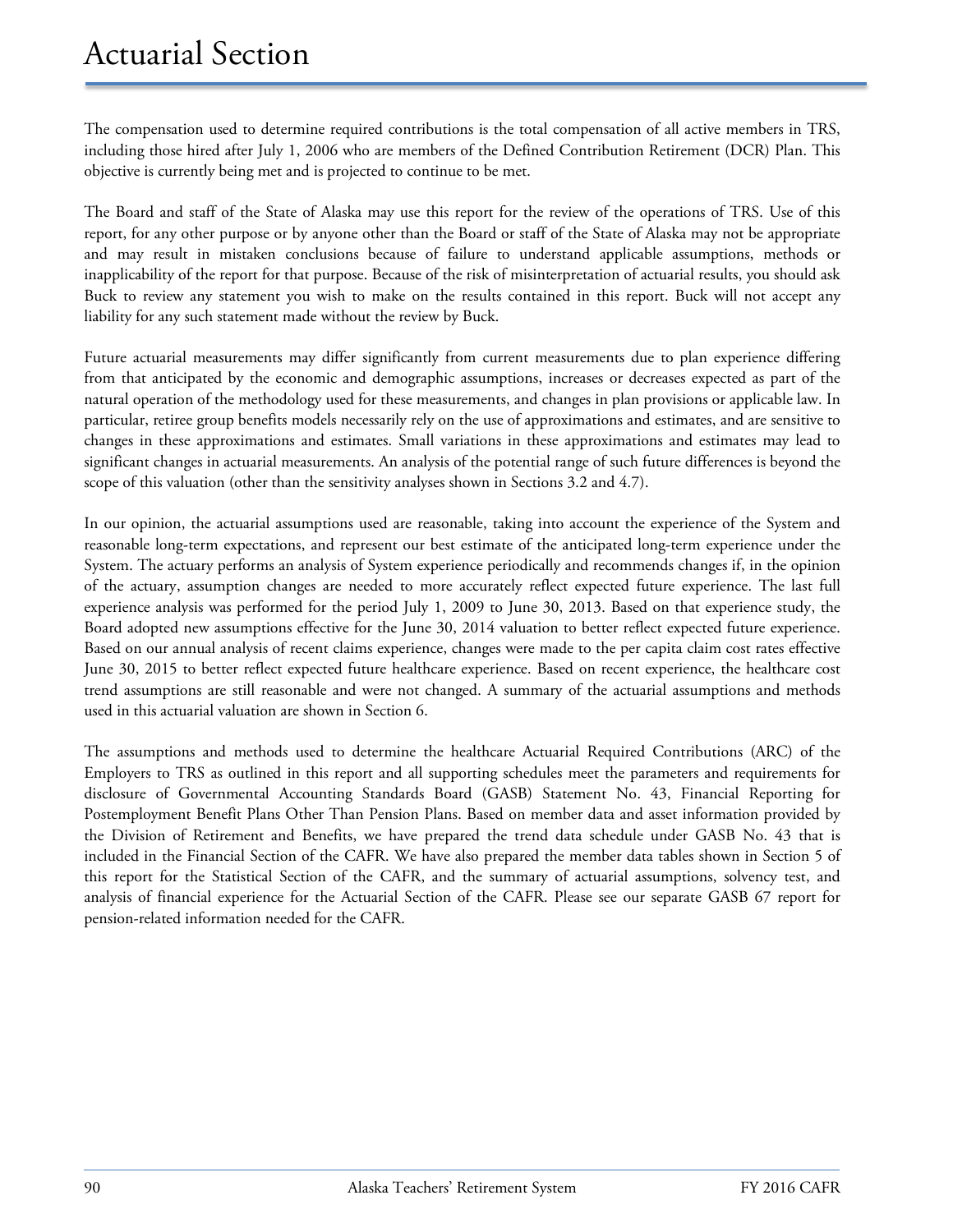David Kershner is a Fellow of the Society of Actuaries and Todd Kanaster and Larry Langer are Associates of the Society of Actuaries. All are Members of the American Academy of Actuaries and meet the Qualification Standards of the American Academy of Actuaries to render the actuarial opinions contained in this report. This report has been prepared in accordance with all applicable Actuarial Standards of Practice. We are available to answer any questions on the material contained in the report, or to provide explanations or further details as may be appropriate.

Respectfully submitted,

 $l \,$  1(  $l$ 

David J. Kershner, FSA, EA, MAAA, FCA Principal

Todd D. Kanaster, ASA, MAAA, FCA Senior Consultant

Larry Langer, ASA, EA, MAAA, FCA Principal

The undersigned actuary is responsible for all assumptions related to the average annual per capita health claims cost and the health care cost trend rates, and hereby affirms her qualification to render opinions in such matters in accordance with the Qualification Standards of the American Academy of Actuaries.

Kelisse A. Bisatt

Melissa A. Bissett, FSA, MAAA Senior Consultant, Health & Productivity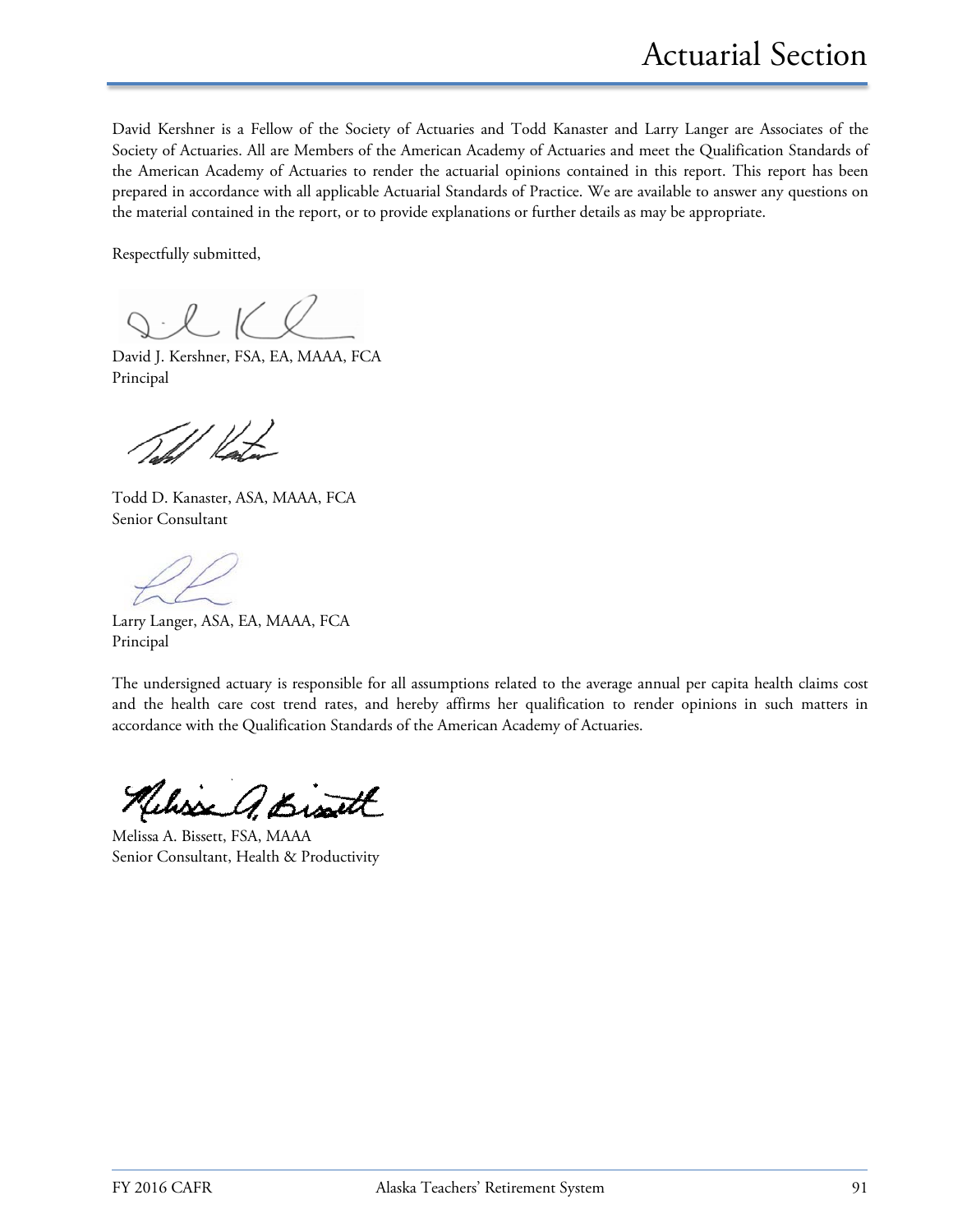### **State of Alaska Teachers' Retirement System**

**Defined Benefit Retirement Plan**

#### **Description of Actuarial Methods and Valuation Procedures**

The funding method used in this valuation was adopted by the Board in October 2006. Changes in the amortization of unfunded actuarial accrued liability were made in 2014. The asset smoothing method used to determine valuation assets was changed effective June 30, 2014.

Benefits valued are those delineated in Alaska state statutes as of the valuation date. Changes in state statutes effective after the valuation date are not taken into consideration in setting the assumptions and methods.

#### **A. Actuarial Method –** Entry Age Normal

Liabilities and contributions shown in the report are computed using the Entry Age Normal Actuarial Cost Method. Any funding surpluses or unfunded accrued liability are amortized over a closed 25-year period (established June 30, 2014) as a level percentage of payroll amount. State statutes allow the contribution rate to be determined on payroll for all members, defined benefit and defined contribution member payroll combined.

Projected pension and postemployment healthcare benefits were determined for all active members. Cost factors designed to produce annual costs as a constant percentage of each member's expected compensation in each year for pension benefits (constant dollar amount for healthcare benefits) from the assumed entry age to the assumed retirement age were applied to the projected benefits to determine the normal cost (the portion of the total cost of the plan allocated to the current year under the method). The normal cost is determined by summing intermediate results for active members and determining an average normal cost rate which is then related to the total payroll of active members. The actuarial accrued liability for active members (the portion of the total cost of the plan allocated to prior years under the method) was determined as the excess of the actuarial present value of projected benefits over the actuarial present value of future normal costs.

The actuarial accrued liability for retired members and their beneficiaries currently receiving benefits, terminated vested members and disabled members not yet receiving benefits was determined as the actuarial present value of the benefits expected to be paid. No future normal costs are payable for these members.

The actuarial accrued liability under this method at any point in time is the theoretical amount of the fund that would have been accumulated had annual contributions equal to the normal cost been made in prior years (it does not represent the liability for benefits accrued to the valuation date). The unfunded actuarial accrued liability is the excess of the actuarial accrued liability over the actuarial value of plan assets measured on the valuation date.

Under this method, experience gains or losses, i.e., decreases or increases in accrued liabilities attributable to deviations in experience from the actuarial assumptions, adjust the unfunded actuarial accrued liability.

#### **B. Valuation of Assets**

The actuarial asset value was reinitialized to equal Fair Value of Assets as of June 30, 2014. Beginning in 2015, the asset value method recognizes 20% of the gain or loss each year, for a period of 5 years. All assets are valued at fair value. Assets are accounted for on an accrued basis and are taken directly from financial statements audited by KPMG LLP.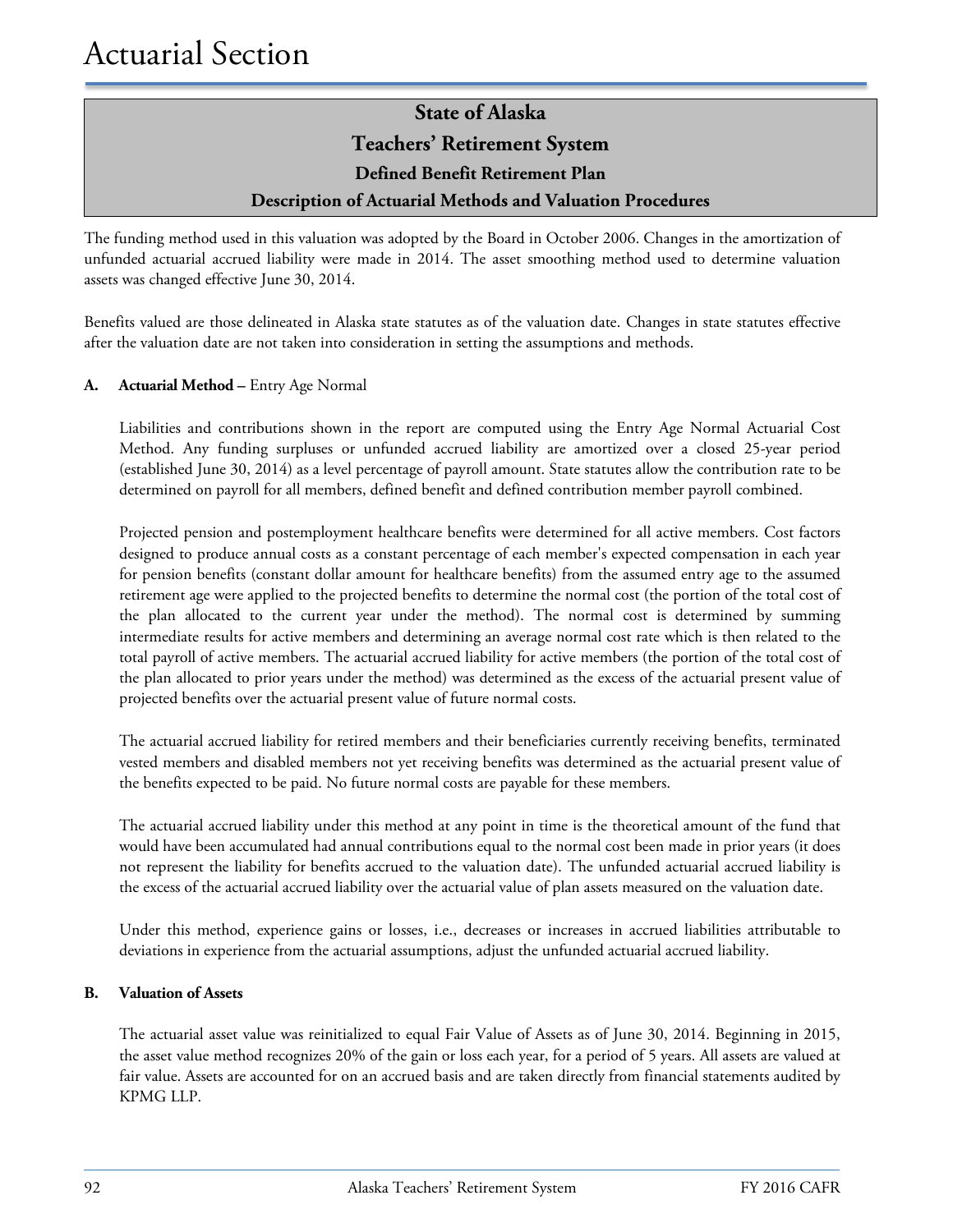### **State of Alaska Teachers' Retirement System Defined Benefit Retirement Plan**

#### **Description of Actuarial Methods and Valuation Procedures**

#### **C. Changes in Methods Since the Prior Valuation**

There have been no changes in methods since the prior valuation..

#### **D. Valuation of Medical Benefits**

This section outlines the detailed methodology used to develop the initial per capita claims cost rates for TRS postemployment healthcare plan. Note that methodology reflects the results of our annual experience rate update for the period July 1, 2015 to June 30, 2016. Healthcare cost trend and retiree contribution increase assumptions remain unchanged from the prior year (June 30, 2014) valuation.

Base claims cost rates are incurred healthcare costs expressed as a rate per member per year. Ideally, claims cost rates should be derived for each significant component of cost that can be expected to require differing projection assumptions or methods, i.e., medical claims, prescription drug claims, administrative costs, etc. Separate analysis is limited by the availability and historic credibility of cost and enrollment data for each component of cost. This valuation reflects nonprescription claims separated by Medicare status, including eligibility for free Part A coverage. Prescription costs are analyzed separately as in prior valuations. Administrative costs are assumed in the final per capita claims cost rates used for valuation purposes, as described below. Analysis to date on Medicare Part A coverage is limited since Part A claim data is not available by individual, nor is this status incorporated into historical claim data.

We analyzed HealthSmart and Aetna reporting for fiscal 2012 through 2015 and derived recommended base claims cost rates as described in the following steps:

- 1. Medical, prescription drug, dental, vision and audio coverage is provided through the AlaskaCare Retiree Health Plan and is available to employees of the State and subdivisions who meet retirement criteria based on the retirement plan tier in effect at their date of hire. Health plan provisions do not vary by retirement tier or age, except for Medicare coordination. Dental, vision and audio claims (DVA) are excluded from data analyzed for this valuation as those are retiree-pay all benefits where rates are assumed to be selfsupporting.
- 2. The plan was administered by Wells Fargo Insurance Services (acquired by HealthSmart, in January 2012) from July 1, 2009 through December 31, 2013 and by Aetna effective January 1, 2014.
	- a. Claims and enrollment data for July 2011 (FY12) through June 2015 (FY15), with claims paid through July 2015 were provided by HealthSmart and Aetna and are included in our analysis.

Available historic management level reporting from HealthSmart does not show claims or enrollment separately for Medicare and non-Medicare plan participants, but does include overall statistics as to the percentage of claims and enrollment attributable to both groups. Historical claim level reporting and estimated impacts of Medicare coordination and plan design were used to augment cost data by Medicare status. Aetna does provide separate experience by Medicare status and will be incorporated into per capita rate development as credible experience emerges.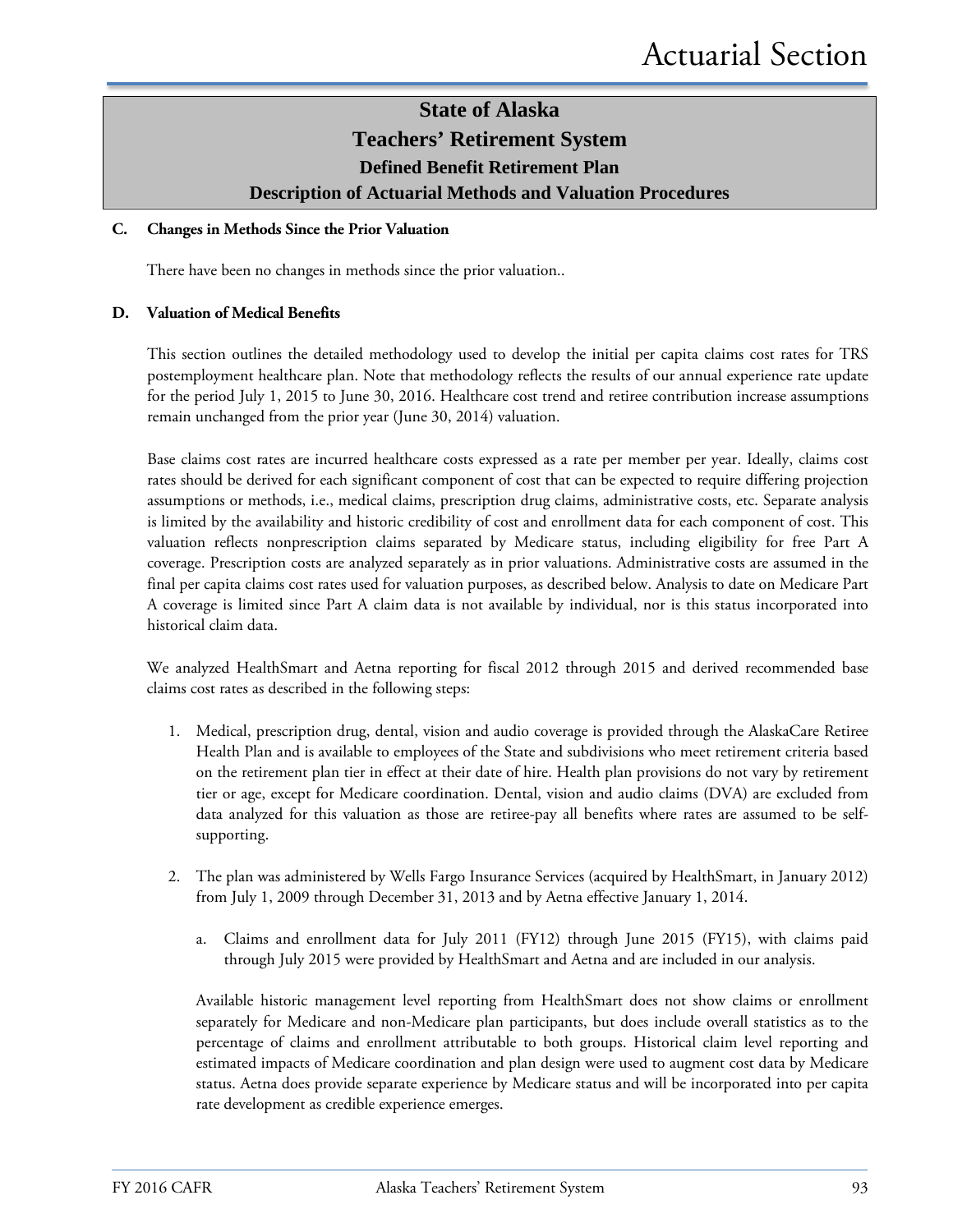For the June 30, 2015 valuation, we were informed that pharmacy claims reported did not reflect rebates. Based upon aggregate rebates in proportion to 2014 incurred claims for all State of Alaska plans (active and retiree), Buck reduced reported pharmacy incurred claims by 7% to estimate the rebates for the retiree population beginning January 1, 2014. As more detailed rebate information becomes available, we will update as appropriate.

3. Alaska retirees who do not have 40 quarters of Medicare-covered compensation do not qualify for Medicare Part A coverage free of charge. This is a relatively small and closed group. Medicare was applied to State employment for all employees hired after March 31, 1986. For these "no-Part A" individuals, the State is the primary payer for hospital bills and other Part A services. Thus, claims costs are higher for the no-Part A group. To date, claim experience is not available separately for participants with both Medicare Parts A and B and those with Part B only. Therefore, higher no-Part A claims are spread across the entire retired population and have been applied to future claims of current active employees projected to retire in the future. To the extent that no-Part A claims can be isolated and applied strictly to the appropriate closed group, actuarial accrued liability will be more accurate and will be lower. The smaller the no-Part A population, the more accrued liabilities will decrease.

Based on census data received from Aetna, about 0.35% of the current retiree (including dependents) population was identified as having coverage only under Medicare Part B. For future retirees, we assume their Part A eligible status based on a combination of date of hire and/or re-hire, date of birth, tier, etc.

- 4. Develop estimated Retiree Drug Subsidy reimbursement Actual subsidy payments to the State were received for CY2007-CY2014, and the first six months of CY2015. Buck obtained this information based upon recorded and available information in the RDS Subsidy website. The projected subsidy for FY 2016 was determined based on the historic ratio of subsidy received to claims incurred (adjusted for rebates), and then applied to the appropriate projection period. These amounts are applicable only to Medicare eligible participants.
- 5. Adjust for network change based upon projections for network savings of 3% (improved discounts, pharmacy rebates etc.), adjustments were applied to claims in the experience base prior to January 1, 2014.
- 6. Adjust for claim fluctuation, anomalous experience, etc. explicit adjustments are often made for anticipated large claims or other anomalous experience. Because we accounted for both Alaska-specific and national trend factors as described below, we did not make any additional smoothing adjustments. Buck compared data utilized to alternate sources provided by the State and Aetna to assess accuracy and reasonableness of data.
- 7. The steps above result in separate incurred claims cost rates for medical and prescription benefits for non-Medicare, Medicare Part B only and Medicare Part A&B members for the past four fiscal years.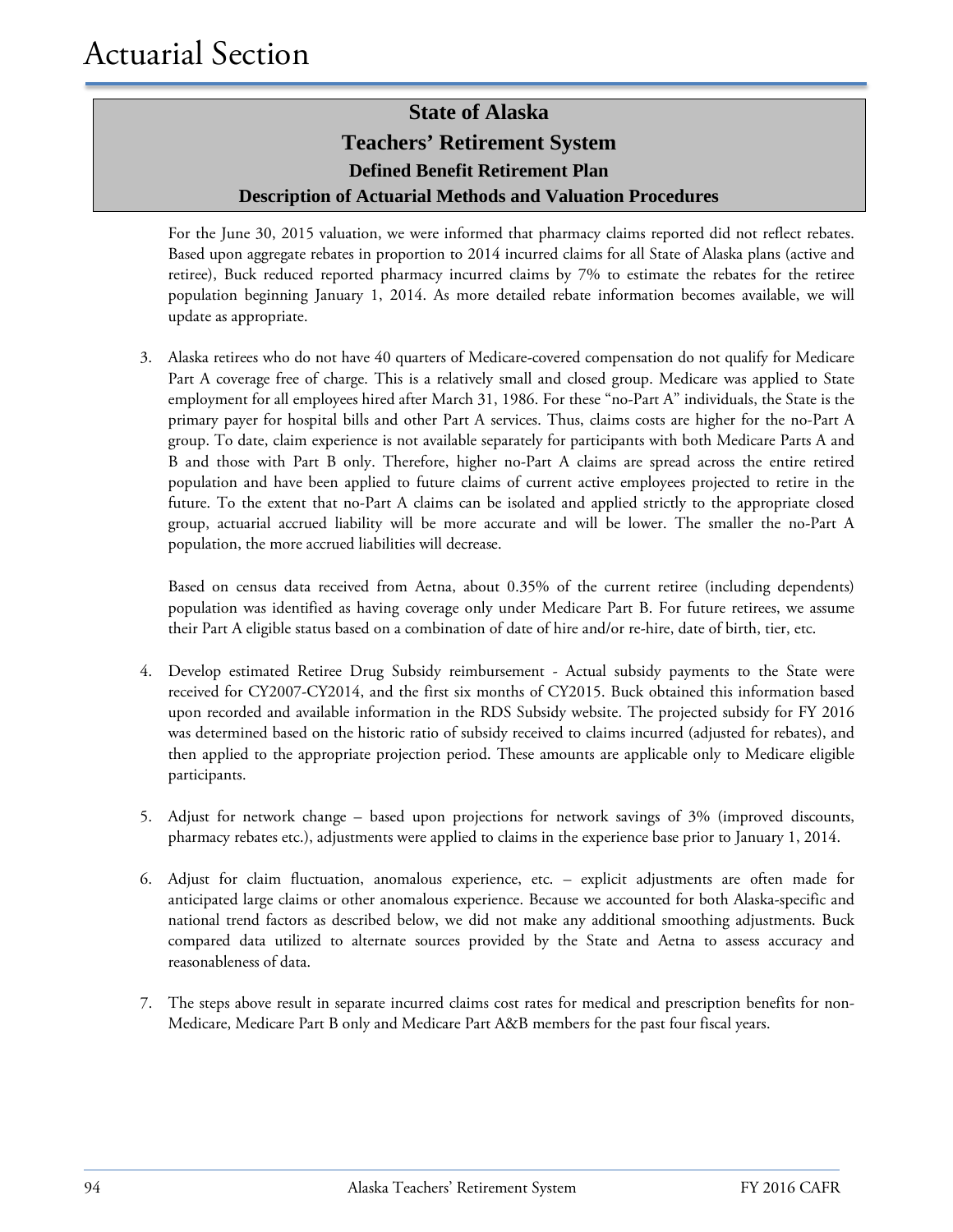Medical claims cost rates reflect differing average ages and levels of Medicare coordination for each group. Prescription claims cost rates reflect differing average ages. We deemed incurred claim data from HealthSmart and Aetna provided data to be complete for fiscal 2012, 2013 and 2014. Fiscal 2015 medical claim data was completed using a factor of 0.91; fiscal 2015 prescription claim data was deemed complete. These factors were derived from completion patterns through July 2015 for AlaskaCare retiree claims. Incurred claim cost rates are projected forward to the valuation year using a blend of Alaska plan-specific trend and national trend rates over the same period, with Alaska experience receiving 75% weight, national trend 25%. These weighted trend factors for this purpose for the current valuation are as follows:

| Alaska-Specific and National Average |                                |              |                   |  |
|--------------------------------------|--------------------------------|--------------|-------------------|--|
|                                      | Weighted Trend from Experience |              |                   |  |
|                                      | Period to Valuation Year       |              |                   |  |
| <b>Experience Period</b>             | Medical                        | Prescription | Weighting Factors |  |
| FY 2011 to FY 2012                   | 8.3%                           | 5.1%         | 10.0%             |  |
| FY 2011 to FY 2013                   | 8.9%                           | 7.1%         | 20.0%             |  |
| FY 2012 to FY 2014                   | 7.7%                           | 6.5%         | 35.0%             |  |
| FY 2013 to FY 2015                   | $6.4\%$                        | $7.1\%$      | 35.0%             |  |

We have some run-out claims data, thus less estimation for complete claims in fiscal 2015, so we increased the credibility weight slightly for the most recent period. Incurred but not reported claim liability is separately determined and accounted for outside of this valuation.

For per capital claim cost development, medical claims were trended on a composite basis for pre-Medicare vs. Medicare due to limited reporting as noted in #2 above. Trend assumptions used for rate development are assessed annually and as additional/improved reporting becomes available, we will incorporate into rate development as appropriate.

All claims cost rates developed provided in management level reporting have been compared to similar rates developed from provided experience data to assess reasonableness data.

- 8. Develop separate administration costs no adjustments were made for internal administrative costs. Third party retiree plan administration fees for fiscal 2016 are based upon rates in effect at the midpoint of the year, January 2016 as agreed upon in the Aetna contracts. We also include PCORI fees under the Affordable Care Act. We estimated the 2016 rates based upon the 2014 rate of \$2.08 per member per year. The annual per participant per year rate for medical and prescription benefits (including PCORI) is \$194.18.
- 9. Healthcare Reform legislation passed on March 23, 2010 included several provisions with potential implications for the State of Alaska Retiree Health Plan liability. Buck evaluated the impact of the following provisions; however, none of the impacts other than noted fees have been included in the valuation results. Legislation passed in December 2015 deferred the effective date of this tax until 2020; though thresholds still start indexing in 2018. This did not change our estimated impact of the tax.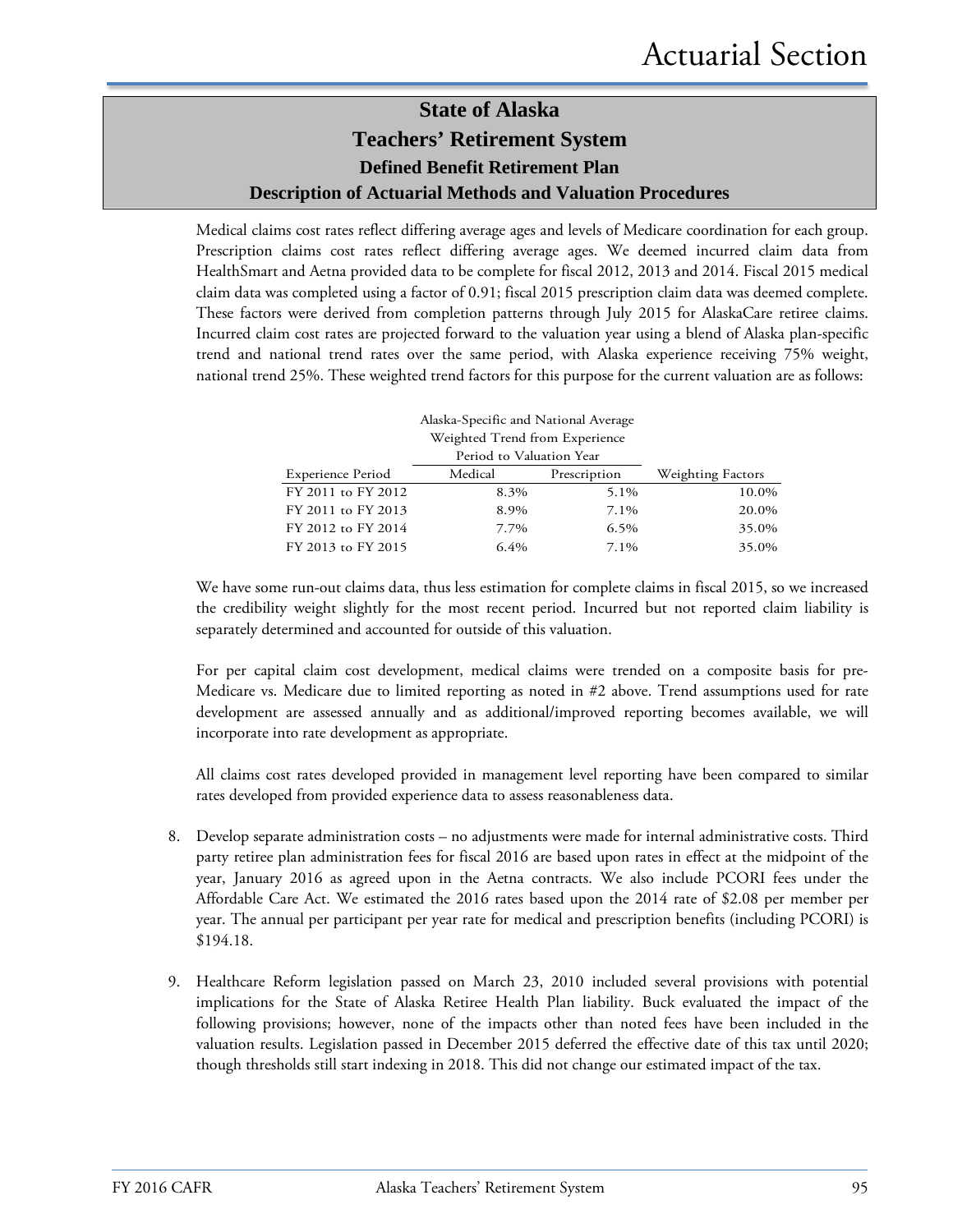Because the State plan is retiree-only, and was in effect at the time the legislation was enacted, not all provisions are required. Unlimited lifetime benefits and dependent coverage to age 26 are two of these provisions. We reviewed the impact of including these provisions, but there was no decision made to adopt them, and no requirement to do so.

The Plan will be subject to the high cost plan excise tax (Cadillac tax); however, the impact is not expected to significantly impact the OPEB liability and not until far into the future. Based upon guidance available at the time of disclosure, Buck estimated the tax based upon a blended test of pre and post-Medicare projected costs and enrollment projections.

- A blended test compares a weighted average per capita cost (based upon proportions of pre/post Medicare eligible enrollments) to the thresholds in each projection year. Projected enrollment was based upon the 2015 enrollment data provided by Aetna, and 2015 valuation headcount projections. 2015 valuation census projections reflected an increase in the proportion of retirees that are Medicare eligible.
- We included administrative fees and applied Retiree Drug Subsidy reimbursements to the Medicare rates. We tested the results excluding the impact of the Retiree Drug Subsidy and results are still well below 0.01% of accrued liability.
- We assumed claim costs would increase according to valuation trend assumptions from the June 30, 2014 valuation, and that the cost thresholds would increase at 3.0%.
- Buck determined the impact to be less than \$250,000 (0.01%) of the June 30, 2015 healthcare accrued liability. In addition, any additional per capita costs due to the tax were not expected to significantly impact trend over the long term.

Patient-centered outcomes research fees are included in the admin fees. As Transitional Reinsurance fees are only in effect until 2016, we excluded these for valuation purposes.

We have not identified any other specific provisions of healthcare reform that would be expected to have a significant impact on the measured obligation. As additional guidance on the legislation is issued, we will continue to monitor any potential impacts.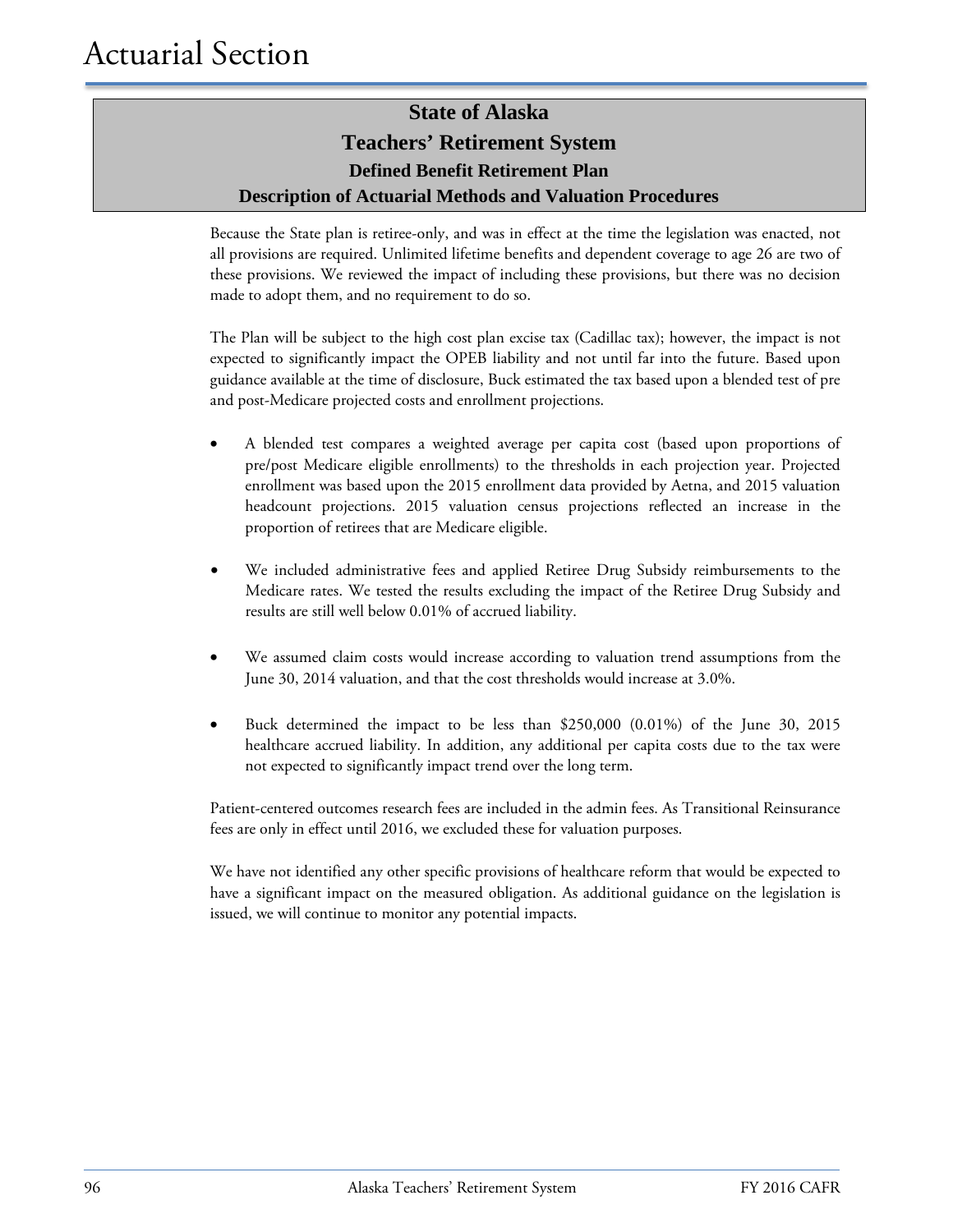The following table summarizes data sources and assumptions and the relative impact changes in each have on healthcare cost projections for 2015 as compared to 2014:

| Healthcare Cost Rate Data Source or                       |                                                       |
|-----------------------------------------------------------|-------------------------------------------------------|
| Assumption Change, 2015 vs. 2014                          | Gain/Loss Impact on 2015 Valuation Results            |
| Claim lag specific to medical and prescription experience | Negligible                                            |
| Individual claims level data                              | - No impact on cost data used for 2015, though        |
|                                                           | potentially a source of future modifications          |
|                                                           | - No impact on morbidity assumptions used for 2015,   |
|                                                           | though potentially a source of future modifications.  |
| Explicit TPA fees                                         | Negligible                                            |
| Actual RDS payments received                              | Negligible                                            |
| Aggregate claims data                                     | Gain due to experience, mainly Medicare eligible, but |
|                                                           | dampened by weighting methodology                     |
| Census Data - Medicare Part B only participation*         | Gain due to update census                             |

\* We have prepared our valuation based on the participant census data that was readily available. Certain pension fields have been used to clarify the retiree medical data provided. This serves as a proxy until additional retiree medical data can be provided.

In accordance with actuarial standards, we note the following specific data sources and steps taken to value retiree medical benefits:

- The Division of Retirement and Benefits provided pension valuation census data. This pension census data included retiree medical enrollment information that indicated the retirement system and an indication regarding eligibility for system-paid benefits.
- Certain adjustments and assumptions were made to determine the number of people enrolled in retiree medical:

− Where there is an indication of non-system paid health benefits, we reflected the coverage level (e.g. single vs. couple) indicated on the pension data in valuing the retiree medical plan.

− Where system-paid health benefits coverage is indicated, the premium dollar amount indicated on the data is a composite rate that does not specify the number of people enrolled.

− Buck understands that retiree medical coverage/eligibility is in place while a pension benefit is payable.

− For individuals who are receiving a pension benefit, Buck references the pension benefit payment form (single life annuity, joint & survivor, etc.) along with marital status to determine the number of people to value for medical purposes:

 Where there is a single life-annuity indicated and the marital status is single, we valued one member for health coverage.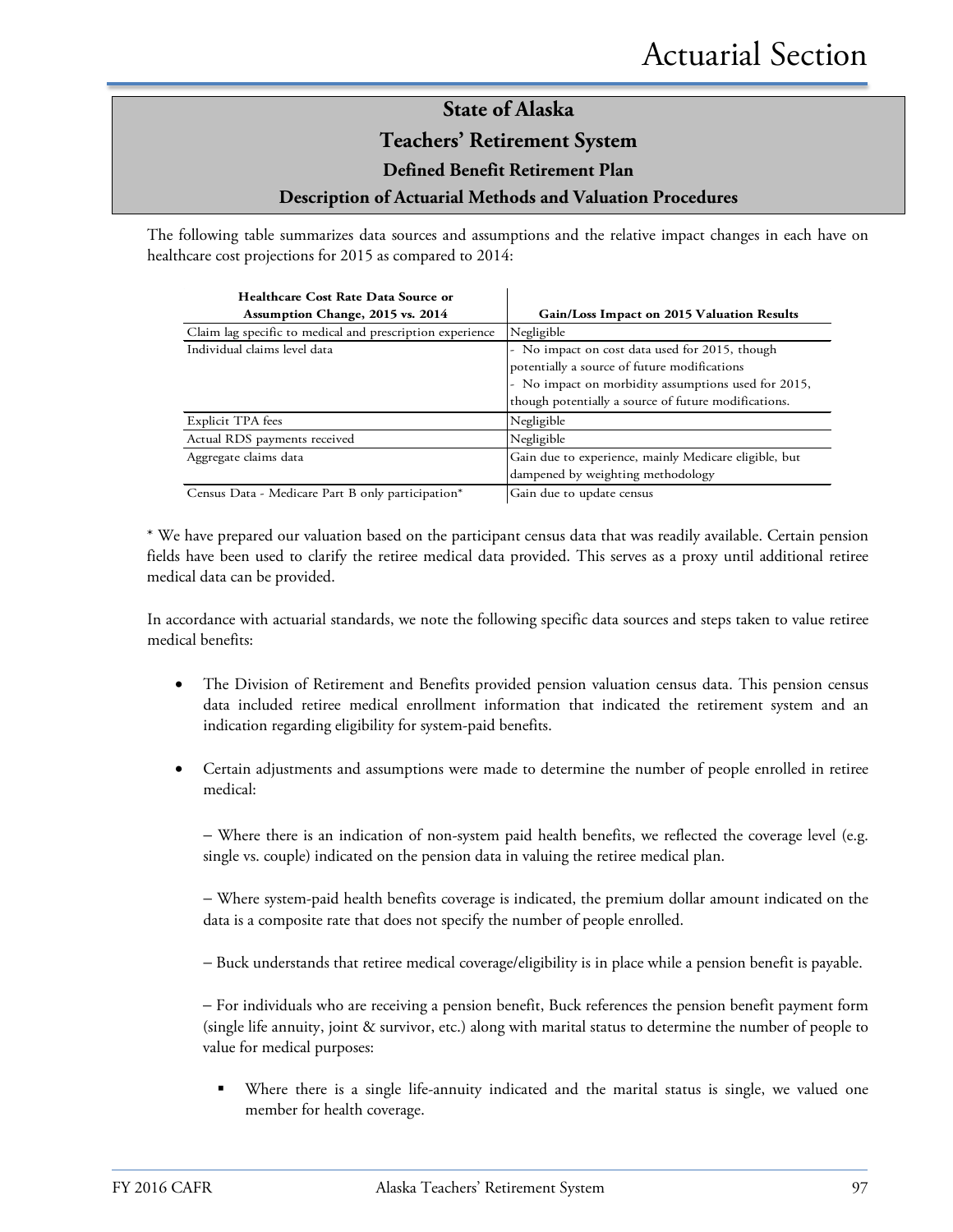#### **Teachers' Retirement System**

**Defined Benefit Retirement Plan**

#### **Description of Actuarial Methods and Valuation Procedures**

- Where there is a single life-annuity indicated and the marital status is married, we valued two members until the retiree dies. Upon the retiree's death, medical coverage for the spouse is assumed to cease and that spouse is no longer valued.
- Where there is a joint & survivor annuity, we assumed a member and spouse are covered and upon the retiree's death, health coverage is assumed to continue to the surviving spouse.

− For individuals included in the pension data expecting a future pension, we valued health benefits starting at the same point that the pension benefit is assumed to start.

− Future retirees' level of coverage is estimated according to valuation assumptions regarding spousal coverage.

- Limitations on the use of the valuation results due to uncertainty about various aspects of the data: Since pension data is used to estimate health care coverage, the retiree medical liabilities and resultant figures regarding funded status and proposed employer contribution rates may be different if we had data that could directly determine the level of health coverage for each retiree.
- Unresolved matters: We have received retiree medical enrollment data, but we have not completed the reconciliation of retiree medical enrollment data to the retiree medical valuation census data. Based on information provided to us, it appears that our valuation may assume that a greater number of individuals are enrolled in the retiree medical coverage than are indicated in the enrollment statistics provided by the carrier. This is because our data assumptions for use of pension data as a proxy for individual retiree medical coverage conservatively include in the valuation any potential dependent. The carrier enrollment information with lower enrollment figures are conservatively used to develop per capita costs, resulting in higher per capita costs than if the counts from the proxy data were used.
- Potential uncertainty or bias: Until we complete the comparison between retiree medical enrollment and the proxy data, we cannot specify the magnitude of the difference. There is potential for bias, and we believe there is conservatism in our methodology. That is, it is possible there are more people included in the valuation than are enrolled in the retiree medical plan.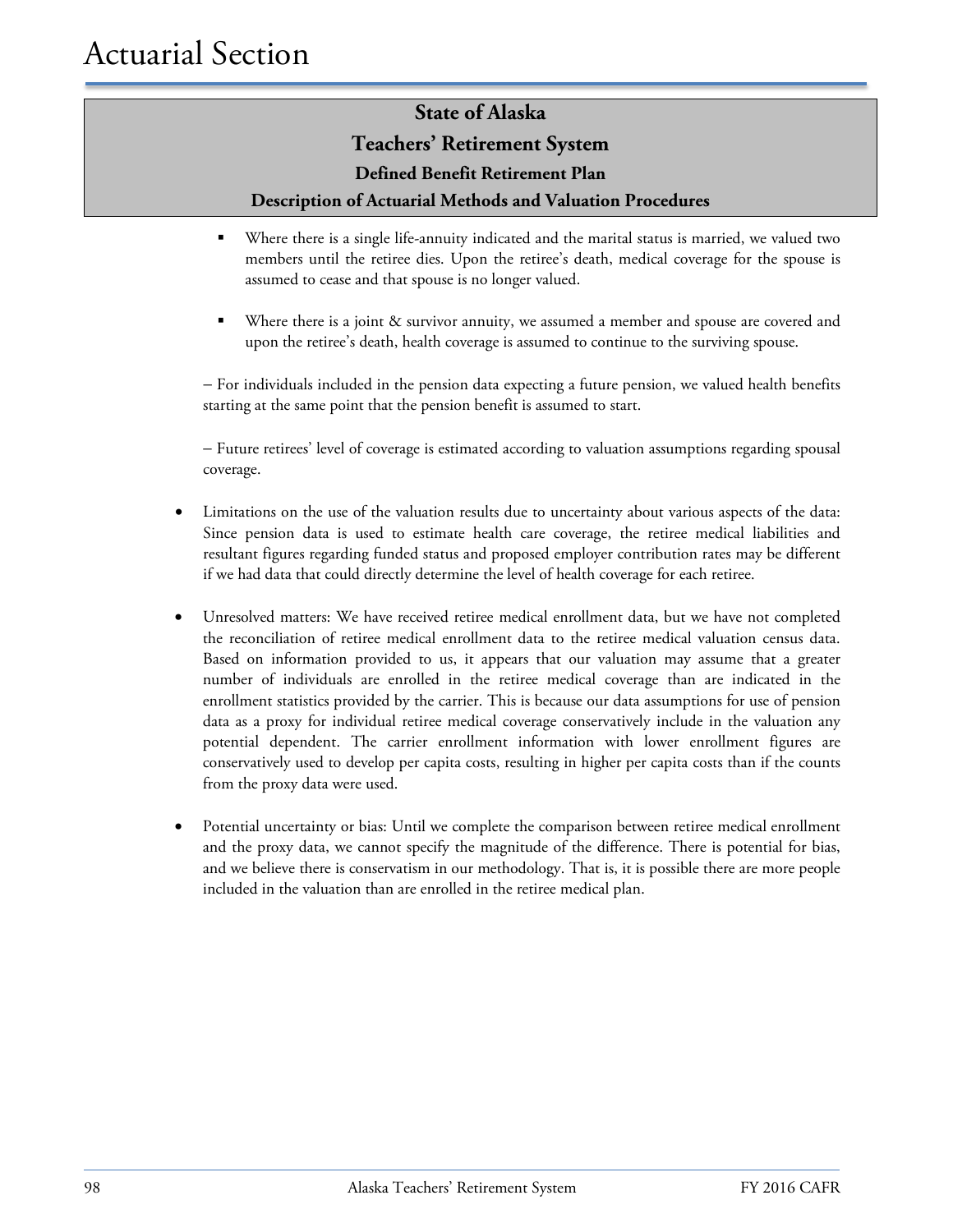# **State of Alaska Teachers' Retirement System**

**Defined Benefit Retirement Plan**

**Description of Actuarial Methods and Valuation Procedures**

The following table summarizes the monthly premium per benefit recipient since 1977.

|                    | <b>Monthly Premium Per</b>                           |        | <b>Average Compound Annual</b> |
|--------------------|------------------------------------------------------|--------|--------------------------------|
| <b>Time Period</b> | Retiree For Health Coverage Annual Percentage Change |        | <b>Increase Since FY78</b>     |
| 2/1/77-1/31/78     | \$57.64                                              | 66.0%  | $-$ %                          |
| 2/1/78-1/31/79     | 69.10                                                | 20.0   | 20.0                           |
| 2/1/79-1/31/80     | 64.70                                                | (6.0)  | 6.0                            |
| 2/1/80-1/31/81     | 96.34                                                | 49.0   | 19.0                           |
| 2/1/81-1/31/82     | 96.34                                                |        | 14.0                           |
| 2/1/82-1/31/83     | 115.61                                               | 20.0   | 15.0                           |
| 2/1/83-1/31/84     | 156.07                                               | 35.0   | 18.0                           |
| 2/1/84-1/31/85     | 191.85                                               | 23.0   | 19.0                           |
| 2/1/85-1/31/86     | 168.25                                               | (12.0) | 14.0                           |
| 2/1/86-1/31/87     | 165.00                                               | (2.0)  | 12.0                           |
| 2/1/87-1/31/88     | 140.25                                               | (15.0) | 9.0                            |
| 2/1/88-1/31/89     | 211.22                                               | 51.0   | 13.0                           |
| 2/1/89-1/31/90     | 252.83                                               | 20.0   | 13.0                           |
| 2/1/90-1/31/91     | 243.98                                               | (4.0)  | 12.0                           |
| 2/1/91-1/31/92     | 243.98                                               |        | 11.0                           |
| 2/1/92-1/31/93     | 226.90                                               | (7.0)  | 10.0                           |
| 2/1/93-1/31/94     | 309.72                                               | 37.0   | 11.0                           |
| 2/1/94-1/31/95     | 336.05                                               | 9.0    | 11.0                           |
| 2/1/95-1/31/96     | 350.50                                               | 4.0    | 11.0                           |
| 2/1/96-1/31/97     | 350.50                                               |        | 10.0                           |
| 2/1/97-1/31/98     | 368.00                                               | 5.0    | 10.0                           |
| 2/1/98-12/31/98    | 368.00                                               |        | 9.0                            |
| 1/1/99-12/31/99    | 442.00                                               | 20.0   | 10.0                           |
| 1/1/00-12/31/00    | 530.00                                               | 20.0   | 10.0                           |
| 1/1/01-12/31/01    | 610.00                                               | 15.0   | 10.0                           |
| 1/1/02-12/31/02    | 668.00                                               | 10.0   | 10.0                           |
| 1/1/03-12/31/03    | 720.00                                               | 8.0    | 10.0                           |
| 1/1/04-12/31/04    | 806.00                                               | 12.0   | 10.0                           |
| 1/1/05-12/31/05    | 850.00                                               | 5.0    | 10.0                           |
| 1/1/06-12/31/06    | 876.00                                               | 3.0    | 10.0                           |
| 1/1/07-12/31/07    | 876.00                                               |        | 10.0                           |
| 1/1/08-12/31/08    | 876.00                                               |        | 9.0                            |
| 1/1/09-12/31/09    | 937.00                                               | 7.0    | 9.0                            |
| 1/1/10-12/31/10    | 1,068.00                                             | 14.0   | 9.0                            |
| 1/1/11-12/31/11    | 1,176.00                                             | 10.0   | 9.0                            |
| 1/1/12-12/31/12    | 1,200.00                                             | 2.0    | 9.0                            |
| 1/1/13-12/31/13    | 1,223.00                                             | 2.0    | 9.0                            |
| 1/1/14-12/31/14    | 1,223.00                                             |        | 9.0                            |
| 1/1/15-12/31/15    | 1,223.00                                             |        | 8.0                            |
| 1/1/16-12/31/16    | 1,154.04                                             | (6.0)  | 8.0                            |

As shown in the table above, the monthly retiree medical premium for the January 1, 2016 to December 31, 2016 time period will decrease to \$1,154. This represents a decrease of 6% from the previous year's medical premium. The health cost trend rates used for this valuation are described in Section 6.3. Over the last 10 years, annual premium rate changes have ranged from a 6% decrease to a 14% increase. Also, over the last ten years, the increase in the premium rate has been about 2.8% compounded annually. Segal developed and provided 2016 retiree contribution rates.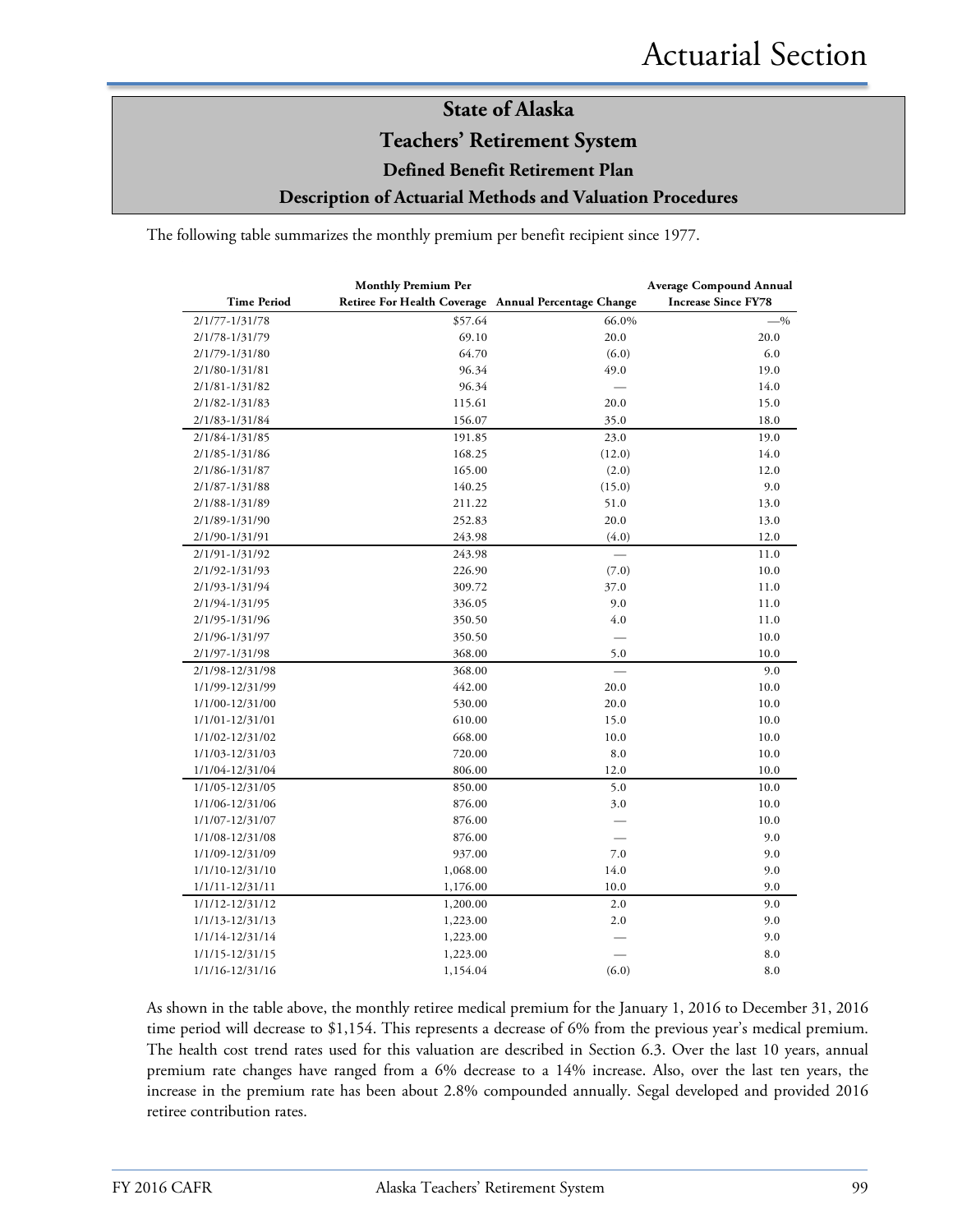**Teachers' Retirement System**

**Defined Benefit Retirement Plan**

**Description of Actuarial Methods and Valuation Procedures**

#### **June 30, 2015 Valuation – FY 2016 Claims Cost Rates**

|                                                                 | Medical       |              |                              |  |
|-----------------------------------------------------------------|---------------|--------------|------------------------------|--|
|                                                                 | Pre-Medicare  |              | Medicare A&B Medicare B Only |  |
| <b>Fiscal 2012 Incurred Claims</b>                              | \$233,811,415 | \$71,498,254 | \$1,587,430                  |  |
| Membership                                                      | 29,500        | 33,631       | 208                          |  |
| Paid Claims Cost Rate                                           | \$7,926       | \$2,126      | \$7,632                      |  |
| Trend to FY2016                                                 | 1.353         | 1.353        | 1.353                        |  |
| FY2016 Paid Cost Rate                                           | \$10,721      | \$2,876      | \$10,323                     |  |
| Manual Adjustment*                                              | 0.970         | 0.970        | 0.970                        |  |
| FY 2016 Incurred Cost Rate                                      | \$10,399      | \$2,789      | \$10,014                     |  |
| <b>Fiscal 2013 Incurred Claims</b>                              | \$239,986,289 | \$73,469,050 | \$1,901,151                  |  |
| Membership                                                      | 27,037        | 37,913       | 217                          |  |
| Paid Claims Cost Rate                                           | \$8,876       | \$1,938      | \$8,761                      |  |
| Trend to FY2016                                                 | 1.249         | 1.249        | 1.249                        |  |
| FY2016 Paid Cost Rate                                           | \$11,086      | \$2,420      | \$10,942                     |  |
| Manual Adjustment*                                              | 0.970         | 0.970        | 0.970                        |  |
| FY 2016 Incurred Cost Rate                                      | \$10,754      | \$2,348      | \$10,614                     |  |
| <b>Fiscal 2014 Incurred Claims</b>                              | \$222,724,835 | \$68,391,357 | \$2,049,847                  |  |
| Membership                                                      | 24,507        | 42,348       | 223                          |  |
| Paid Claims Cost Rate                                           | \$9,088       | \$1,615      | \$9,192                      |  |
| Trend to FY2016                                                 | 1.146         | 1.146        | 1.146                        |  |
| FY2016 Paid Cost Rate                                           | \$10,418      | \$1,851      | \$10,538                     |  |
| Manual Adjustment*                                              | 0.985         | 0.985        | 0.985                        |  |
| FY 2016 Incurred Cost Rate                                      | \$10,262      | \$1,824      | \$10,380                     |  |
| <b>Fiscal 2015 Incurred Claims</b>                              | \$221,696,106 | \$72,331,402 | \$1,567,300                  |  |
| Membership                                                      | 24,046        | 43,980       | 242                          |  |
| Paid Claims Cost Rate                                           | \$9,220       | \$1,645      | \$6,476                      |  |
| Trend to FY2016                                                 | 1.064         | 1.064        | 1.064                        |  |
| FY2016 Paid Cost Rate                                           | \$9,814       | \$1,751      | \$6,894                      |  |
| Manual Adjustment*                                              | 1.000         | 1.000        | 1.000                        |  |
| FY 2016 Incurred Cost Rate                                      | \$9,814       | \$1,751      | \$6,894                      |  |
| Weighted Average 7/1/2015-6/30/2016 Incurred Claims Cost Rates: |               |              |                              |  |
| At average age                                                  | \$10,217      | \$1,999      | \$9,170                      |  |
| At age 65                                                       | \$11,724      | \$1,461      | \$6,700                      |  |

\* "Manual Adjustment" is the estimated savings due to the change in claims administrator effective January 1, 2014.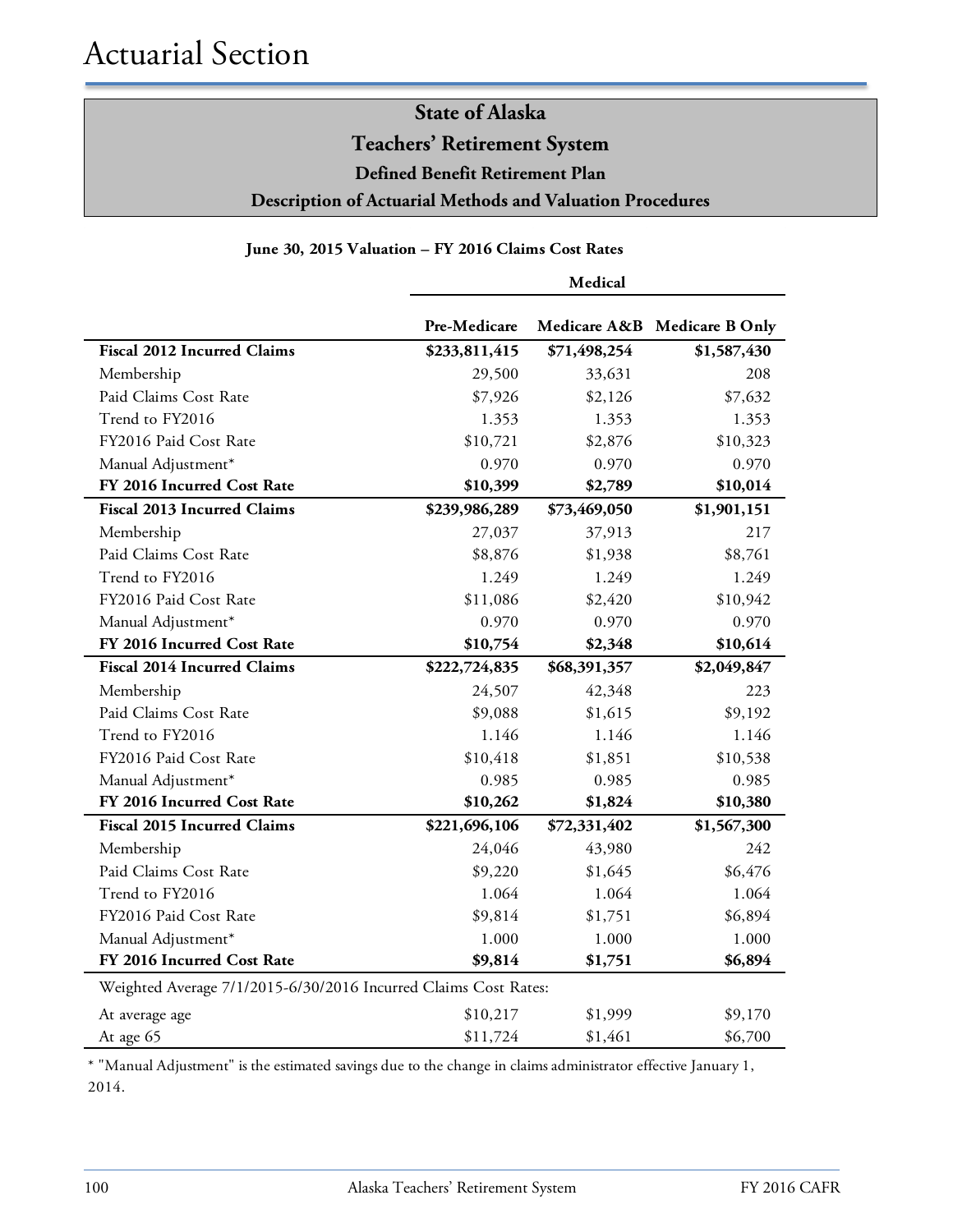**Teachers' Retirement System**

**Defined Benefit Retirement Plan**

**Description of Actuarial Methods and Valuation Procedures**

|                                                                 | <b>Prescription Drugs</b> |               |                        |               |
|-----------------------------------------------------------------|---------------------------|---------------|------------------------|---------------|
|                                                                 | Pre-Medicare              | Medicare A&B  | <b>Medicare B Only</b> | Total         |
| <b>Fiscal 2012 Incurred Claims</b>                              | \$50,508,869              | \$95,412,095  | \$590,097              | \$453,408,160 |
| Membership                                                      | 29,500                    | 33,631        | 208                    | 63,339        |
| Paid Claims Cost Rate                                           | \$1,712                   | \$2,837       | \$2,837                | \$7,158       |
| Trend to FY2016                                                 | 1.285                     | 1.285         | 1.285                  |               |
| FY2016 Paid Cost Rate                                           | \$2,200                   | \$3,645       | \$3,645                | \$9,526       |
| Manual Adjustment*                                              | 0.967                     | 0.967         | 0.967                  |               |
| FY2016 Incurred Cost Rate                                       | \$2,127                   | \$3,525       | \$3,525                | \$9,231       |
| <b>Fiscal 2013 Incurred Claims</b>                              | \$52,633,265              | \$99,470,696  | \$569,334              | \$468,029,785 |
| Membership                                                      | 27,037                    | 37,913        | 217                    | 65,167        |
| Paid Claims Cost Rate                                           | \$1,947                   | \$2,624       | \$2,624                | \$7,182       |
| Trend to FY2016                                                 | 1.222                     | 1.222         | 1.222                  |               |
| FY2016 Paid Cost Rate                                           | \$2,379                   | \$3,206       | \$3,206                | \$8,907       |
| Manual Adjustment*                                              | 0.967                     | 0.967         | 0.967                  |               |
| FY2016 Incurred Cost Rate                                       | \$2,301                   | \$3,101       | \$3,101                | \$8,631       |
| <b>Fiscal 2014 Incurred Claims</b>                              | \$41,879,298              | \$121,714,936 | \$640,931              | \$457,401,204 |
| Membership                                                      | 24,507                    | 42,348        | 223                    | 67,078        |
| Paid Claims Cost Rate                                           | \$1,709                   | \$2,874       | \$2,874                | \$6,819       |
| Trend to FY2016                                                 | 1.141                     | 1.141         | 1.141                  |               |
| FY2016 Paid Cost Rate                                           | \$1,950                   | \$3,280       | \$3,280                | \$7,804       |
| Manual Adjustment*                                              | 0.984                     | 0.984         | 0.984                  |               |
| <b>FY2016 Incurred Cost Rate</b>                                | \$1,918                   | \$3,225       | \$3,225                | \$7,683       |
| <b>Fiscal 2015 Incurred Claims</b>                              | \$61,185,727              | \$129,308,154 | \$711,515              | \$486,800,204 |
| Membership                                                      | 24,046                    | 43,980        | 242                    | 68,268        |
| Paid Claims Cost Rate                                           | \$2,545                   | \$2,940       | \$2,940                | \$7,131       |
| Trend to FY2016                                                 | 1.071                     | 1.071         | 1.071                  |               |
| FY2016 Paid Cost Rate                                           | \$2,725                   | \$3,149       | \$3,149                | \$7,707       |
| Manual Adjustment*                                              | 1.000                     | 1.000         | 1.000                  |               |
| FY2016 Incurred Cost Rate                                       | \$2,725                   | \$3,149       | \$3,149                | \$7,707       |
| Weighted Average 7/1/2015-6/30/2016 Incurred Claims Cost Rates: |                           |               |                        |               |
| At average age                                                  | \$2,298                   | \$3,204       | \$3,204                | \$8,036       |
| At age 65                                                       | \$2,753                   | \$2,753       | \$2,753                | \$7,516       |

**June 30, 2015 Valuation – FY 2016 Claims Cost Rates (cont.)**

\* "Manual Adjustment" is the estimated savings due to the change in claims administrator effective January 1, 2014.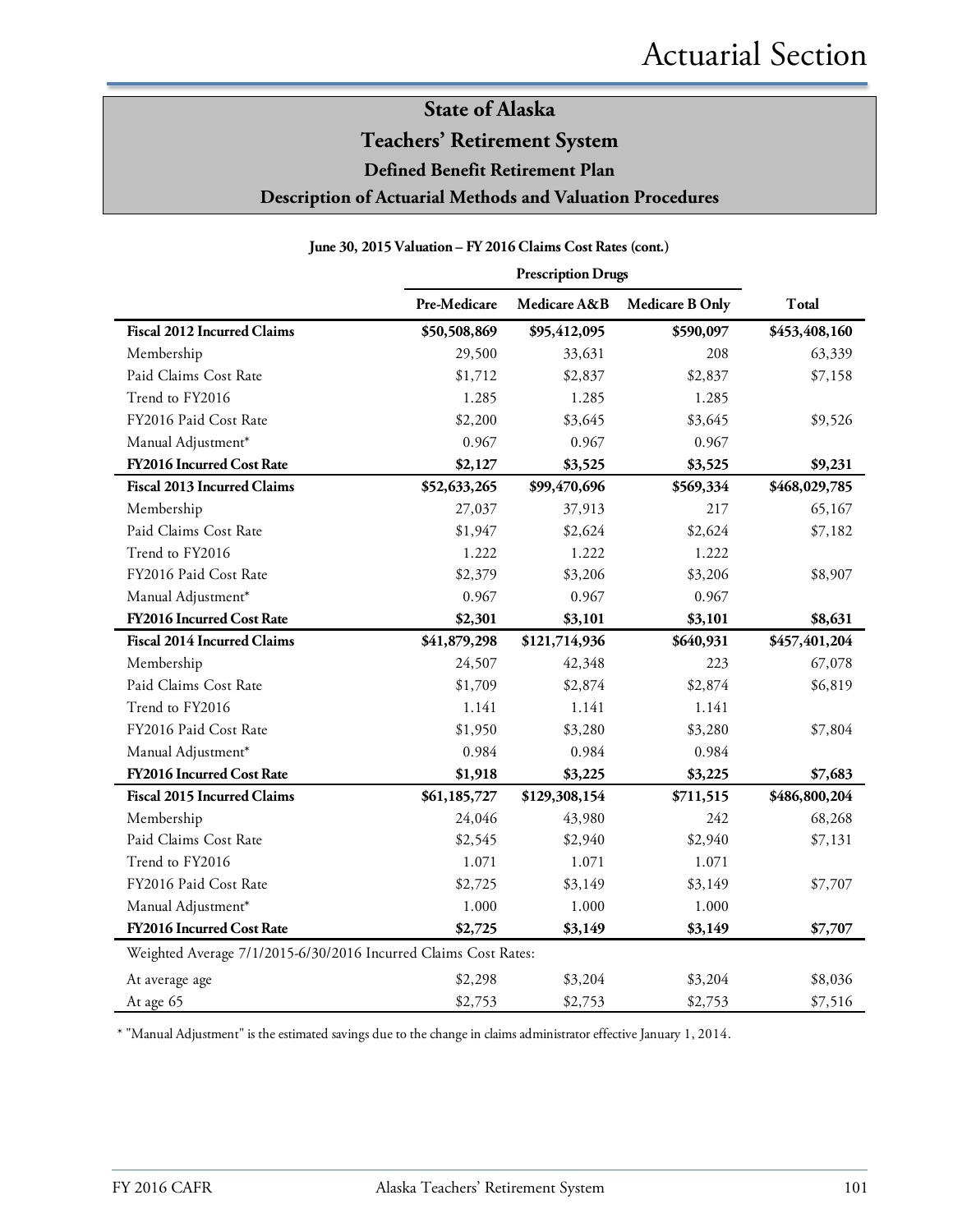Following the development of total projected costs, a distribution of per capita claims cost was developed. This was accomplished by allocating total projected costs to the population census used in the valuation. The allocation was done separately for each of prescription drugs and medical costs for the Medicare eligible and pre-Medicare populations. The allocation weights were developed using participant counts by age and assumed morbidity and aging factors. Results were tested for reasonableness based on historical trend and external benchmarks for costs paid by Medicare.

Below are the results of this analysis:

### **Distribution of Per Capita Claims Cost by Age for the Period July 1, 2015 through June 30, 2016**

|     | Medical<br>and | Medical<br>and |              | Medicare<br>Retiree |
|-----|----------------|----------------|--------------|---------------------|
|     | Medicare       | Medicare       | Prescription | Drug                |
| Age | Parts A & B    | Part B Only    | Drug         | Subsidy             |
| 45  | \$6,493        | \$6,493        | \$1,452      | S                   |
| 50  | 7,346          | 7,346          | 1,725        |                     |
| 55  | 8,311          | 8,311          | 2,048        |                     |
| 60  | 9,871          | 9,871          | 2,375        |                     |
| 65  | 1,461          | 6,700          | 2,753        | 496                 |
| 70  | 1,778          | 8,152          | 2,966        | 534                 |
| 75  | 2,111          | 9,679          | 3,163        | 570                 |
| 80  | 2,274          | 10,427         | 3,243        | 584                 |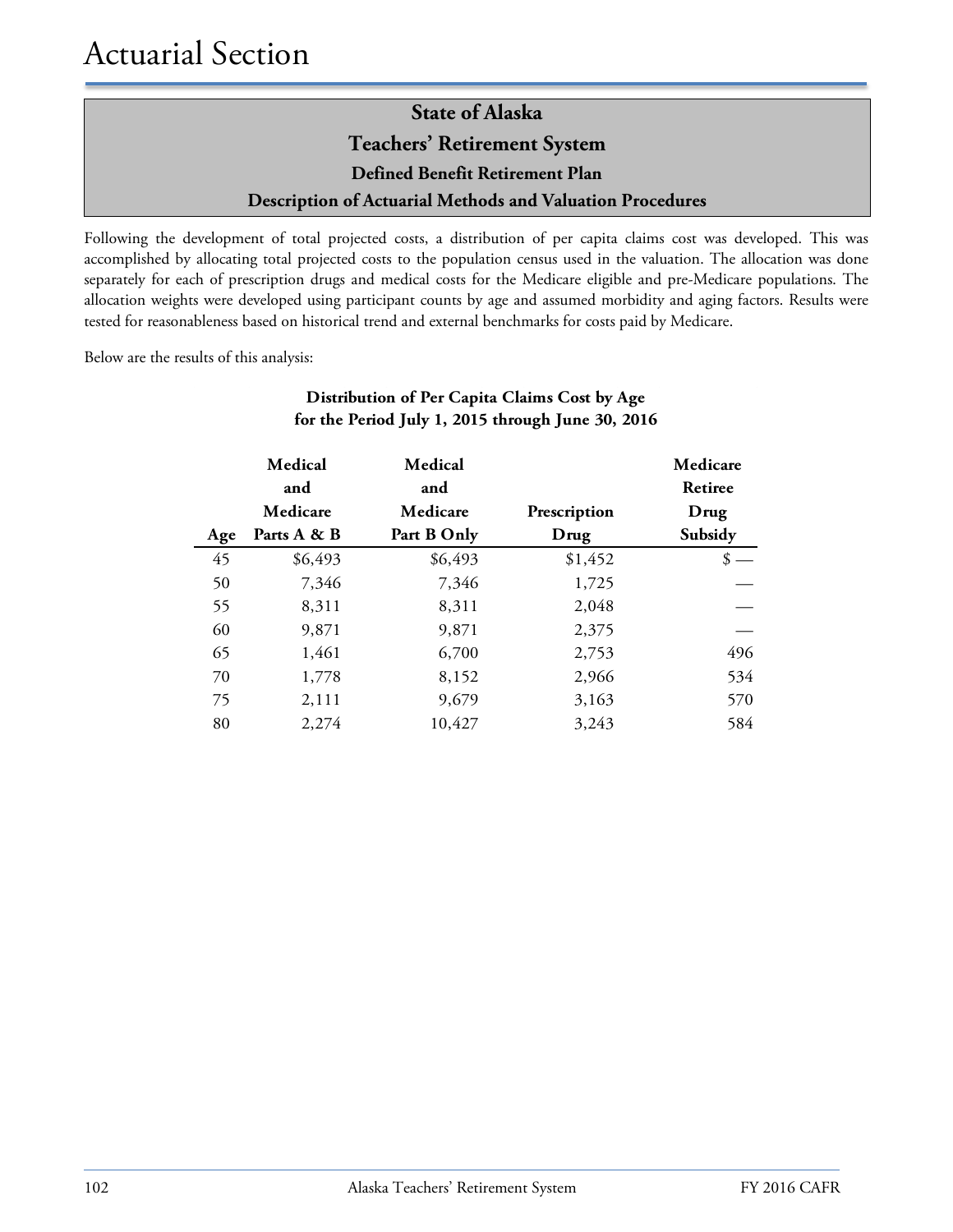#### **Teachers' Retirement System**

**Defined Benefit Retirement Plan**

#### **Summary of Actuarial Assumptions and Changes in Assumptions**

The demographic and economic assumptions used in the June 30, 2015 valuation are described below. These assumptions were adopted by the Board in December 2014. These assumptions were the result of an experience study performed as of June 30, 2013.

|    | 1. Investment Return/Discount Rate | 8.00% per year (geometric), compounded annually, net of expenses.                                                                                                                                                                                                      |
|----|------------------------------------|------------------------------------------------------------------------------------------------------------------------------------------------------------------------------------------------------------------------------------------------------------------------|
| 2. | Salary Scale                       | Inflation $-3.12\%$ per year. Productivity $-0.5\%$ per year. See Table 1 for<br>salary scale rates.                                                                                                                                                                   |
| 3. | Payroll Growth                     | 3.62% per year. (Inflation + Productivity).                                                                                                                                                                                                                            |
| 4. | Total Inflation                    | Total inflation as measured by the Consumer Price Index for urban and<br>clerical workers for Anchorage is assumed to increase 3.12% annually.                                                                                                                         |
| 5. | Mortality (Pre-termination)*       | Based upon the 2010-2013 actual experience. (See Table 2). 68% of male<br>rates and 60% of female rates of post-termination mortality. Deaths are<br>assumed to result from non-occupational causes 85% of the time.                                                   |
| 6. | Mortality (Post-termination)*      | Based upon the 2010-2013 actual experience. (See Table 3). 94% of male<br>and 97% of female rates of RP-2000, 2000 Base Year projection to 2018<br>with Projection Scale BB, with a 3-year setback for males and a 4-year<br>setback for females.                      |
| 7. | Turnover                           | Select and ultimate rates based upon the 2010-2013 actual withdrawal<br>experience. (See Table 4).                                                                                                                                                                     |
| 8. | Disability                         | Incidence rates based upon the 2010-2013 actual experience, in<br>accordance with Table 5. Post-disability mortality in accordance with the<br>RP-2000 Disabled Retiree Mortality Table, 2000 Base Year, projected to<br>2018 with Projection Scale BB. (See Table 7). |
| 9. | Retirement                         | Retirement rates based upon the 2010-2013 actual experience in<br>accordance with Table 6. Deferred vested members are assumed to retire<br>at their earliest unreduced retirement date.                                                                               |
|    |                                    | The modified cash refund annuity is valued as a three-year certain and life<br>annuity.                                                                                                                                                                                |
|    | 10. Marriage and Age Difference    | Wives are assumed to be three years younger than husbands. 85% of male<br>members and 75% of female members are assumed to be married.                                                                                                                                 |
|    | 11. Dependent Children             | Benefits to dependent children have been valued assuming members who<br>are married and between the ages of 25 and 45 have two dependent<br>children.                                                                                                                  |

\*The mortality assumptions include an allowance for future mortality improvement. The mortality table used was set in 2014 with an Actual Deaths to Expected Deaths ratio of 110%.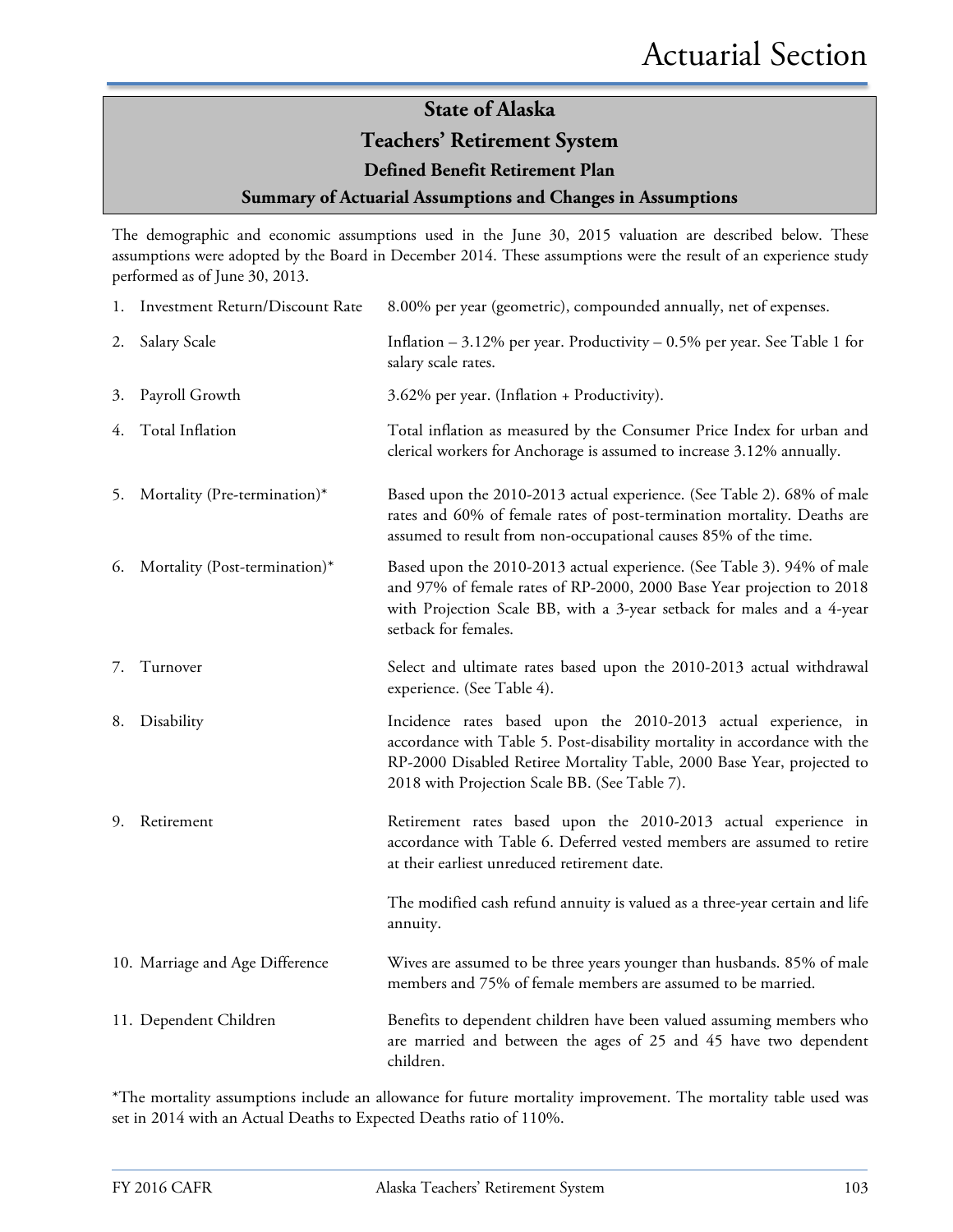| <b>State of Alaska</b>                   |                                                                                                                                                                                                                                                                                                                                                                                                                                                |  |  |  |
|------------------------------------------|------------------------------------------------------------------------------------------------------------------------------------------------------------------------------------------------------------------------------------------------------------------------------------------------------------------------------------------------------------------------------------------------------------------------------------------------|--|--|--|
|                                          | <b>Teachers' Retirement System</b>                                                                                                                                                                                                                                                                                                                                                                                                             |  |  |  |
|                                          | Defined Benefit Retirement Plan                                                                                                                                                                                                                                                                                                                                                                                                                |  |  |  |
|                                          | <b>Summary of Actuarial Assumptions and Changes in Assumptions</b>                                                                                                                                                                                                                                                                                                                                                                             |  |  |  |
| 12. Contribution Refunds                 | 5% of terminating members with vested benefits are assumed to have their<br>contributions refunded. 100% of those with non-vested benefits are assumed to<br>have their contributions refunded.                                                                                                                                                                                                                                                |  |  |  |
| 13. Imputed Data                         | Data changes from the prior year which are deemed to have an immaterial<br>impact on liabilities and contributions rates are assumed to be correct in the<br>current year's client data. Nonvested terminations with appropriate refund<br>dates are assumed to have received a full refund of contributions. Active<br>members with missing salary and service are assumed to be terminated with<br>status based on their vesting percentage. |  |  |  |
| 14. Teacher Active Data<br>Adjustment    | To reflect participants who terminate employment before the valuation date<br>and are subsequently rehired after the valuation date, participants who are listed<br>as terminated in the June 30 client data but active in the October 1 client<br>records are updated to active status.                                                                                                                                                       |  |  |  |
| 15. COLA                                 | Of those benefit recipients who are eligible for the COLA, 60% are assumed to<br>remain in Alaska and receive the COLA.                                                                                                                                                                                                                                                                                                                        |  |  |  |
| 16. Sick Leave                           | 4.5 days of unused sick leave for each year of service are assumed to be available<br>to be credited once the member is retired, terminates or dies.                                                                                                                                                                                                                                                                                           |  |  |  |
| 17. Postretirement Pension<br>Adjustment | 50% and 75% of assumed inflation, or 1.56% and 2.34% respectively, is valued<br>for the annual automatic Postretirement Pension Adjustment (PRPA) as specified<br>in the statute.                                                                                                                                                                                                                                                              |  |  |  |
| 18. Expenses                             | The investment return assumption is net of all expenses.                                                                                                                                                                                                                                                                                                                                                                                       |  |  |  |
| 19. Part-time Status                     | Part-time employees are assumed to earn 0.75 years of credited service per year.                                                                                                                                                                                                                                                                                                                                                               |  |  |  |
| 20. Re-Employment Option                 | We assume all re-employed retirees return to work under the Standard Option.                                                                                                                                                                                                                                                                                                                                                                   |  |  |  |
| 21. Service                              | Total credited service is provided by the State. We assume that this service is the<br>only service that should be used to calculate benefits. Additionally, the State<br>provides claimed service (including Bureau of Indian Affairs Service). Claimed<br>service is used for vesting and eligibility purposes.                                                                                                                              |  |  |  |
| 22. Final Average Earnings               | Final Average Earnings is provided on the data for active members. This amount<br>is used as a minimum in the calculation of the average earnings in the future.                                                                                                                                                                                                                                                                               |  |  |  |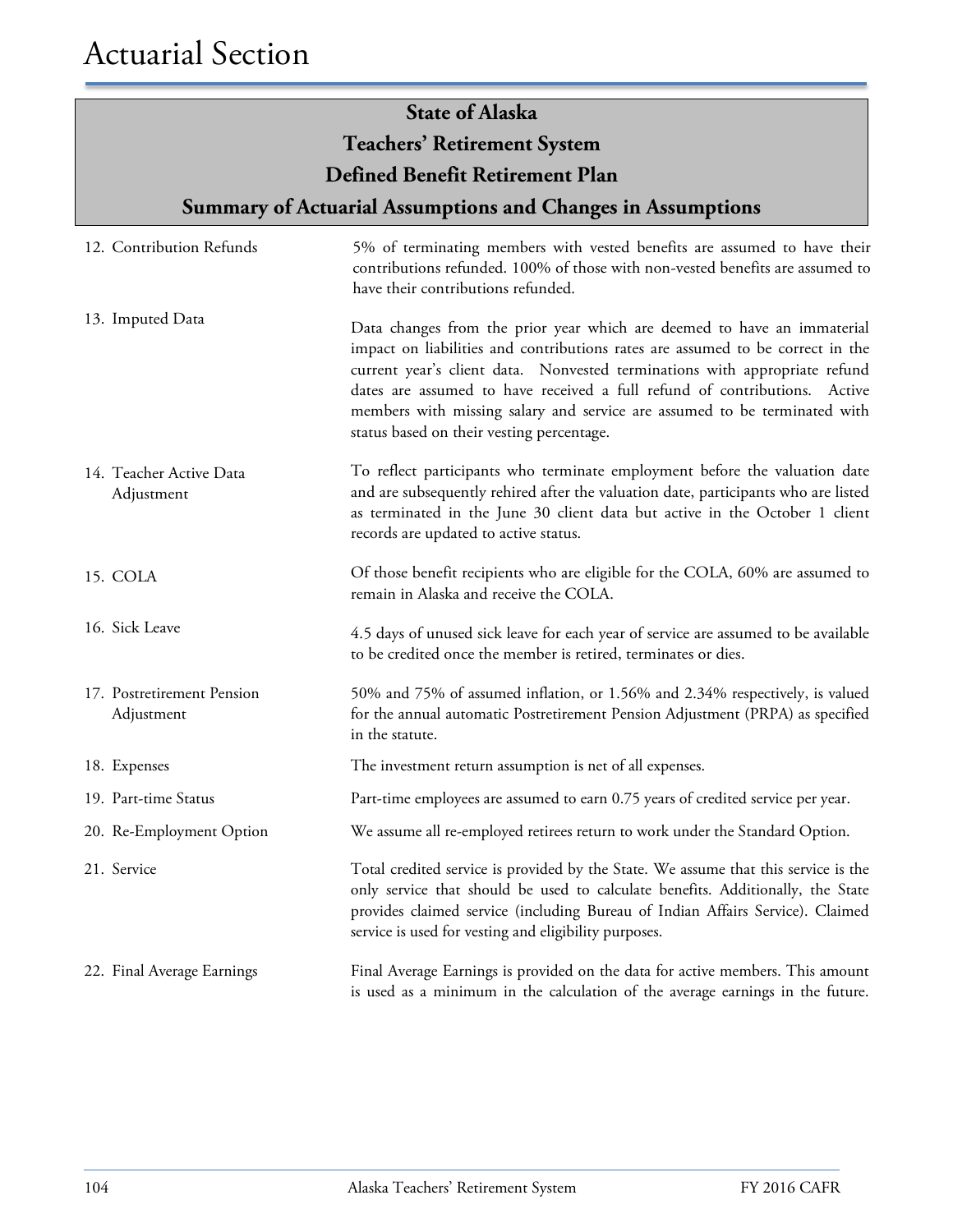### **State of Alaska Teachers' Retirement System**

#### **Defined Benefit Retirement Plan**

**Summary of Actuarial Assumptions and Changes in Assumptions**

| 23. Per Capita Claims Cost         | Sample claims cost rates adjusted to age 65 for FY16 medical benefits are shown<br>below.                                                                                                                                           |                                 |                                       |
|------------------------------------|-------------------------------------------------------------------------------------------------------------------------------------------------------------------------------------------------------------------------------------|---------------------------------|---------------------------------------|
|                                    |                                                                                                                                                                                                                                     | Medical                         | Prescription<br>drugs                 |
|                                    | \$<br>Pre-Medicare<br>Medicare Parts A & B<br>Medicare Part B Only<br>Medicare Part D                                                                                                                                               | 11,724<br>1,461<br>6,700<br>N/A | 2,753<br>-\$<br>2,753<br>2,753<br>496 |
| 24. Third Party Administrator Fees | \$194.18 per person per year; assumed trend rate of 5% per year.                                                                                                                                                                    |                                 |                                       |
| 25. Medicare Part B Only           | For actives and retirees not yet Medicare-eligible, participation is set based on<br>whether the employee/retiree will have 40 quarter of employment after March<br>31, 1986, depending upon date of hire and/or re-hire.           |                                 |                                       |
| 26. Health Cost Trend              | The table below shows the rate used to project the cost from the shown fiscal<br>year to the next fiscal year. For example, 9.4% is applied to the FY16 pre-<br>Medicare medical claims costs to get the FY17 medical claims costs. |                                 |                                       |

| <b>Fiscal</b> year | Medical<br>$pre-65$ | Medical<br>post-65 | Prescription<br>drugs |
|--------------------|---------------------|--------------------|-----------------------|
| 2016               | 9.4%                | 5.9%               | 5.7%                  |
| 2017               | 8.8                 | 5.8                | 5.4                   |
| 2018               | 8.2                 | 5.7                | 5.1                   |
| 2019               | 7.6                 | 5.6                | 4.8                   |
| 2020               | 7.0                 | 5.6                | 4.6                   |
| 2021               | 6.5                 | 5.6                | 4.4                   |
| 2022               | 6.0                 | 5.6                | 4.2                   |
| 2025               | 5.6                 | 5.6                | 4.0                   |
| 2050               | 4.4                 | 4.0                | 4.0                   |
| 2100               | 4.4                 | 4.0                | 4.0                   |

For the June 30, 2014 valuations and later, the updated Society of Actuaries' Healthcare Cost Trend Model is used to project medical and prescription drug costs. This model effectively begins estimating trend amounts beginning in 2014 and projects out to 2090. The model has been populated with assumptions that are specific to the State of Alaska.

| 27. Aging Factors | Age       | Medical | Prescription<br>drugs |
|-------------------|-----------|---------|-----------------------|
|                   | $0 - 44$  | 2.0%    | 4.5%                  |
|                   | $45 - 54$ | 2.5     | 3.5                   |
|                   | $55 - 64$ | 3.5     | 3.0                   |
|                   | $65 - 73$ | 4.0     | 1.5                   |
|                   | $74 - 83$ | 1.5     | 0.5                   |
|                   | $84 - 93$ | 0.5     |                       |
|                   | $94 +$    |         |                       |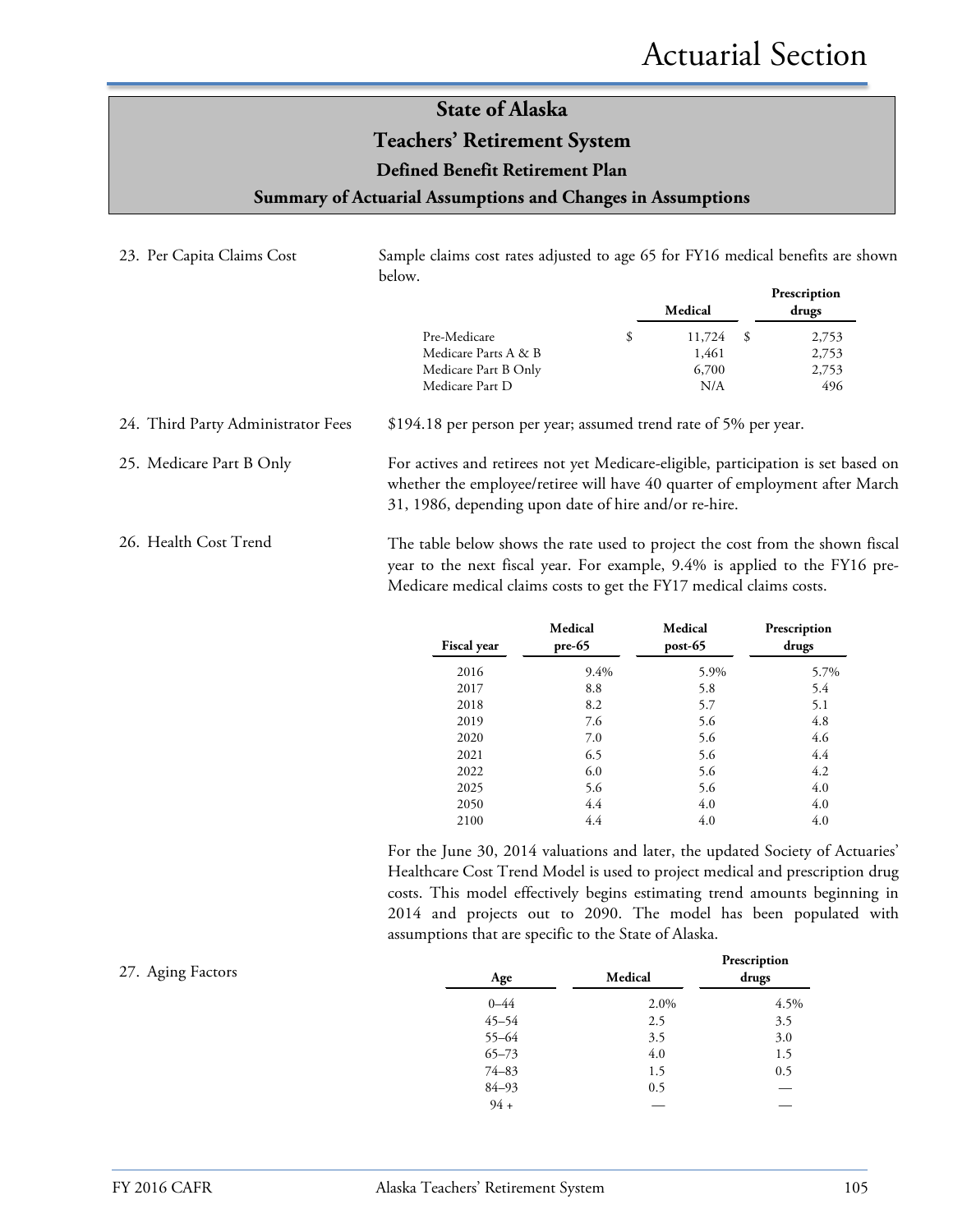**Teachers' Retirement System**

**Defined Benefit Retirement Plan**

**Summary of Actuarial Assumptions and Changes in Assumptions**

28. Retired Member Contributions for Medical Benefits

Currently contributions are required for TRS members who are under age 60 and have less than 25 years of service. Eligible Tier 1 members are exempt from contribution requirements. Annual FY16 contributions based on monthly rates shown below for calendar 2015 and 2016 are assumed based on the coverage category for current retirees. The composite rate shown is used for current active and inactive members in Tier 2 who are assumed to retire prior to age 60 with less than 25 years of service and who are not disabled:

|                        | Calendar 2016          | Calendar 2015           |                         |
|------------------------|------------------------|-------------------------|-------------------------|
| Coverage category      | Annual<br>contribution | Monthly<br>contribution | Monthly<br>contribution |
| Retiree only           | 9,324                  | 777                     | 823                     |
| Retiree and spouse     | 18,648                 | 1,554                   | 1,647                   |
| Retiree and child(ren) | 13,164                 | 1,097                   | 1,163                   |
| Retiree and family     | 22,500                 | 1,875                   | 1,987                   |
| Composite              | 13,848                 | 1,154                   | 1,223                   |

29. Trend Rate for Retired Member Medical Contribution

The table below shows the rate used to project the retired member medical contributions from the shown fiscal year to the next fiscal year. For example, 6.6% is applied to the FY16 retired member medical contributions to get the FY17 retired member medical contributions.

| Fiscal year: |         |
|--------------|---------|
| 2016         | $6.6\%$ |
| 2017         | 6.2     |
| 2018         | 5.8     |
| 2019         | 5.4     |
| 2020         | 5.0     |
| 2021         | 4.7     |
| 2025         | 4.1     |
| 2050         | 4.0     |
| 2100         | 4.0     |

Graded trend rates for retired member medical contributions were reinitialized for the June 30, 2014 valuation. Note that actual FY16 retired member medical contributions are reflected in the valuation so trend on such contribution during FY16 is not applicable.

30. Healthcare Participation 100% of system paid members and their spouses are assumed to elect healthcare benefits as soon as they are eligible. 10% of non-system paid members and their spouses are assumed to elect healthcare benefits as soon as they are eligible.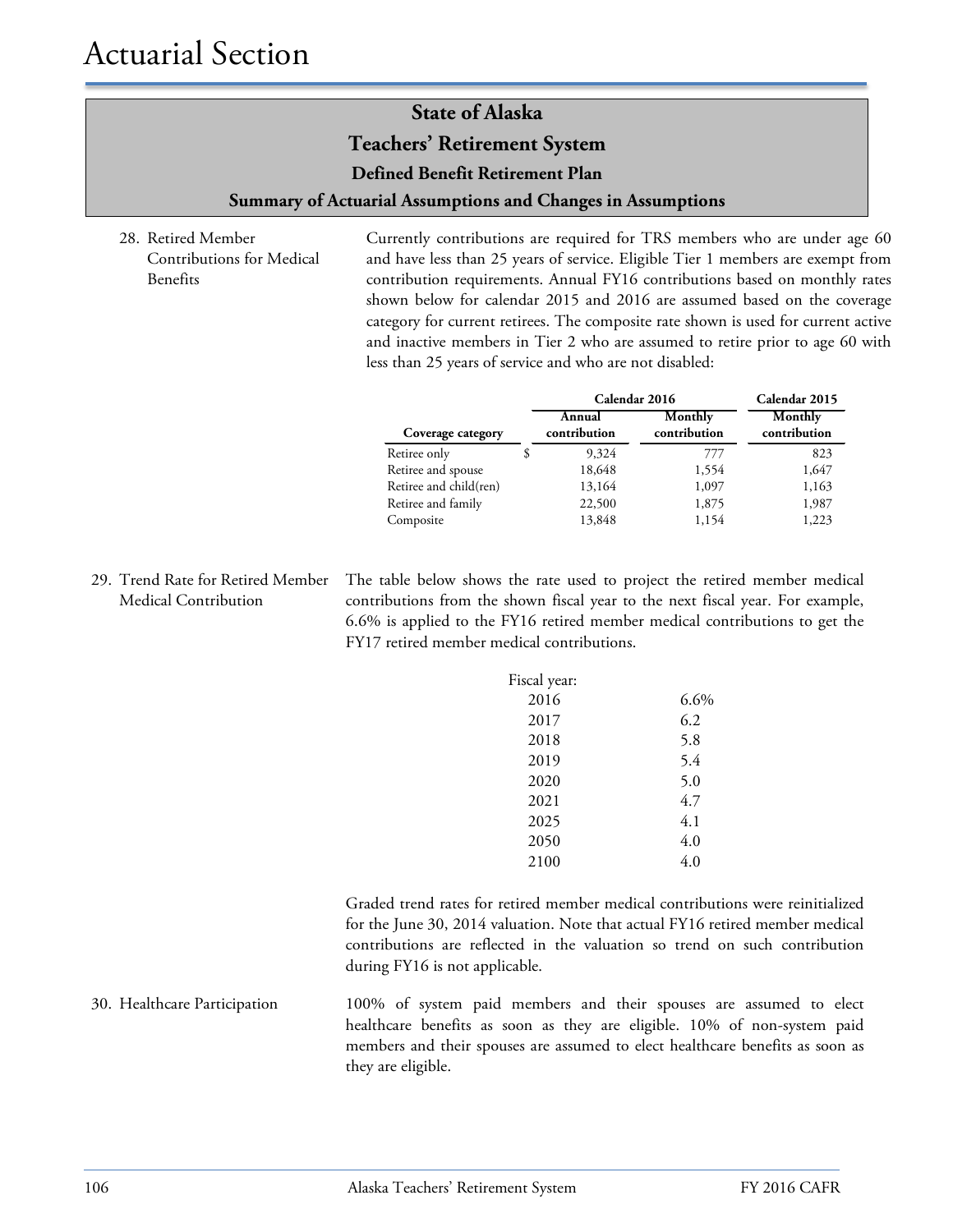### **State of Alaska Teachers' Retirement System Defined Benefit Retirement Plan Summary of Actuarial Assumptions and Changes in Assumptions**

**Table 1 Alaska TRS Salary Scale**

| <b>Years of Service</b>   | <b>Percent Increase</b> |
|---------------------------|-------------------------|
| $\boldsymbol{0}$          | 8.11%                   |
| $\mathbf{1}$              | 7.51                    |
| $\overline{c}$            | 6.91                    |
| $\overline{\mathfrak{Z}}$ | 6.41                    |
| $\overline{4}$            | 6.11                    |
| 5                         | 6.11                    |
| 6                         | 5.90                    |
| 7                         | 5.69                    |
| 8                         | 5.55                    |
| 9                         | 5.40                    |
| 10                        | 5.26                    |
| 11                        | 5.11                    |
| 12                        | 4.96                    |
| 13                        | 4.84                    |
| 14                        | 4.72                    |
| 15                        | 4.60                    |
| 16                        | 4.49                    |
| 17                        | 4.37                    |
| 18                        | 4.27                    |
| 19                        | 4.17                    |
| 20                        | 4.07                    |
| 21                        | 3.97                    |
| $22+$                     | 3.87                    |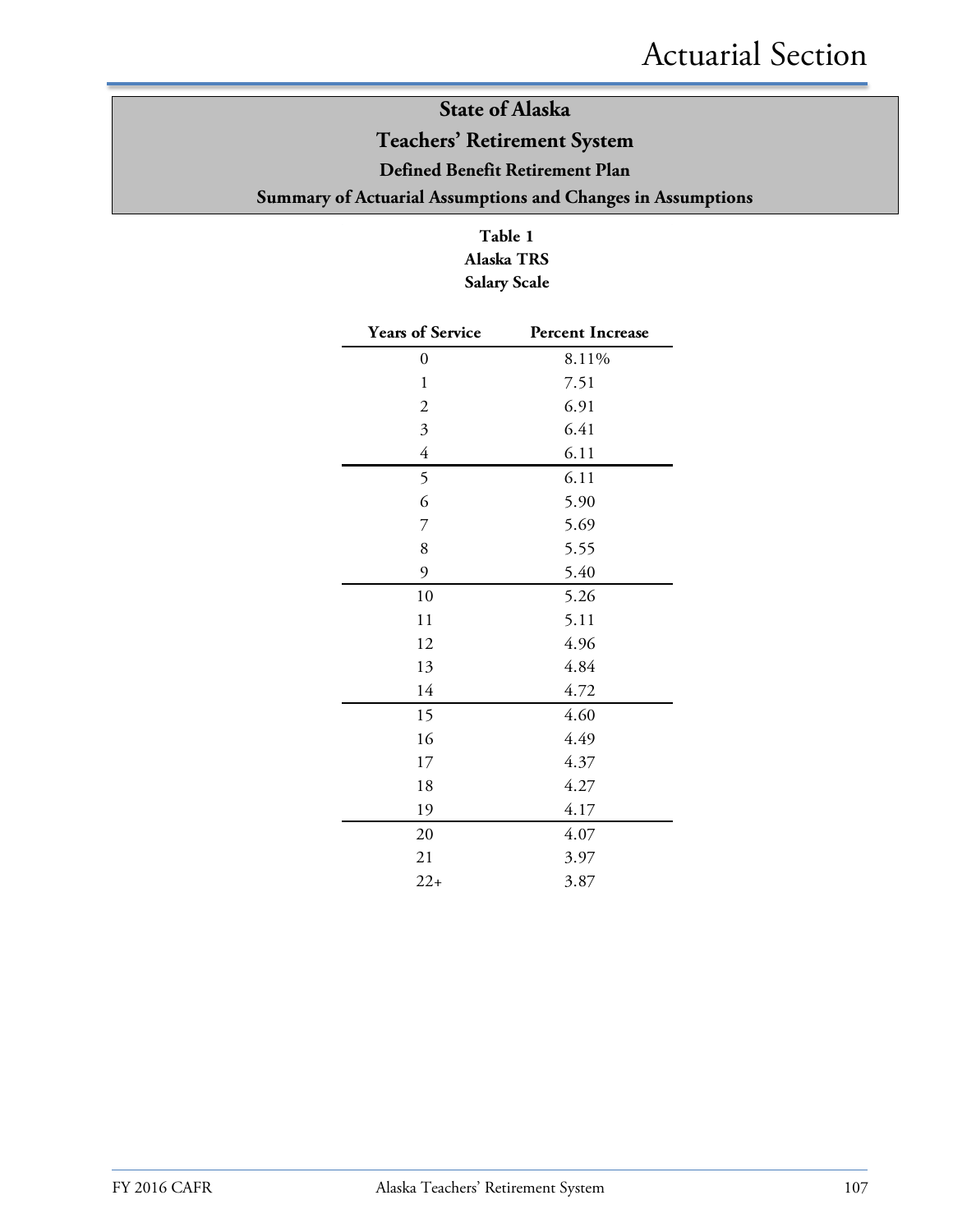**Teachers' Retirement System**

**Defined Benefit Retirement Plan**

**Summary of Actuarial Assumptions and Changes in Assumptions**

#### **Table 2 Mortality Table (Pre-termination) Alaska TRS**

| Age    | Male     | Female   | Age    | Male     | Female   |
|--------|----------|----------|--------|----------|----------|
| 20     | 0.000182 | 0.000098 | 53     | 0.001295 | 0.000855 |
| 21     | 0.000191 | 0.000101 | 54     | 0.001483 | 0.000908 |
| 22     | 0.000200 | 0.000104 | 55     | 0.001615 | 0.000985 |
| 23     | 0.000209 | 0.000105 | 56     | 0.001766 | 0.001054 |
| 24     | 0.000216 | 0.000105 | 57     | 0.001901 | 0.001132 |
| 25     | 0.000222 | 0.000106 | 58     | 0.002117 | 0.001221 |
| 26     | 0.000226 | 0.000107 | 59     | 0.002409 | 0.001344 |
| $27\,$ | 0.000228 | 0.000109 | 60     | 0.002643 | 0.001501 |
| $28\,$ | 0.000228 | 0.000111 | 61     | 0.002917 | 0.001659 |
| 29     | 0.000229 | 0.000114 | 62     | 0.003229 | 0.001837 |
| 30     | 0.000231 | 0.000118 | 63     | 0.003599 | 0.002080 |
| 31     | 0.000238 | 0.000123 | 64     | 0.004021 | 0.002367 |
| 32     | 0.000249 | 0.000130 | 65     | 0.004504 | 0.002723 |
| 33     | 0.000269 | 0.000137 | 66     | 0.005057 | 0.003118 |
| 34     | 0.000302 | 0.000146 | 67     | 0.005594 | 0.003582 |
| 35     | 0.000340 | 0.000169 | 68     | 0.006202 | 0.004036 |
| 36     | 0.000382 | 0.000193 | 69     | 0.007017 | 0.004546 |
| 37     | 0.000425 | 0.000217 | 70     | 0.007828 | 0.005130 |
| 38     | 0.000468 | 0.000240 | 71     | 0.008702 | 0.005696 |
| 39     | 0.000509 | 0.000262 | 72     | 0.009643 | 0.006297 |
| 40     | 0.000547 | 0.000283 | 73     | 0.010813 | 0.006959 |
| $41\,$ | 0.000584 | 0.000305 | $74\,$ | 0.011964 | 0.007841 |
| 42     | 0.000618 | 0.000330 | 75     | 0.013285 | 0.008701 |
| 43     | 0.000653 | 0.000357 | 76     | 0.014797 | 0.009678 |
| 44     | 0.000692 | 0.000389 | 77     | 0.016508 | 0.010757 |
| 45     | 0.000736 | 0.000427 | 78     | 0.018423 | 0.011923 |
| 46     | 0.000787 | 0.000470 | 79     | 0.020534 | 0.013163 |
| 47     | 0.000846 | 0.000517 | 80     | 0.022841 | 0.014502 |
| 48     | 0.000913 | 0.000567 | 81     | 0.025382 | 0.015972 |
| 49     | 0.000979 | 0.000620 | 82     | 0.028208 | 0.017607 |
| 50     | 0.001050 | 0.000674 | 83     | 0.031344 | 0.019438 |
| 51     | 0.001126 | 0.000731 | 84     | 0.035081 | 0.021486 |
| 52     | 0.001208 | 0.000791 | 85     | 0.039193 | 0.023782 |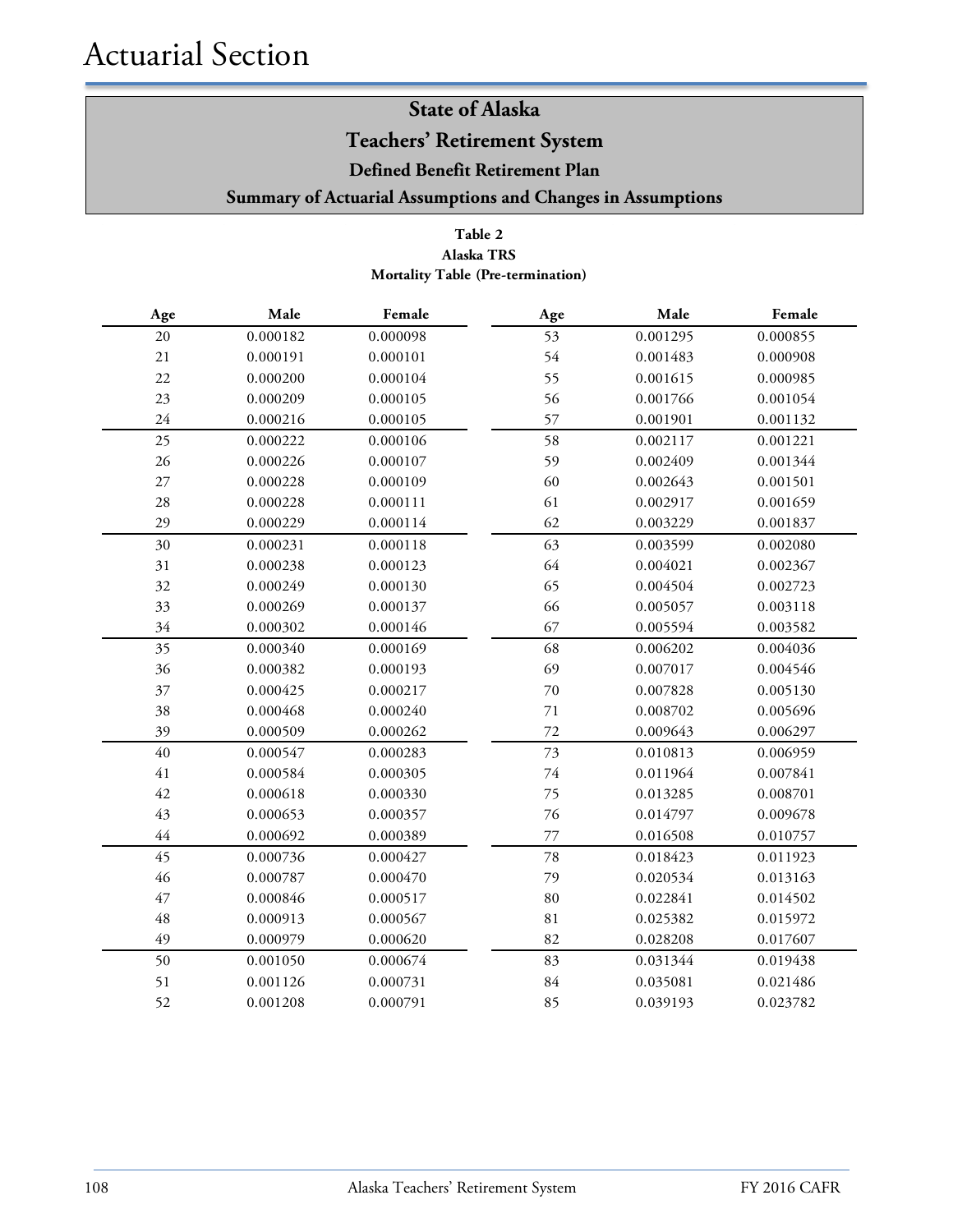### **Teachers' Retirement System**

**Defined Benefit Retirement Plan**

**Summary of Actuarial Assumptions and Changes in Assumptions**

#### **Table 3 Alaska TRS Mortality Table (Post-termination)**

| $\rm Age$ | Male     | Female   | Age | Male     | Female   |
|-----------|----------|----------|-----|----------|----------|
| 50        | 0.001544 | 0.001124 | 85  | 0.057637 | 0.039636 |
| 51        | 0.001656 | 0.001219 | 86  | 0.064248 | 0.043940 |
| 52        | 0.001777 | 0.001318 | 87  | 0.072770 | 0.048789 |
| 53        | 0.001904 | 0.001424 | 88  | 0.082264 | 0.054261 |
| 54        | 0.002181 | 0.001513 | 89  | 0.092884 | 0.060450 |
| 55        | 0.002375 | 0.001641 | 90  | 0.104794 | 0.068659 |
| 56        | 0.002597 | 0.001756 | 91  | 0.118129 | 0.077983 |
| 57        | 0.002795 | 0.001887 | 92  | 0.132941 | 0.088452 |
| 58        | 0.003113 | 0.002035 | 93  | 0.149196 | 0.100021 |
| 59        | 0.003543 | 0.002240 | 94  | 0.165479 | 0.112560 |
| 60        | 0.003887 | 0.002501 | 95  | 0.182705 | 0.125866 |
| 61        | 0.004289 | 0.002765 | 96  | 0.200693 | 0.139699 |
| 62        | 0.004749 | 0.003062 | 97  | 0.219249 | 0.153813 |
| 63        | 0.005293 | 0.003466 | 98  | 0.233940 | 0.164973 |
| 64        | 0.005913 | 0.003946 | 99  | 0.252821 | 0.178741 |
| 65        | 0.006624 | 0.004538 | 100 | 0.267022 | 0.188730 |
| 66        | 0.007436 | 0.005196 | 101 | 0.285888 | 0.201393 |
| 67        | 0.008227 | 0.005970 | 102 | 0.299408 | 0.209540 |
| 68        | 0.009121 | 0.006727 | 103 | 0.318102 | 0.220440 |
| 69        | 0.010318 | 0.007576 | 104 | 0.331094 | 0.226232 |
| 70        | 0.011511 | 0.008550 | 105 | 0.349384 | 0.237489 |
| $71\,$    | 0.012798 | 0.009494 | 106 | 0.360058 | 0.246863 |
| $72\,$    | 0.014180 | 0.010494 | 107 | 0.368483 | 0.258063 |
| 73        | 0.015902 | 0.011599 | 108 | 0.374013 | 0.270683 |
| $74\,$    | 0.017595 | 0.013068 | 109 | 0.376000 | 0.284323 |
| 75        | 0.019536 | 0.014502 | 110 | 0.376000 | 0.298577 |
| 76        | 0.021760 | 0.016130 | 111 | 0.376000 | 0.313043 |
| $77\,$    | 0.024276 | 0.017929 | 112 | 0.376000 | 0.327318 |
| 78        | 0.027093 | 0.019871 | 113 | 0.376000 | 0.340998 |
| 79        | 0.030198 | 0.021938 | 114 | 0.376000 | 0.353678 |
| 80        | 0.033590 | 0.024170 | 115 | 0.376000 | 0.364959 |
| 81        | 0.037326 | 0.026620 | 116 | 0.376000 | 0.374435 |
| 82        | 0.041482 | 0.029345 | 117 | 0.376000 | 0.381702 |
| 83        | 0.046095 | 0.032397 | 118 | 0.376000 | 0.386359 |
| 84        | 0.051589 | 0.035811 | 119 | 0.376000 | 0.388000 |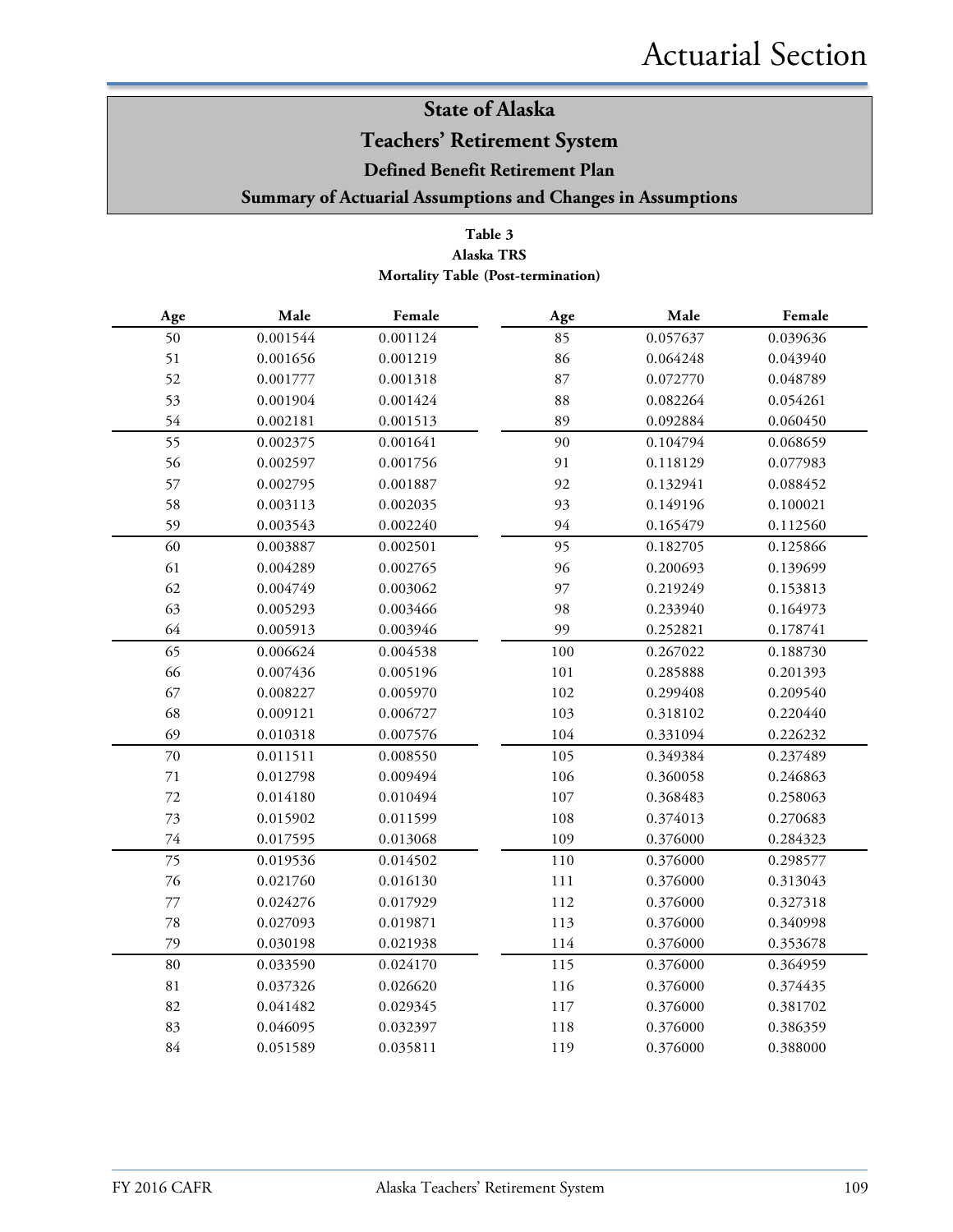### **Teachers' Retirement System**

#### **Defined Benefit Retirement Plan**

#### **Summary of Actuarial Assumptions and Changes in Assumptions**

#### **Table 4 Alaska TRS Turnover Assumptions**

#### **Select Rates of Turnover During the First 8 Year of Employment**

| Service  | Male  | Female |
|----------|-------|--------|
| $\theta$ | 0.204 | 0.170  |
| 1        | 0.204 | 0.170  |
| 2        | 0.168 | 0.140  |
| 3        | 0.144 | 0.120  |
| 4        | 0.120 | 0.100  |
| 5        | 0.108 | 0.090  |
| 6        | 0.090 | 0.075  |
| 7        | 0.072 | 0.060  |

#### **Ultimate Rates of Turnover After the First 8 Years of Employment**

| Age | Male     | Female   | Age   | Male     | Female   |
|-----|----------|----------|-------|----------|----------|
| 15  | 0.031209 | 0.037185 | 40    | 0.030159 | 0.036224 |
| 16  | 0.031170 | 0.037157 | 41    | 0.030085 | 0.036155 |
| 17  | 0.031138 | 0.037138 | 42    | 0.030010 | 0.036086 |
| 18  | 0.031107 | 0.037129 | 43    | 0.029866 | 0.035976 |
| 19  | 0.031091 | 0.037120 | 44    | 0.029721 | 0.035867 |
| 20  | 0.030847 | 0.036848 | 45    | 0.029577 | 0.035757 |
| 21  | 0.030831 | 0.036848 | 46    | 0.029432 | 0.035648 |
| 22  | 0.030799 | 0.036839 | 47    | 0.029288 | 0.035538 |
| 23  | 0.030776 | 0.036839 | 48    | 0.029046 | 0.035380 |
| 24  | 0.030736 | 0.036830 | 49    | 0.028805 | 0.035221 |
| 25  | 0.030705 | 0.036830 | 50    | 0.028563 | 0.035063 |
| 26  | 0.030673 | 0.036820 | 51    | 0.028248 | 0.034847 |
| 27  | 0.030642 | 0.036762 | 52    | 0.027878 | 0.034595 |
| 28  | 0.030610 | 0.041480 | 53    | 0.027468 | 0.034296 |
| 29  | 0.030579 | 0.046198 | 54    | 0.046305 | 0.059961 |
| 30  | 0.030555 | 0.050917 | 55    | 0.045414 | 0.059285 |
| 31  | 0.030540 | 0.055635 | 56    | 0.044334 | 0.058410 |
| 32  | 0.030516 | 0.060353 | 57    | 0.043012 | 0.057288 |
| 33  | 0.030500 | 0.055569 | 58    | 0.041567 | 0.056018 |
| 34  | 0.030455 | 0.050784 | 59    | 0.039826 | 0.054401 |
| 35  | 0.030431 | 0.046000 | 60    | 0.037868 | 0.052569 |
| 36  | 0.030407 | 0.041215 | 61    | 0.035694 | 0.050523 |
| 37  | 0.030383 | 0.036431 | 62    | 0.033170 | 0.048197 |
| 38  | 0.030308 | 0.036362 | 63    | 0.030294 | 0.045540 |
| 39  | 0.030234 | 0.036293 | 64    | 0.027176 | 0.042653 |
|     |          |          | $65+$ | 0.054000 | 0.066000 |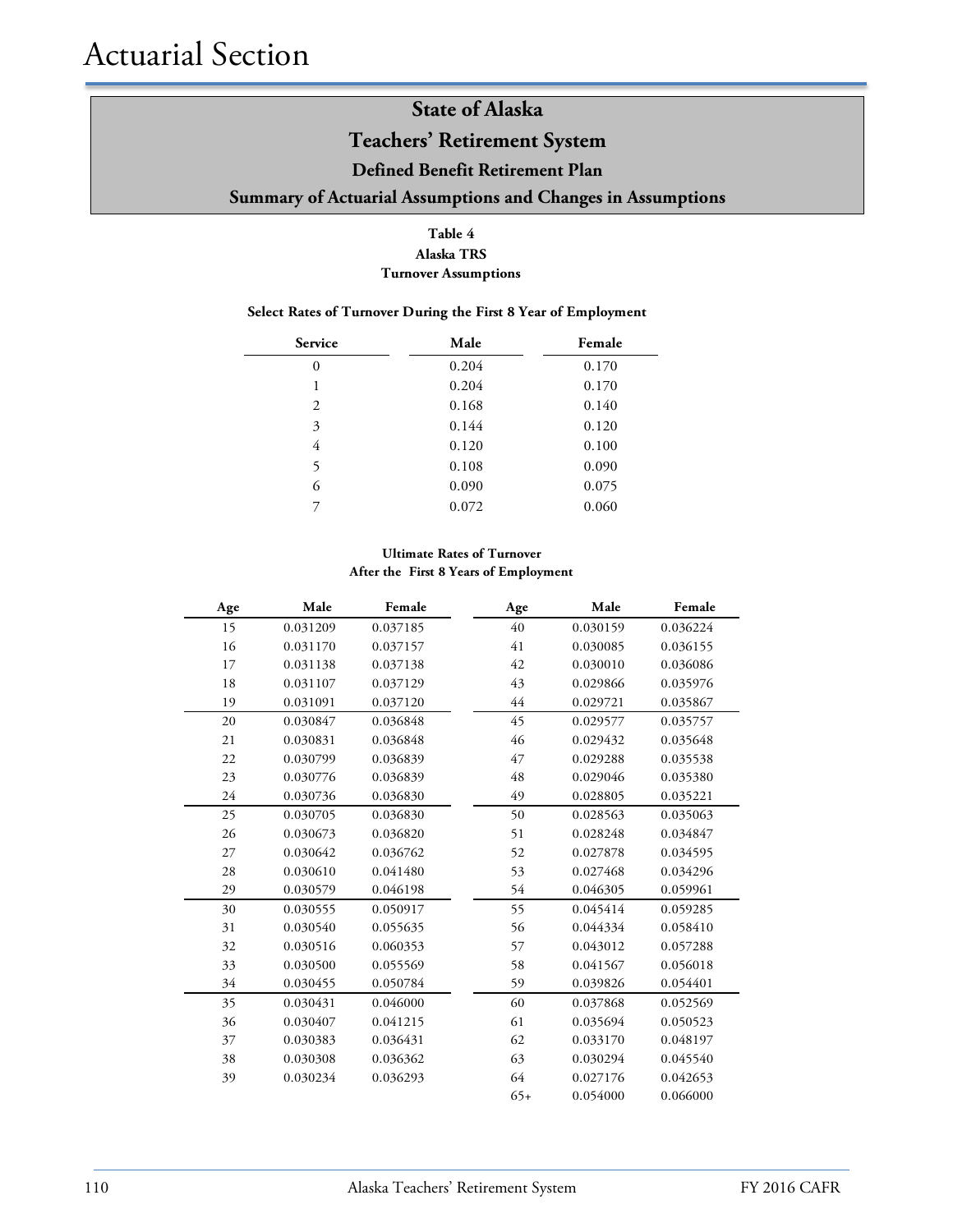### **Teachers' Retirement System**

#### **Defined Benefit Retirement Plan**

### **Summary of Actuarial Assumptions and Changes in Assumptions**

| Age | Unisex   |
|-----|----------|
| 20  | 0.000560 |
| 21  | 0.000563 |
| 22  | 0.000565 |
| 23  | 0.000574 |
| 24  | 0.000583 |
| 25  | 0.000593 |
| 26  | 0.000602 |
| 27  | 0.000611 |
| 28  | 0.000611 |
| 29  | 0.000612 |
| 30  | 0.000612 |
| 31  | 0.000613 |
| 32  | 0.000613 |
| 33  | 0.000622 |
| 34  | 0.000631 |
| 35  | 0.000641 |
| 36  | 0.000650 |
| 37  | 0.000659 |
| 38  | 0.000674 |
| 39  | 0.000689 |
| 40  | 0.000703 |
| 41  | 0.000718 |
| 42  | 0.000733 |
| 43  | 0.000770 |
| 44  | 0.000806 |
| 45  | 0.000843 |
| 46  | 0.000879 |
| 47  | 0.000916 |
| 48  | 0.000975 |
| 49  | 0.001034 |
| 50  | 0.001093 |
| 51  | 0.001152 |
| 52  | 0.001211 |
| 53  | 0.001356 |
| 54  | 0.001501 |

#### **Table 5 Alaska TRS Disability Table**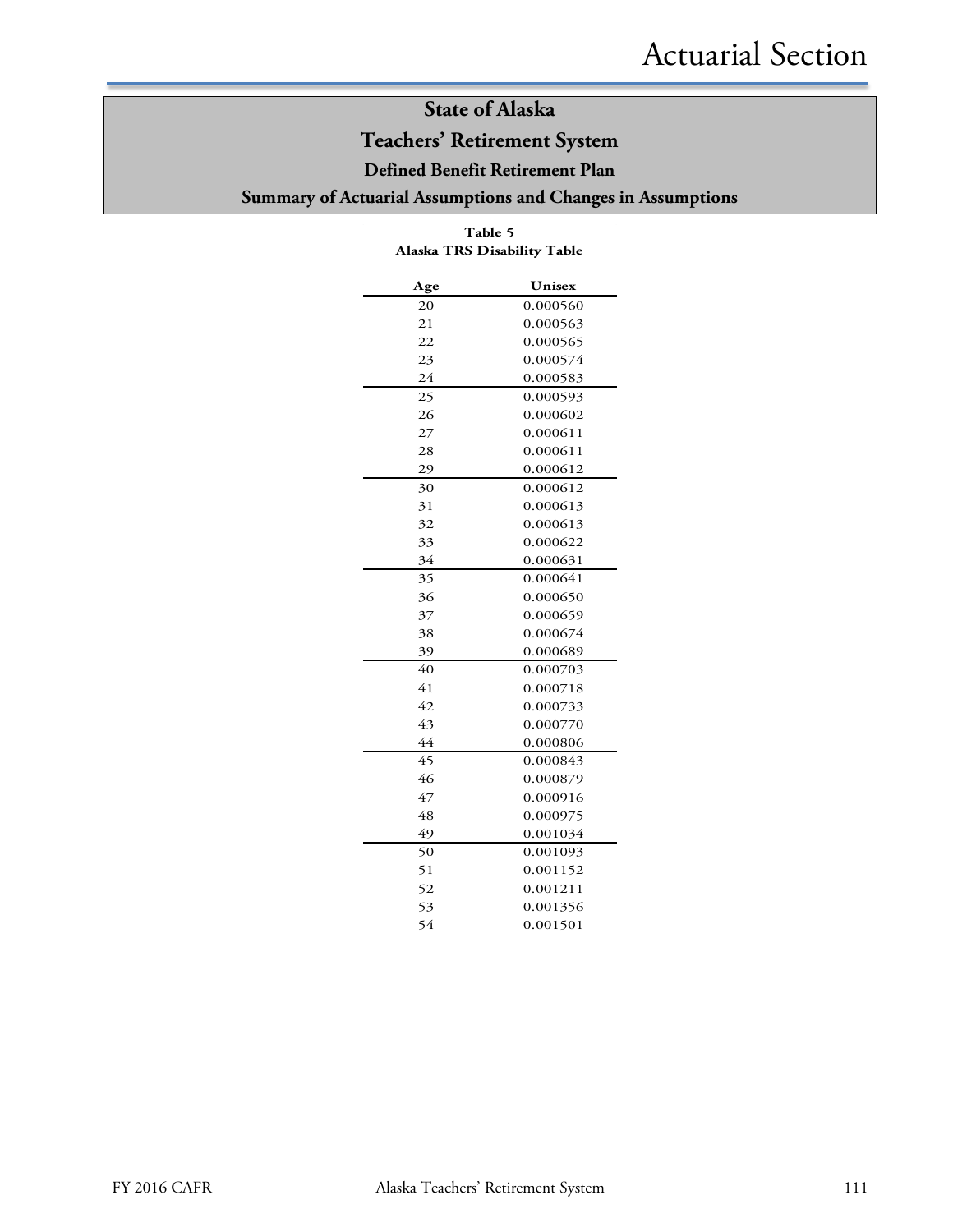**Teachers' Retirement System**

**Defined Benefit Retirement Plan**

**Summary of Actuarial Assumptions and Changes in Assumptions**

|            | <b>Retirement Rate</b> |      |           |  |  |
|------------|------------------------|------|-----------|--|--|
|            | Reduced                |      | Unreduced |  |  |
| Age at     |                        |      |           |  |  |
| Retirement | <b>Unisex Rates</b>    | Male | Female    |  |  |
| <45        | N/A                    | 0.03 | 0.03      |  |  |
| 46         | $\rm N/A$              | 0.05 | 0.05      |  |  |
| 47         | N/A                    | 0.05 | 0.08      |  |  |
| 48         | N/A                    | 0.05 | 0.08      |  |  |
| 49         | $\rm N/A$              | 0.05 | 0.08      |  |  |
| 50         | 0.08                   | 0.05 | 0.13      |  |  |
| 51         | 0.08                   | 0.08 | 0.12      |  |  |
| 52         | 0.08                   | 0.15 | 0.12      |  |  |
| 53         | 0.08                   | 0.15 | 0.13      |  |  |
| 54         | 0.16                   | 0.15 | 0.14      |  |  |
| 55         | 0.08                   | 0.20 | 0.16      |  |  |
| 56         | 0.08                   | 0.17 | 0.16      |  |  |
| 57         | 0.08                   | 0.15 | 0.16      |  |  |
| 58         | 0.08                   | 0.20 | 0.16      |  |  |
| 59         | 0.16                   | 0.20 | 0.22      |  |  |
| 60         | N/A                    | 0.25 | 0.22      |  |  |
| 61         | N/A                    | 0.18 | 0.22      |  |  |
| 62         | N/A                    | 0.18 | 0.20      |  |  |
| 63         | N/A                    | 0.18 | 0.20      |  |  |
| 64         | N/A                    | 0.18 | 0.25      |  |  |
| 65         | N/A                    | 0.30 | 0.20      |  |  |
| 66         | N/A                    | 0.25 | 0.20      |  |  |
| 67         | N/A                    | 0.25 | 0.20      |  |  |
| 68         | N/A                    | 0.25 | 0.25      |  |  |
| 69         | N/A                    | 0.35 | 0.25      |  |  |
| 70         | N/A                    | 0.30 | 0.25      |  |  |
| 71         | N/A                    | 0.30 | 0.35      |  |  |
| 72         | N/A                    | 0.30 | 0.35      |  |  |
| 73         | N/A                    | 0.30 | 0.35      |  |  |
| 74         | N/A                    | 0.30 | 0.35      |  |  |
| 75-84      | N/A                    | 0.50 |           |  |  |
| $85+$      | N/A                    | 1.00 |           |  |  |

#### **Table 6 Alaska TRS Retirement Table**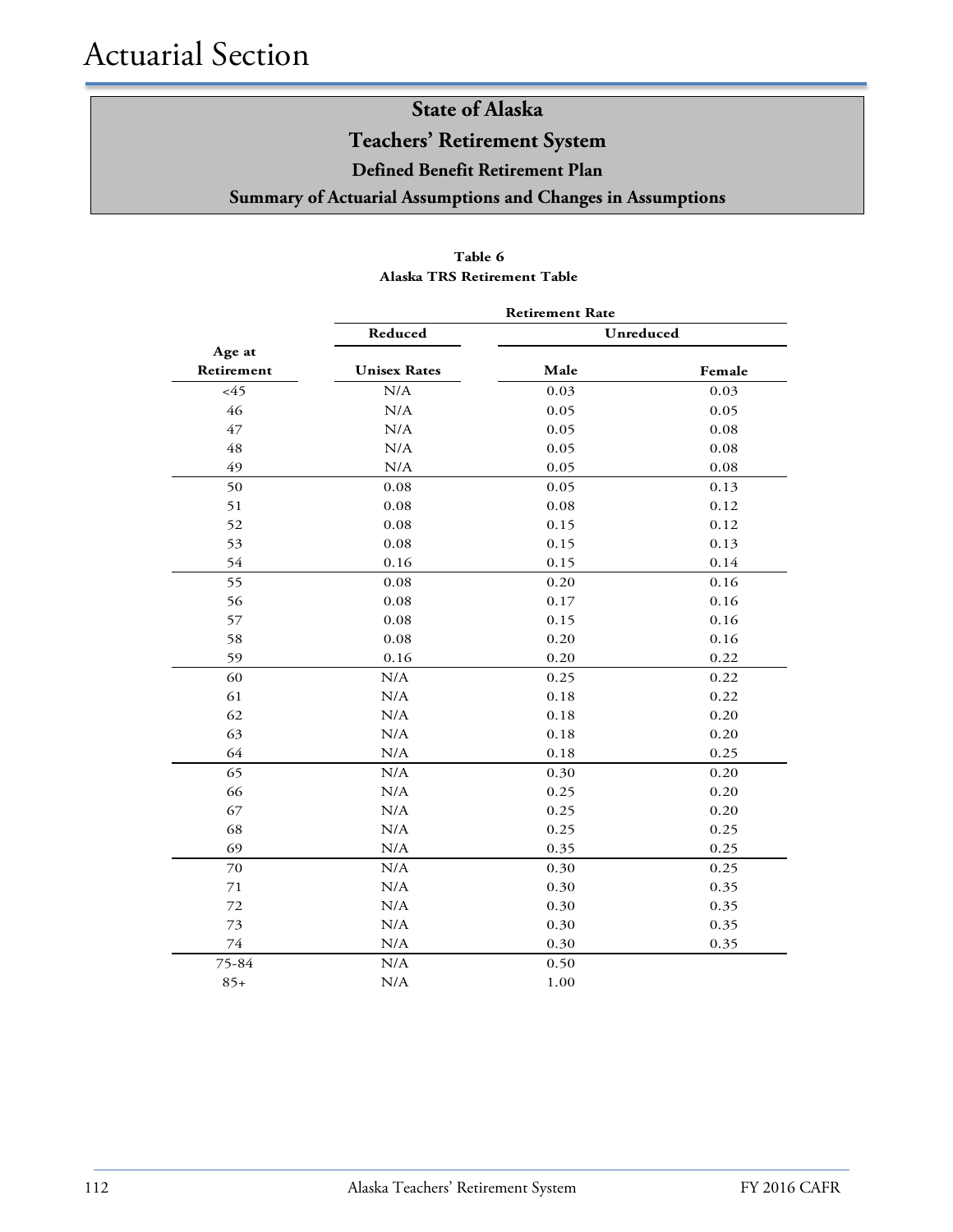### **Teachers' Retirement System**

#### **Defined Benefit Retirement Plan**

#### **Summary of Actuarial Assumptions and Changes in Assumptions**

#### **Table 7 Alaska TRS Disabled Mortality Rates**

| $\mathbf{Age}$ | Male   | Female | Age         | Male   | Female |
|----------------|--------|--------|-------------|--------|--------|
| $\leq 45$      | 0.0214 | 0.0071 | $80\,$      | 0.0833 | 0.0582 |
| $46\,$         | 0.0226 | 0.0078 | $8\sqrt{1}$ | 0.0880 | 0.0621 |
| 47             | 0.0238 | 0.0085 | 82          | 0.0928 | 0.0662 |
| 48             | 0.0250 | 0.0093 | 83          | 0.0978 | 0.0707 |
| 49             | 0.0262 | 0.0101 | 84          | 0.1028 | 0.0755 |
| 50             | 0.0275 | 0.0109 | 85          | 0.1079 | 0.0806 |
| 51             | 0.0287 | 0.0118 | 86          | 0.1130 | 0.0862 |
| 52             | 0.0299 | 0.0127 | 87          | 0.1204 | 0.0921 |
| 53             | 0.0311 | 0.0137 | 88          | 0.1282 | 0.0985 |
| 54             | 0.0324 | 0.0144 | 89          | 0.1362 | 0.1054 |
| 55             | 0.0336 | 0.0151 | 90          | 0.1503 | 0.1148 |
| 56             | 0.0348 | 0.0158 | 91          | 0.1667 | 0.1249 |
| 57             | 0.0354 | 0.0164 | 92          | 0.1841 | 0.1359 |
| 58             | 0.0359 | 0.0171 | 93          | 0.2022 | 0.1475 |
| 59             | 0.0365 | 0.0176 | 94          | 0.2209 | 0.1611 |
| 60             | 0.0370 | 0.0182 | 95          | 0.2400 | 0.1745 |
| 61             | 0.0376 | 0.0188 | 96          | 0.2594 | 0.1877 |
| 62             | 0.0382 | 0.0194 | 97          | 0.2790 | 0.2003 |
| 63             | 0.0389 | 0.0204 | 98          | 0.2934 | 0.2084 |
| 64             | 0.0396 | 0.0214 | 99          | 0.3128 | 0.2192 |
| 65             | 0.0404 | 0.0226 | 100         | 0.3264 | 0.2250 |
| 66             | 0.0413 | 0.0238 | 101         | 0.3459 | 0.2362 |
| 67             | 0.0422 | 0.0252 | 102         | 0.3585 | 0.2455 |
| 68             | 0.0434 | 0.0267 | 103         | 0.3762 | 0.2613 |
| 69             | 0.0454 | 0.0284 | 104         | 0.3850 | 0.2741 |
| $70\,$         | 0.0477 | 0.0303 | 105         | 0.3979 | 0.2931 |
| $71\,$         | 0.0502 | 0.0323 | 106         | 0.4000 | 0.3078 |
| 72             | 0.0529 | 0.0345 | 107         | 0.4000 | 0.3227 |
| $73\,$         | 0.0558 | 0.0368 | $108\,$     | 0.4000 | 0.3374 |
| $74\,$         | 0.0591 | 0.0393 | 109         | 0.4000 | 0.3515 |
| 75             | 0.0625 | 0.0420 | 110         | 0.4000 | 0.3646 |
| $76\,$         | 0.0662 | 0.0449 | 111         | 0.4000 | 0.3762 |
| $77 \,$        | 0.0702 | 0.0479 | 112         | 0.4000 | 0.3860 |
| 78             | 0.0744 | 0.0511 | 113         | 0.4000 | 0.3935 |
| 79             | 0.0788 | 0.0546 | 114         | 0.4000 | 0.3983 |
|                |        |        | $115+$      | 0.4000 | 0.4000 |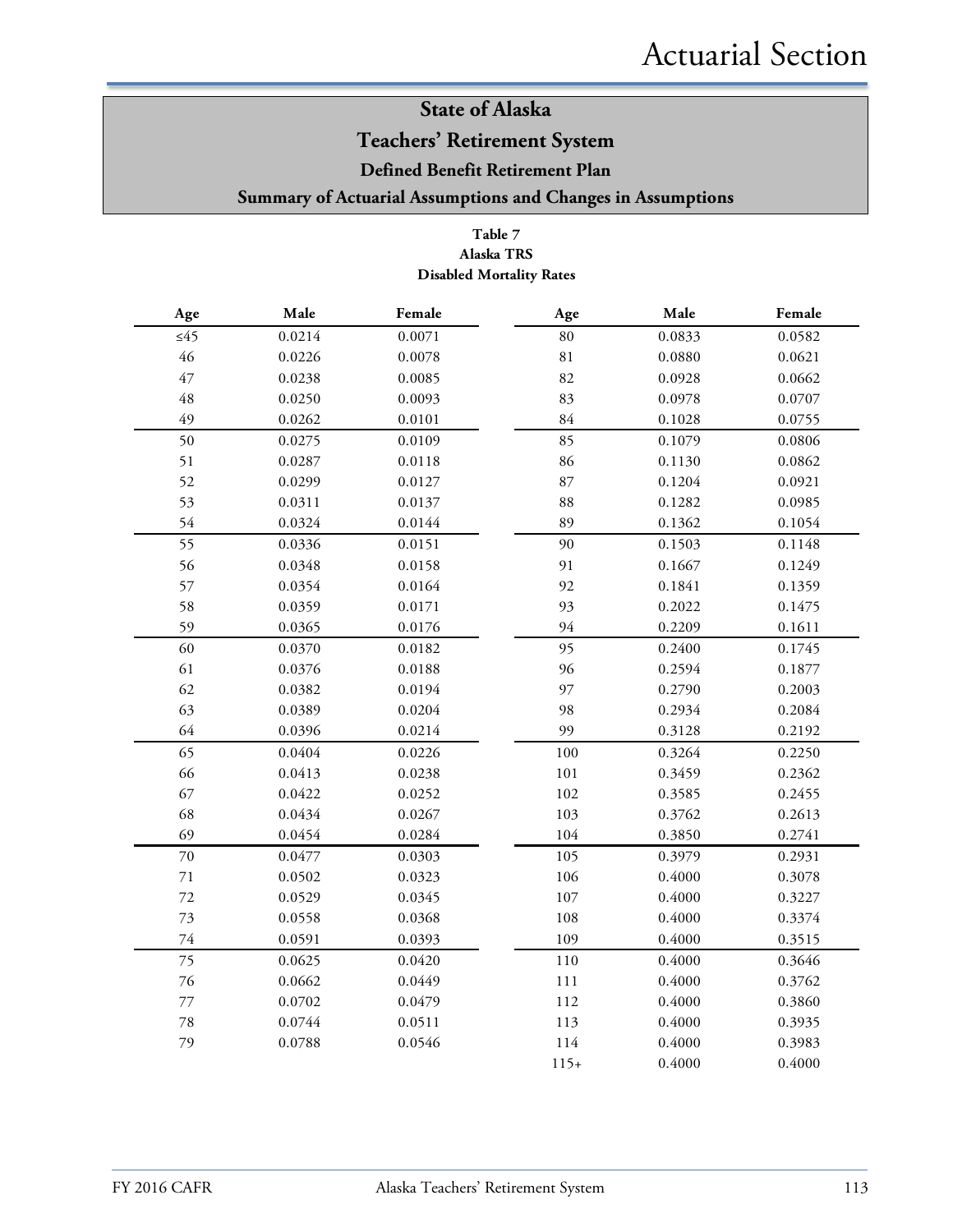# Actuarial Section

| <b>Teachers' Retirement System</b><br><b>Defined Benefit Retirement Plan</b><br><b>Funding Excess/(Unfunded Liability)</b><br>(In thousands)                                                          |               |                |                |       |  |  |  |
|-------------------------------------------------------------------------------------------------------------------------------------------------------------------------------------------------------|---------------|----------------|----------------|-------|--|--|--|
| <b>Total</b><br><b>Actuarial</b><br><b>Funding Excess/</b><br><b>Valuation Year</b><br>Postemployment<br>(Unfunded Liability)<br><b>Ended June 30</b><br>Healthcare<br><b>Funded Ratio</b><br>Pension |               |                |                |       |  |  |  |
| 2006                                                                                                                                                                                                  | \$(1,012,540) | \$ (2,075,617) | \$ (3,088,157) | 57.3% |  |  |  |
| 2007                                                                                                                                                                                                  | (1,163,423)   | (1,601,581)    | (2,765,004)    | 61.5  |  |  |  |
| 2008                                                                                                                                                                                                  | (1, 120, 634) | (1,561,568)    | (2,682,202)    | 64.8  |  |  |  |
| 2009                                                                                                                                                                                                  | (1,026,288)   | (2,348,268)    | (3,374,556)    | 57.0  |  |  |  |
| 2010                                                                                                                                                                                                  | (1,361,547)   | (2,747,113)    | (4,108,660)    | 53.6  |  |  |  |
| 2011                                                                                                                                                                                                  | (1,340,703)   | (2,850,155)    | (4,190,858)    | 54.1  |  |  |  |
| 2012                                                                                                                                                                                                  | (1,272,507)   | (3,204,783)    | (4, 477, 290)  | 52.1  |  |  |  |
| 2013                                                                                                                                                                                                  | (1, 198, 791) | (3, 419, 240)  | (4,618,031)    | 51.9  |  |  |  |
| 2014                                                                                                                                                                                                  | (671, 535)    | (3, 150, 223)  | (3,821,758)    | 61.2  |  |  |  |
| 2015                                                                                                                                                                                                  | 8,879         | (1,629,073)    | (1,620,194)    | 83.3  |  |  |  |

#### **10-YEAR TREND OF UNFUNDED LIABILITY (In thousands)**

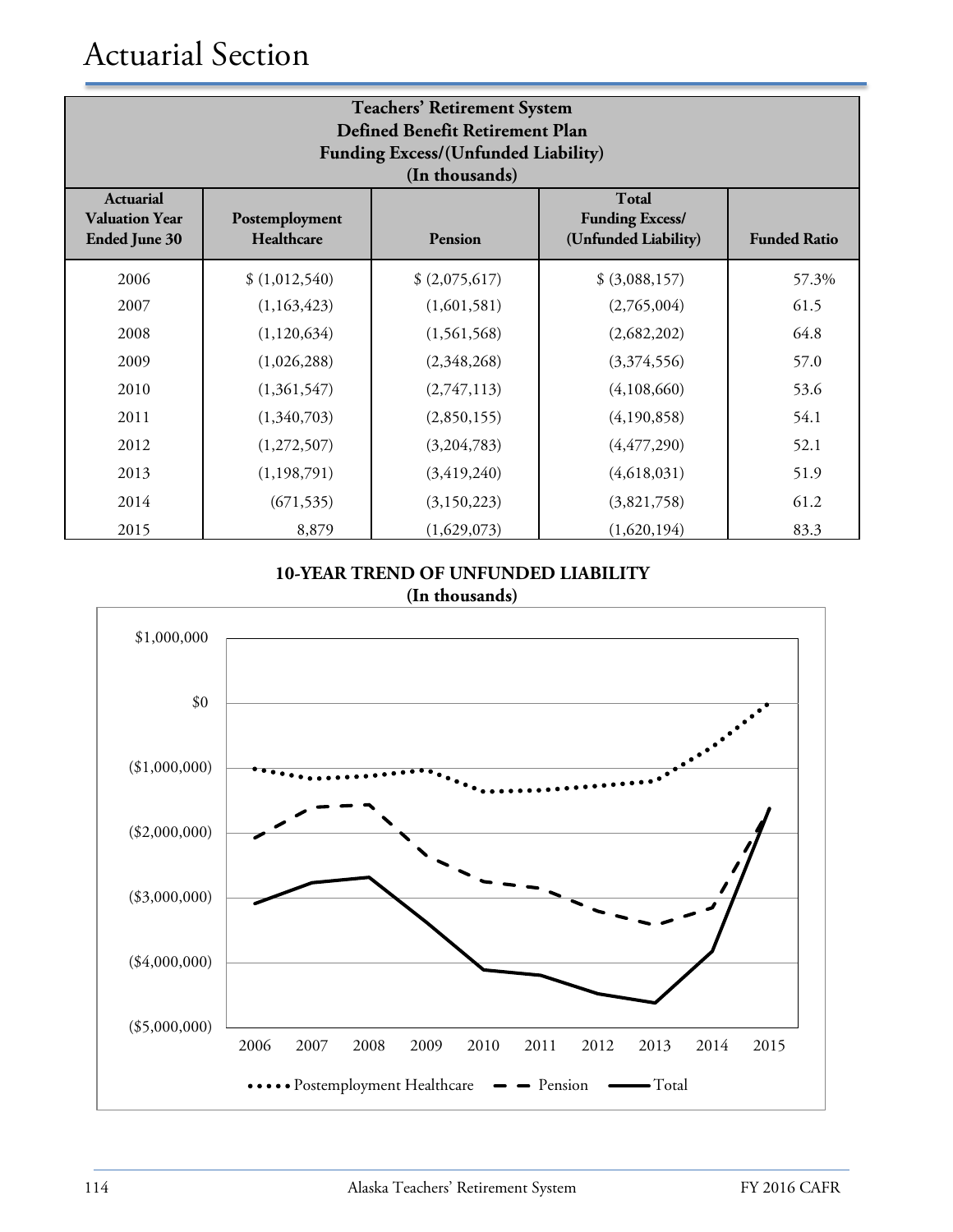| <b>Teachers' Retirement System</b><br>Defined Benefit Retirement Plan<br><b>Employer Contribution Rates</b> |                                                                   |                                                                                             |                               |        |        |  |  |
|-------------------------------------------------------------------------------------------------------------|-------------------------------------------------------------------|---------------------------------------------------------------------------------------------|-------------------------------|--------|--------|--|--|
|                                                                                                             |                                                                   |                                                                                             | <b>Actuarially Determined</b> |        |        |  |  |
| <b>Year Ended</b><br>June 30                                                                                | <b>Actuarial</b><br><b>Valuation Year</b><br><b>Ended June 30</b> | Total<br><b>Normal</b><br>Past<br>Annual<br>Cost <sup>1</sup><br>Required<br><b>Service</b> |                               |        |        |  |  |
| 2009                                                                                                        | 2006                                                              | 9.37%                                                                                       | 34.80%                        | 44.17% | 44.17% |  |  |
| 2010                                                                                                        | 2007                                                              | 7.59                                                                                        | 31.94                         | 39.53  | 39.53  |  |  |
| 2011                                                                                                        | 2008                                                              | 7.56                                                                                        | 31.00                         | 38.56  | 38.56  |  |  |
| 2012                                                                                                        | 2009                                                              | 6.57                                                                                        | 36.04                         | 42.61  | 45.55  |  |  |
| 2013                                                                                                        | 2010                                                              | 7.47                                                                                        | 42.09                         | 49.56  | 52.67  |  |  |
| 2014                                                                                                        | 2011                                                              | 6.59                                                                                        | 43.51                         | 50.10  | 53.62  |  |  |
| 2015                                                                                                        | 2012                                                              | 6.40                                                                                        | 59.91                         | 66.31  | 70.75  |  |  |
| 2016                                                                                                        | 2013                                                              | 5.70                                                                                        | 63.54                         | 69.24  | 29.27  |  |  |
| 2017                                                                                                        | 2014                                                              | 4.63                                                                                        | 18.77                         | 23.40  | 28.02  |  |  |
| 2018                                                                                                        | 2015                                                              | 3.99                                                                                        | 17.76                         | 21.75  | 26.78  |  |  |

<sup>1</sup> Also referred to as the consolidated rate.

Beginning with the June 30, 2014 valuation, contribution rates for FY17 and beyond are determined using new methodology in accordance with 2014 legislation under HB 385 and SB 119, 2014 Alaska Laws, which changed the amortization methodology to a closed 25-year period as a level percentage of pay, and eliminated the time lag on the contribution rate calculation by using a 2-year year "roll-forward" approach and assuming 0% population growth. Investment gains and losses are recognized over a 5-year period beginning in FY15.

Valuations are used to set contribution rates in future years.



#### **10-YEAR COMPARISON OF EMPLOYER CONTRIBUTION RATES**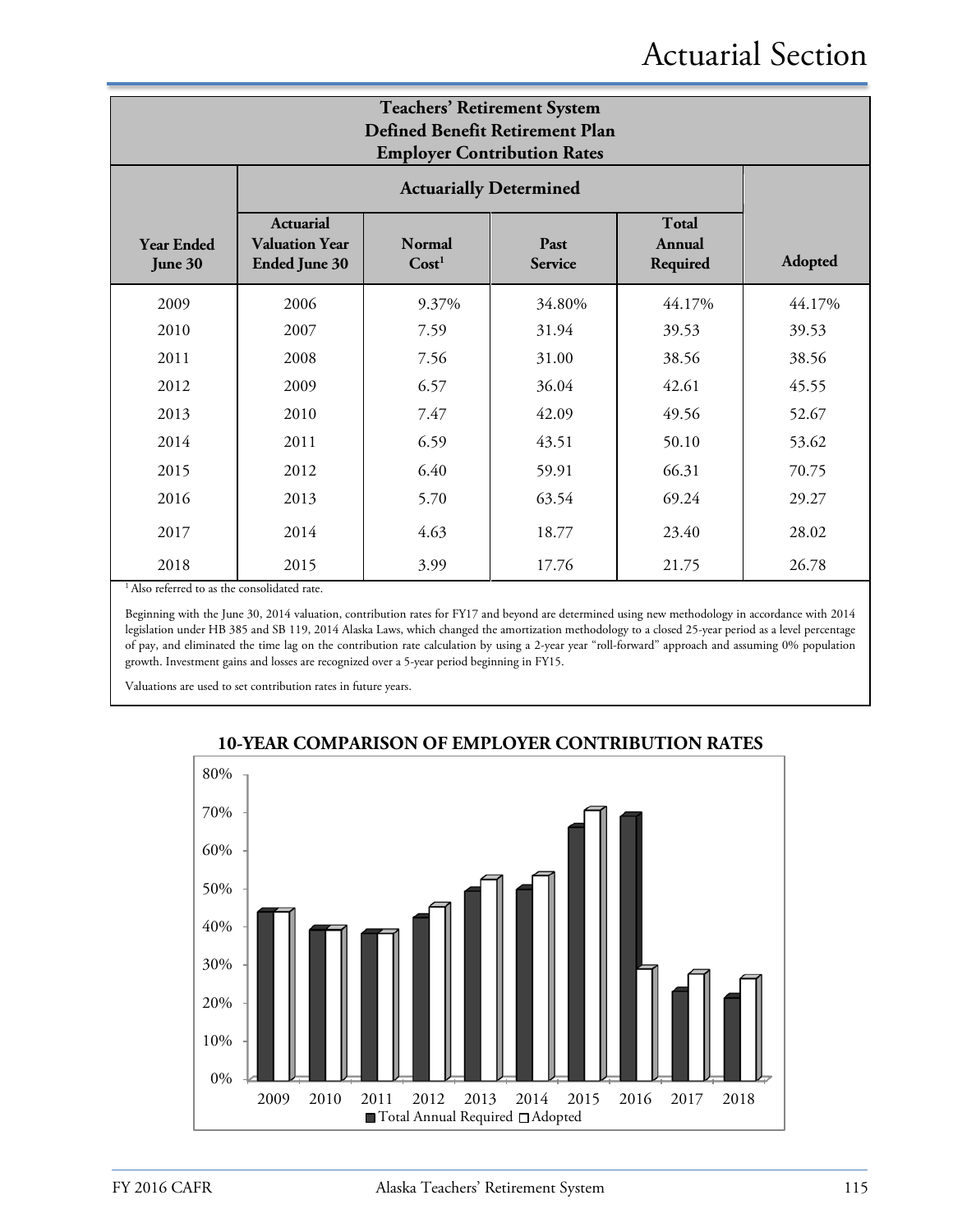# Actuarial Section

| <b>Teachers' Retirement System</b><br>Defined Benefit Retirement Plan<br><b>Schedule of Active Member Valuation Data</b> |                                                                                                                                                                                                              |           |          |      |    |  |  |
|--------------------------------------------------------------------------------------------------------------------------|--------------------------------------------------------------------------------------------------------------------------------------------------------------------------------------------------------------|-----------|----------|------|----|--|--|
| <b>Valuation</b><br>Date                                                                                                 | Number of<br><b>Percent Increase</b><br><b>Annual Earnings</b><br><b>Annual Average</b><br>Participating<br>In Average<br>(In thousands)<br><b>Employers</b><br>Number<br><b>Earnings</b><br><b>Earnings</b> |           |          |      |    |  |  |
| June 30, 2015                                                                                                            | 5,502                                                                                                                                                                                                        | \$456,636 | \$82,995 | 2.4% | 58 |  |  |
| June 30, 2014                                                                                                            | 5,861                                                                                                                                                                                                        | 474,873   | 81,023   | 2.1  | 58 |  |  |
| June 30, 2013                                                                                                            | 6,352                                                                                                                                                                                                        | 504,260   | 79,386   | 2.6  | 58 |  |  |
| June 30, 2012                                                                                                            | 6,845                                                                                                                                                                                                        | 529,468   | 77,351   | 3.6  | 58 |  |  |
| June 30, 2011                                                                                                            | 7,303                                                                                                                                                                                                        | 545,155   | 74,648   | 3.5  | 58 |  |  |
| June 30, 2010                                                                                                            | 7,832                                                                                                                                                                                                        | 564,887   | 72,125   | 6.5  | 58 |  |  |
| June 30, 2009                                                                                                            | 8,226                                                                                                                                                                                                        | 557,026   | 67,715   | 5.2  | 58 |  |  |
| June 30, 2008                                                                                                            | 8,531                                                                                                                                                                                                        | 549,148   | 64,371   | 5.8  | 58 |  |  |
| June 30, 2007                                                                                                            | 9,107                                                                                                                                                                                                        | 554,245   | 60,859   | 2.9  | 58 |  |  |
| June 30, 2006                                                                                                            | 9,710                                                                                                                                                                                                        | 574,409   | 59,156   | 6.6  | 58 |  |  |

| <b>Teachers' Retirement System</b><br>Defined Benefit Retirement Plan<br>Schedule of Pension Benefit Recipients Added to and Removed from Rolls |        |                                                               |                       |                                      |                              |                                            |                                                                                        |                                                          |  |
|-------------------------------------------------------------------------------------------------------------------------------------------------|--------|---------------------------------------------------------------|-----------------------|--------------------------------------|------------------------------|--------------------------------------------|----------------------------------------------------------------------------------------|----------------------------------------------------------|--|
|                                                                                                                                                 |        | <b>Added</b><br>to Rolls                                      | Removed<br>from Rolls |                                      | Rolls-<br><b>End of Year</b> |                                            |                                                                                        |                                                          |  |
| <b>Year Ended</b>                                                                                                                               | $No.*$ | <b>Annual Pension</b><br>Allowances*                          | $No.*$                | <b>Annual Pension</b><br>Allowances* | No.                          | <b>Annual Pension</b><br><b>Allowances</b> | Percent<br>Increase/<br>(Decrease) In<br><b>Annual</b><br>Pension<br><b>Allowances</b> | Average<br><b>Annual</b><br>Pension<br><b>Allowances</b> |  |
| June 30, 2015                                                                                                                                   | 888    | \$34,120,658                                                  | 482                   | \$3,531,501                          | 12,418                       | \$433,863,303                              | 7.59%                                                                                  | \$34,938                                                 |  |
| June 30, 2014                                                                                                                                   | 226    | 5,964,256                                                     | 181                   | (1,150,187)                          | 11,750                       | 403,274,146                                | 1.80                                                                                   | 34,321                                                   |  |
| June 30, 2013                                                                                                                                   | 576    | 19,387,542                                                    | 172                   | 1,652,575                            | 11,705                       | 396,159,703                                | 4.69                                                                                   | 33,845                                                   |  |
| June 30, 2012                                                                                                                                   | 473    | 17,104,564                                                    | 188                   | (617,561)                            | 11,301                       | 378, 424, 736                              | 4.91                                                                                   | 33,486                                                   |  |
| June 30, 2011                                                                                                                                   | 564    | 19,546,369                                                    | 146                   | 1,464,766                            | 11,016                       | 360,702,611                                | 5.28                                                                                   | 32,744                                                   |  |
| June 30, 2010                                                                                                                                   | 533    | 16,980,817                                                    | 190                   | 5,495,399                            | 10,598                       | 342,621,008                                | 3.47                                                                                   | 32,329                                                   |  |
| June 30, 2009                                                                                                                                   | 368    | 9,788,639                                                     | 139                   | (2,857,118)                          | 10,255                       | 331,135,590                                | 3.97                                                                                   | 32,290                                                   |  |
| June 30, 2008                                                                                                                                   | 481    | 14,265,236                                                    | 133                   | 806,945                              | 10,026                       | 318,489,833                                | 4.41                                                                                   | 31,766                                                   |  |
| June 30, 2007                                                                                                                                   | 432    | 12,388,703                                                    | 140                   | (14, 114, 559)                       | 9,678                        | 305,031,542                                | 9.52                                                                                   | 31,518                                                   |  |
| June 30, 2006                                                                                                                                   | 487    | 12,731,292                                                    | 121                   | (50, 838)                            | 9,386                        | 278,528,280                                | 4.81                                                                                   | 29,675                                                   |  |
|                                                                                                                                                 |        | *Numbers are estimated, and include other internal transfers. |                       |                                      |                              |                                            |                                                                                        |                                                          |  |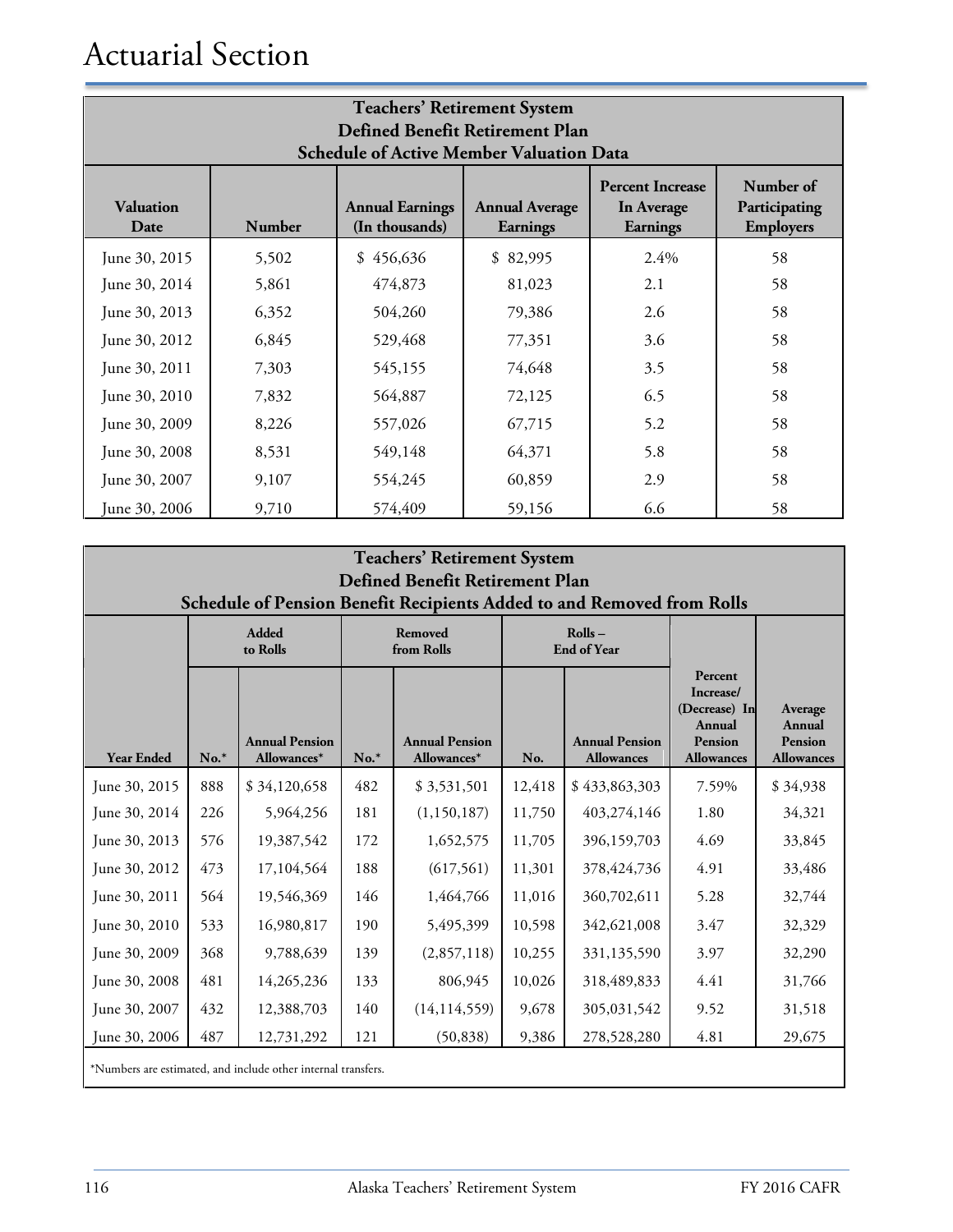# Actuarial Section

| <b>Teachers' Retirement System</b><br>Defined Benefit Retirement Plan<br><b>Pension Solvency Test</b><br>(In thousands) |                                          |                                                    |                                                                              |                                              |                                                                                    |       |       |  |
|-------------------------------------------------------------------------------------------------------------------------|------------------------------------------|----------------------------------------------------|------------------------------------------------------------------------------|----------------------------------------------|------------------------------------------------------------------------------------|-------|-------|--|
|                                                                                                                         |                                          | Pension<br><b>Actuarial Accrued Liability For:</b> |                                                                              |                                              | <b>Portion of Actuarial</b><br>Accrued<br>Liabilities<br><b>Covered by Assets:</b> |       |       |  |
| <b>Valuation</b><br>Date                                                                                                | (1)<br>Active<br>Member<br>Contributions | (2)<br><b>Inactive</b><br><b>Members</b>           | (3)<br>Active<br><b>Members</b><br>(Employer-<br><b>Financed</b><br>Portion) | Pension<br><b>Valuation</b><br><b>Assets</b> | (1)                                                                                | (2)   | (3)   |  |
| June 30, 2015                                                                                                           | \$714,422                                | \$5,192,935                                        | \$1,144,367                                                                  | \$5,442,651                                  | 100.0%                                                                             | 90.7% | $-$ % |  |
| June 30, 2014 <sup>12</sup>                                                                                             | 718,694                                  | 5,042,250                                          | 1,160,418                                                                    | 3,771,139                                    | 100.0                                                                              | 60.5  |       |  |
| June 30, 2013                                                                                                           | 726,139                                  | 4,726,282                                          | 1,137,132                                                                    | 3,170,313                                    | 100.0                                                                              | 51.7  |       |  |
| June 30, 2012                                                                                                           | 727,435                                  | 4,532,982                                          | 1,139,360                                                                    | 3,194,994                                    | 100.0                                                                              | 54.4  |       |  |
| June 30, 2011                                                                                                           | 717,819                                  | 4,352,035                                          | 1,126,250                                                                    | 3,345,949                                    | 100.0                                                                              | 60.4  |       |  |
| June 30, 2010 <sup>1</sup>                                                                                              | 716,675                                  | 4,153,119                                          | 1,137,187                                                                    | 3,259,868                                    | 100.0                                                                              | 61.2  |       |  |
| June 30, 2009                                                                                                           | 692,105                                  | 3,815,020                                          | 956,862                                                                      | 3,115,719                                    | 100.0                                                                              | 63.5  |       |  |
| June 30, 2008                                                                                                           | 654,662                                  | 3,700,812                                          | 876,180                                                                      | 3,670,086                                    | 100.0                                                                              | 81.5  |       |  |
| June 30, 2007                                                                                                           | 638,420                                  | 3,567,894                                          | 837,134                                                                      | 3,441,867                                    | 100.0                                                                              | 78.6  |       |  |
| June 30, 2006 <sup>12</sup>                                                                                             | 615,207                                  | 3,432,703                                          | 811,426                                                                      | 3,296,934                                    | 100.0                                                                              | 78.1  |       |  |
| June 30, 2005                                                                                                           | 589,169                                  | 3,200,339                                          | 545,077                                                                      | 3,184,976 <sup>3</sup>                       | 100.0                                                                              | 81.1  |       |  |

 $^{\rm 1}$  Change in Assumptions

<sup>2</sup> Change in Methods

<sup>3</sup> The pension and postemployment healthcare valuation assets were allocated using a ration of fair value of assets as of June 30, 2005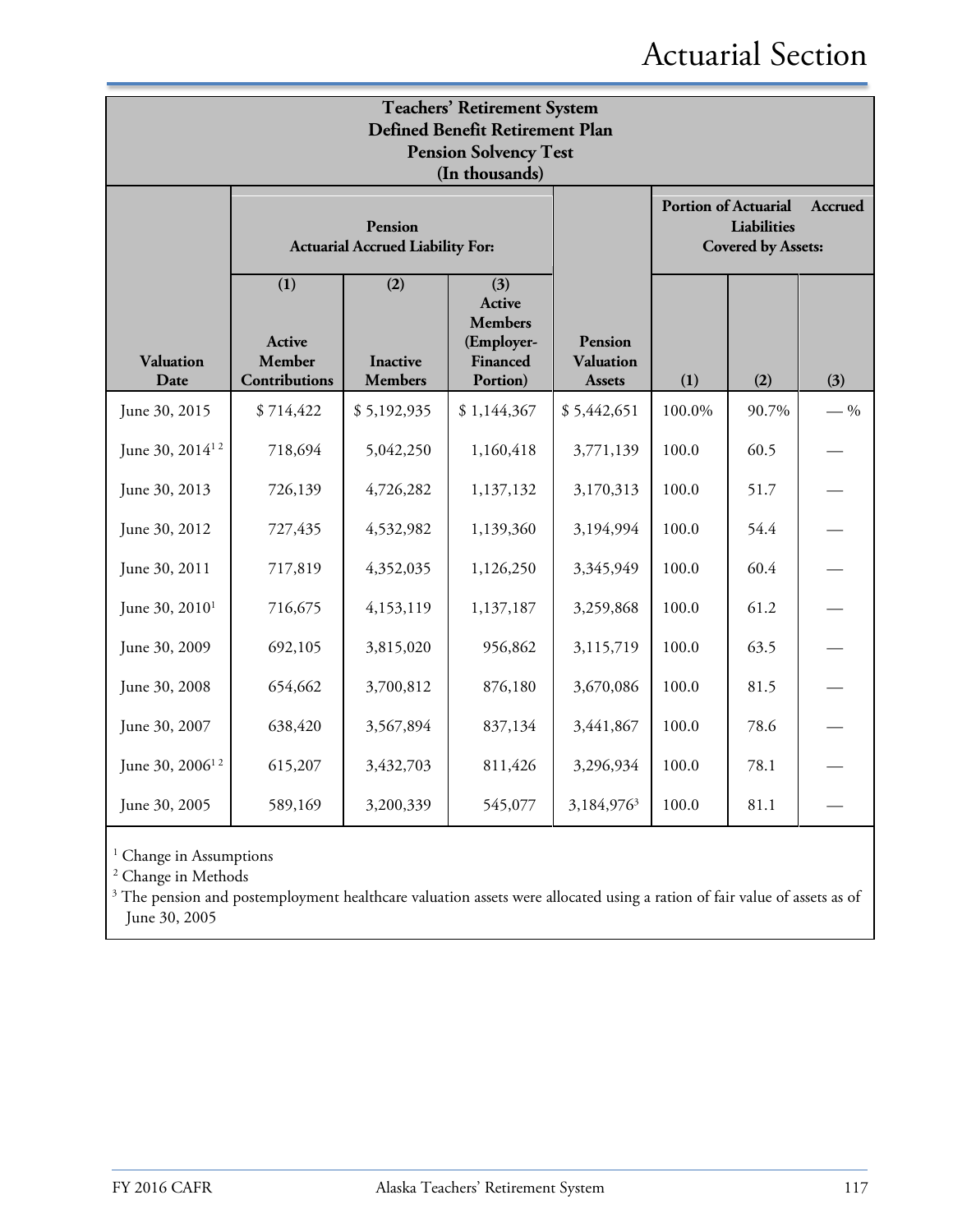| <b>Teachers' Retirement System</b><br>Defined Benefit Retirement Plan |                                                                             |                                          |                                                                              |                                                                                 |        |        |        |  |
|-----------------------------------------------------------------------|-----------------------------------------------------------------------------|------------------------------------------|------------------------------------------------------------------------------|---------------------------------------------------------------------------------|--------|--------|--------|--|
| <b>Postemployment Healthcare Solvency Test</b><br>(In thousands)      |                                                                             |                                          |                                                                              |                                                                                 |        |        |        |  |
|                                                                       | <b>Postemployment Healthcare</b><br><b>Actuarial Accrued Liability For:</b> |                                          |                                                                              | <b>Portion of Actuarial Accrued</b><br>Liabilities<br><b>Covered by Assets:</b> |        |        |        |  |
| <b>Valuation</b><br>Date                                              | (1)<br>Active<br><b>Member</b><br><b>Contributions</b>                      | (2)<br><b>Inactive</b><br><b>Members</b> | (3)<br>Active<br><b>Members</b><br>(Employer-<br><b>Financed</b><br>Portion) | Post-<br>Employment<br>Healthcare<br><b>Valuation</b><br><b>Assets</b>          | (1)    | (2)    | (3)    |  |
| June 30, 2015                                                         | $\frac{\text{I}}{\text{I}}$                                                 | \$1,870,987                              | \$806,406                                                                    | \$2,686,272                                                                     | 100.0% | 100.0% | 100.0% |  |
| June 30, 2014 <sup>12</sup>                                           |                                                                             | 2,008,223                                | 911,447                                                                      | 2,248,135                                                                       | 100.0  | 100.0  | 26.3   |  |
| June 30, 2013                                                         |                                                                             | 2,012,114                                | 990,440                                                                      | 1,803,763                                                                       | 100.0  | 89.6   |        |  |
| June 30, 2012                                                         |                                                                             | 1,933,288                                | 1,013,379                                                                    | 1,674,160                                                                       | 100.0  | 86.6   |        |  |
| June 30, 2011                                                         |                                                                             | 1,879,564                                | 1,053,127                                                                    | 1,591,988                                                                       | 100.0  | 84.7   |        |  |
| June 30, 2010 <sup>1</sup>                                            |                                                                             | 1,755,961                                | 1,084,846                                                                    | 1,479,260                                                                       | 100.0  | 84.2   |        |  |
| June 30, 2009                                                         |                                                                             | 1,477,788                                | 905,739                                                                      | 1,357,239                                                                       | 100.0  | 91.8   |        |  |
| June 30, 2008 <sup>1</sup>                                            |                                                                             | 1,480,864                                | 906,660                                                                      | 1,266,890                                                                       | 100.0  | 85.6   |        |  |
| June 30, 2007                                                         |                                                                             | 1,344,131                                | 801,824                                                                      | 982,532                                                                         | 100.0  | 73.1   |        |  |
| June 30, 2006 <sup>12</sup>                                           |                                                                             | 1,493,219                                | 877,296                                                                      | 844,766                                                                         | 100.0  | 56.6   |        |  |
| June 30, 2005                                                         |                                                                             | 1,493,837                                | 670,134                                                                      | 773,963 <sup>3</sup>                                                            | 100.0  | 51.8   |        |  |

Healthcare liabilities are calculated using the funding assumptions (i.e., funding investment return and net of Medicare Part D subsidy).

<sup>1</sup> Change in Assumptions

<sup>2</sup> Change in Methods

<sup>3</sup> The pension and postemployment healthcare valuation assets were allocated using a ration of fair value of assets as of June 30, 2005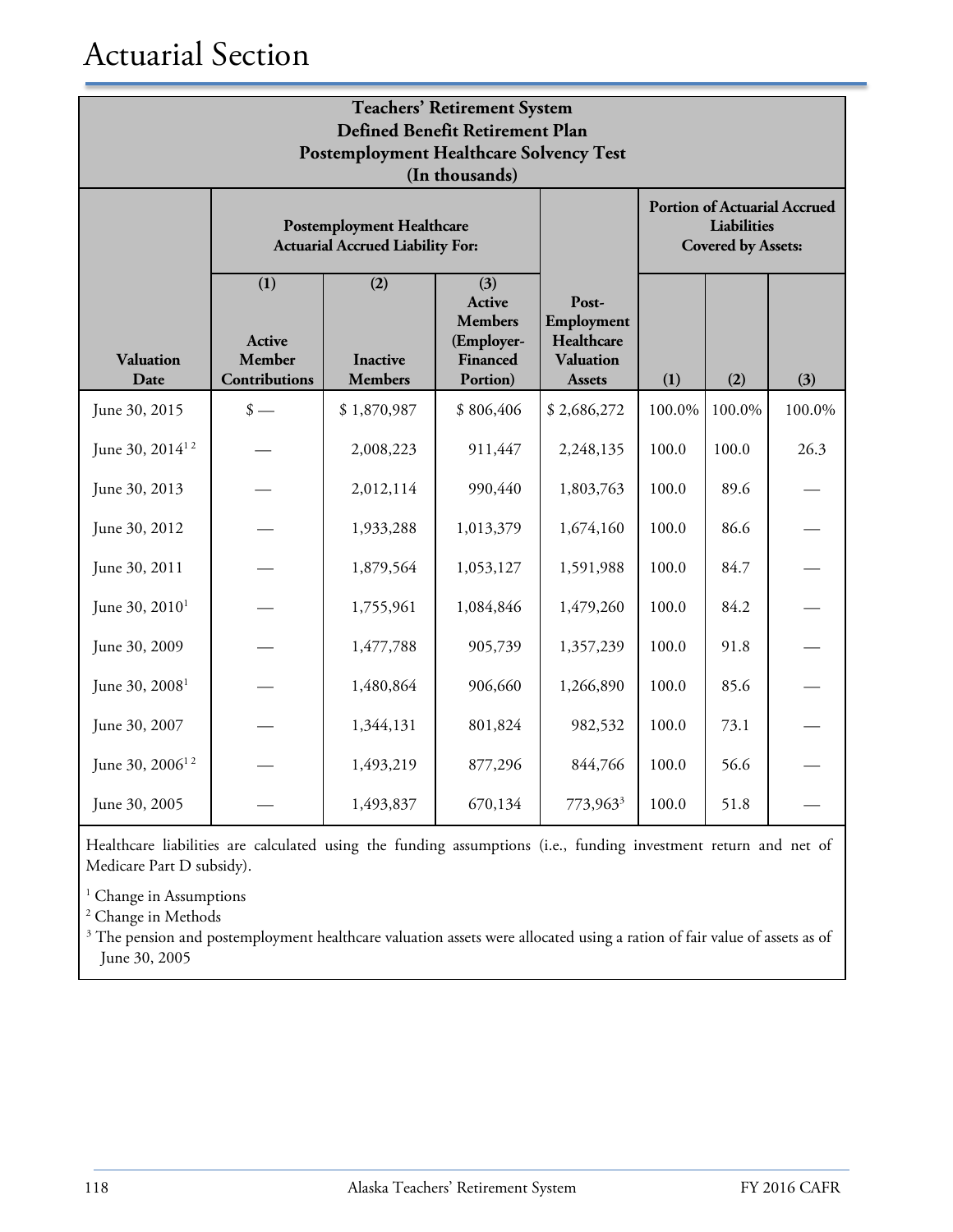| <b>Teachers' Retirement System</b><br>Defined Benefit Retirement Plan<br><b>Analysis of Financial Experience</b>                                                                                                          |             |                                             |                                 |             |            |  |  |
|---------------------------------------------------------------------------------------------------------------------------------------------------------------------------------------------------------------------------|-------------|---------------------------------------------|---------------------------------|-------------|------------|--|--|
| Change in Employer/State Contribution Rate Due to (Gains) and Losses<br>in Actuarial Accrued Liabilities During the Last Five Fiscal Years Resulting From Differences<br>Between Assumed Experience and Actual Experience |             |                                             |                                 |             |            |  |  |
|                                                                                                                                                                                                                           |             | <b>Contribution Rate During Fiscal Year</b> | <b>Change in Employer/State</b> |             |            |  |  |
| Type of<br>(Gain) or Loss                                                                                                                                                                                                 | 2015        | 2014                                        | 2013                            | 2012        | 2011       |  |  |
| Health Experience                                                                                                                                                                                                         | $(4.07)\%$  | $(8.59)\%$                                  | $(1.21)\%$                      | $(2.02)\%$  | $(0.72)\%$ |  |  |
| Salary Experience                                                                                                                                                                                                         | (0.34)      | (0.43)                                      | (0.30)                          |             | (0.03)     |  |  |
| <b>Investment Experience</b>                                                                                                                                                                                              | 0.62        | (6.31)                                      | 2.44                            | 4.18        | 0.46       |  |  |
| Demographic Experience                                                                                                                                                                                                    | (0.52)      | 1.75                                        | 0.38                            | (0.36)      | (0.03)     |  |  |
| <b>Contribution Shortfall</b>                                                                                                                                                                                             |             | 1.24                                        | 1.62                            | 0.71        | 0.86       |  |  |
| (Gain) or Loss During Year From Experience                                                                                                                                                                                | (4.31)      | (12.34)                                     | 2.93                            | 2.51        | 0.54       |  |  |
| Non-recurring changes                                                                                                                                                                                                     |             |                                             |                                 |             |            |  |  |
| Assumption and Method Changes                                                                                                                                                                                             |             | (33.50)                                     |                                 | 13.70       |            |  |  |
| System Benefit Changes                                                                                                                                                                                                    |             |                                             |                                 |             |            |  |  |
| Composite (Gain) or Loss During Year                                                                                                                                                                                      | (4.31)      | (45.84)                                     | 2.93                            | 16.21       | 0.54       |  |  |
| Beginning Total Employer/State Contribution Rate                                                                                                                                                                          | 23.40       | 69.24                                       | 66.31                           | 50.10       | 49.56      |  |  |
| Ending Employer/State Contribution Rate                                                                                                                                                                                   | 19.09%      | 23.40%                                      | 69.24%                          | 66.31%      | 50.10%     |  |  |
| Fiscal Year Employer/State Contribution Rates                                                                                                                                                                             | 19.09%*     | 23.40%                                      | 24.48%                          | 44.25%      | 50.10%     |  |  |
| Fiscal Year Above Rate is Applied                                                                                                                                                                                         | <b>FY18</b> | FY17                                        | FY16                            | <b>FY15</b> | FY14       |  |  |

\* Expected. Actual Rate to be determined.

NOTE: In the second session of the 28<sup>th</sup> Alaska legislature, the legislature changed the actuarial methodology from level dollar amortization to level percent of pay. The June 30, 2013 PERS actuarial valuation report was not updated for this change, but specific revisions for the amortization change were presented to reflect the change in amortization. The change in the amortization resulted in an adjusted FY16 employer/state contribution rate of 24.48%.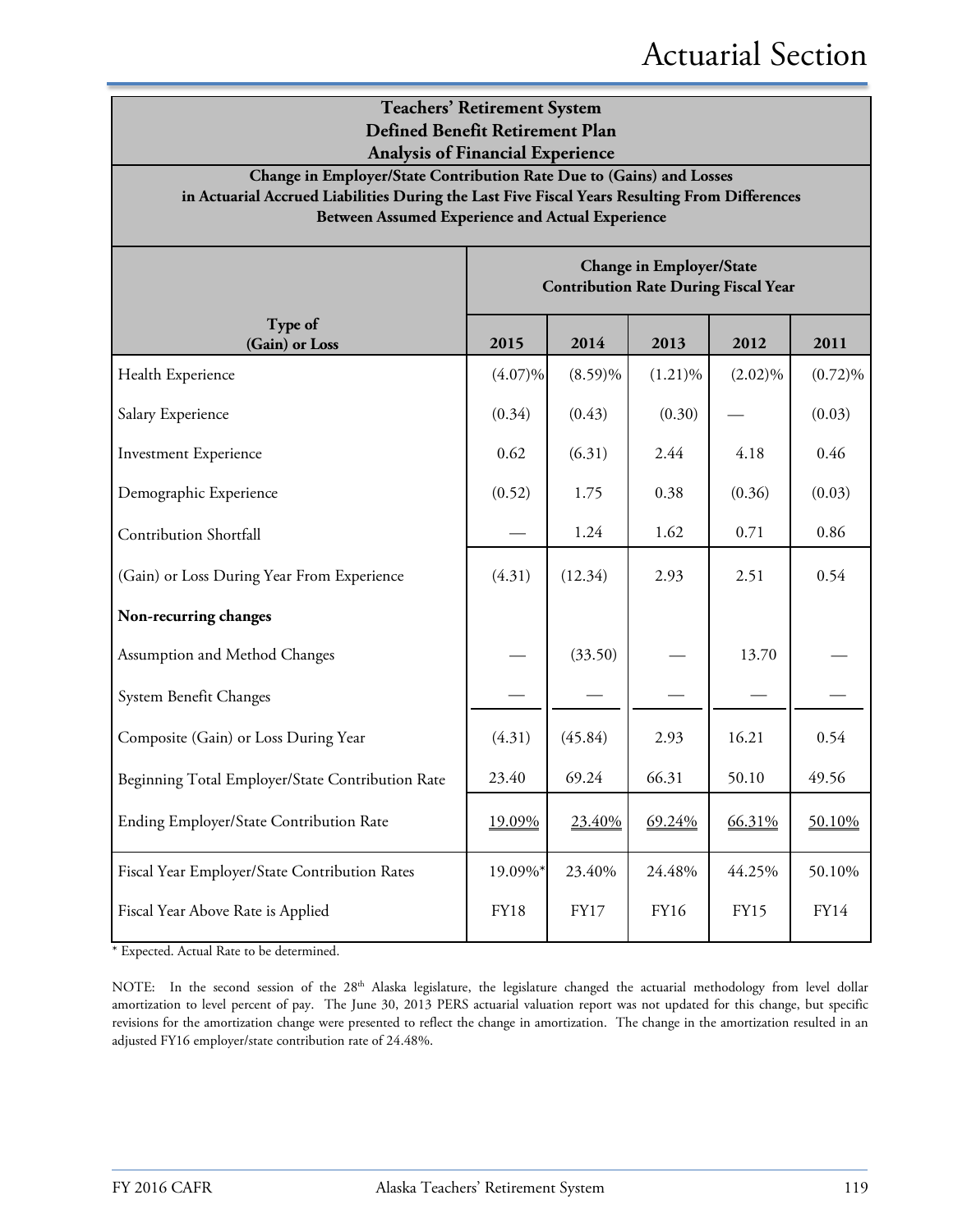# Actuarial Section

| <b>Teachers' Retirement System</b><br><b>Defined Benefit Retirement Plan</b><br><b>Analysis of Financial Experience</b>                                                                                                           |                        |                |                                                               |                       |                      |               |  |
|-----------------------------------------------------------------------------------------------------------------------------------------------------------------------------------------------------------------------------------|------------------------|----------------|---------------------------------------------------------------|-----------------------|----------------------|---------------|--|
| Change in Employer/State Contribution Rate Due to (Gains) and Losses<br>in Actuarial Accrued Liabilities During the Last Three Fiscal Years Resulting From Differences<br><b>Between Assumed Experience and Actual Experience</b> |                        |                |                                                               |                       |                      |               |  |
|                                                                                                                                                                                                                                   |                        |                | Change in Employer/State Contribution Rate During Fiscal Year |                       |                      |               |  |
|                                                                                                                                                                                                                                   |                        | Pension        |                                                               |                       | Healthcare           |               |  |
| Type of<br>(Gain) or Loss                                                                                                                                                                                                         | 2015                   | 2014           | 2013                                                          | 2015                  | 2014                 | 2013          |  |
| Health Experience                                                                                                                                                                                                                 | N/A                    | N/A            | N/A                                                           | $(4.07)\%$            | $(8.59)\%$           | $(1.21)\%$    |  |
| Salary Experience                                                                                                                                                                                                                 | $(0.34)\%$             | $(0.43)\%$     | $(0.30)\%$                                                    | N/A                   | N/A                  | N/A           |  |
| <b>Investment Experience</b>                                                                                                                                                                                                      | 0.40                   | (3.97)         | 2.09                                                          | 0.22                  | (2.34)               | 0.35          |  |
| Demographic Experience                                                                                                                                                                                                            | (0.52)                 | 1.75           | 0.38                                                          | N/A                   | N/A                  | N/A           |  |
| Contribution Shortfall                                                                                                                                                                                                            |                        | 1.10           | 1.34                                                          |                       | 0.14                 | 0.28          |  |
| (Gain) or Loss During Year From Experience                                                                                                                                                                                        | (0.46)                 | (1.55)         | 3.51                                                          | (3.85)                | (10.79)              | (0.58)        |  |
| Non-recurring changes                                                                                                                                                                                                             |                        |                |                                                               |                       |                      |               |  |
| Assumption and Method Changes                                                                                                                                                                                                     |                        | (28.73)        |                                                               |                       | (4.77)               |               |  |
| System Benefit Changes                                                                                                                                                                                                            |                        |                |                                                               |                       |                      |               |  |
| Composite (Gain) or Loss During Year                                                                                                                                                                                              | (0.46)                 | (30.28)        | 3.51                                                          | (3.85)                | (15.56)              | (0.58)        |  |
| Beginning Total Employer/State Contribution<br>Rate                                                                                                                                                                               | 17.78                  | 48.06          | 44.55                                                         | 5.62                  | 21.18                | 21.76         |  |
| Ending Total Employer/State Contribution Rate                                                                                                                                                                                     | 17.32%                 | 17.78%         | 48.06%                                                        | 1.77%                 | 5.62%                | 21.18%        |  |
| Fiscal Year Employer/State Contribution Rates<br>Fiscal Year Above Rate is Applied                                                                                                                                                | 17.32%*<br><b>FY18</b> | 17.78%<br>FY17 | 15.85%<br>FY16                                                | 1.77%*<br><b>FY18</b> | 5.62%<br><b>FY17</b> | 8.63%<br>FY16 |  |

\*Expected. Actual Rate to be determined.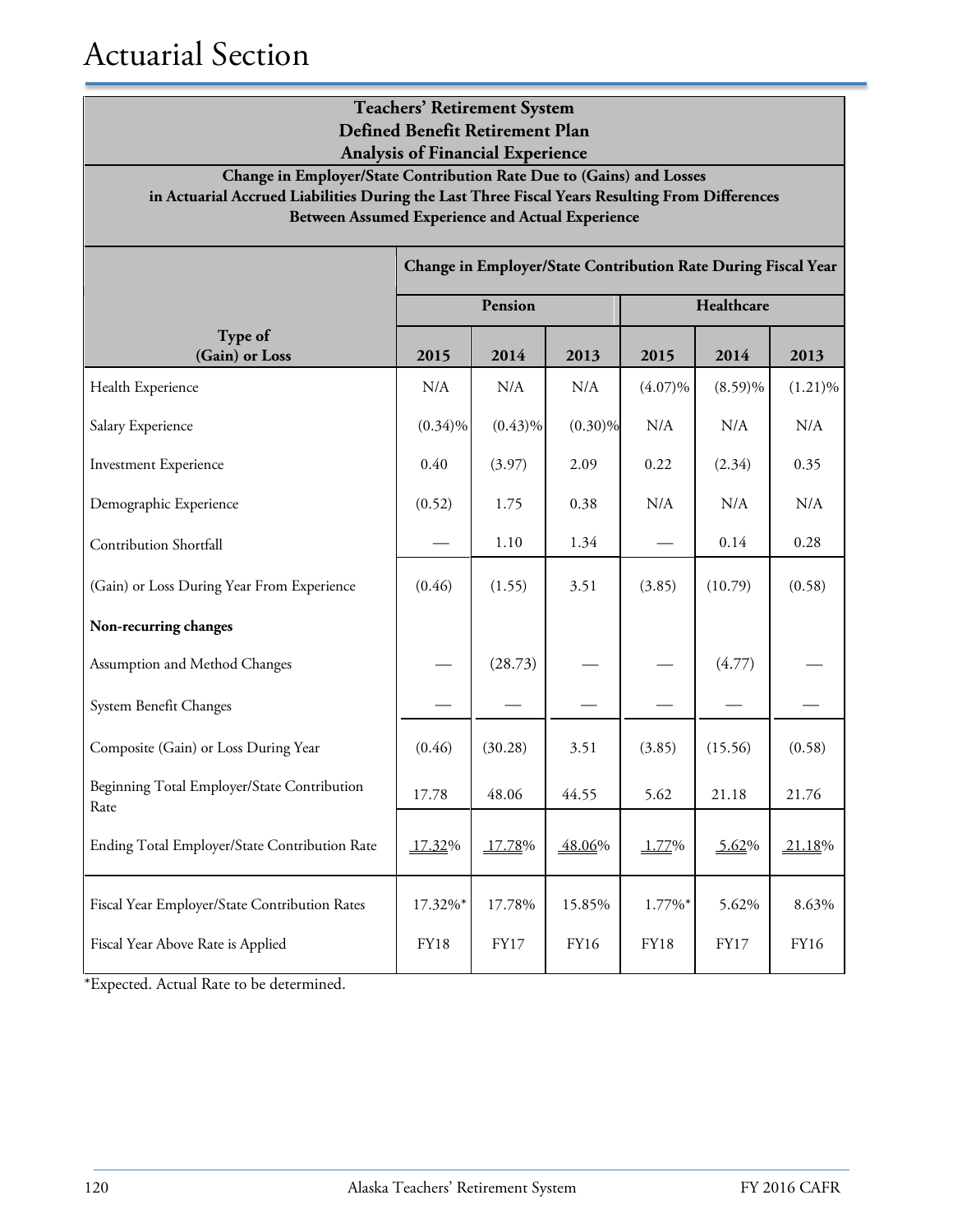### **State of Alaska Teachers' Retirement System**

#### **Defined Benefit Retirement Plan**

#### **Summary of Plan Provisions and Changes in Plan Provisions**

#### **1. Effective Date**

July 1, 1955, with amendments through June 30, 2014. Chapter 97, 1990 Session Laws of Alaska, created a twotier retirement system. Members who were first hired under the TRS before July 1, 1990 (Tier 1) are eligible for different benefits than members hired after June 30, 1990 (Tier 2). Chapter 9, 2005 Session Laws of Alaska, closed the plan to new members hired after June 30, 2006.

#### **2. Administration of Plan**

The Commissioner of Administration or the Commissioner's designee is the administrator of the system. The Attorney General of the state is the legal counsel for the system and shall advise the administrator and represent the system in legal proceedings.

Prior to June 30, 2005, the Teachers' Retirement Board prescribed policies and adopted regulations and performed other activities necessary to carry out the provisions of the system. The Alaska State Pension Investment Board, Department of Revenue, Treasury Division was responsible for investing TRS funds.

On July 27, 2005, Senate Bill 141, enacted as Chapter 9, 2005 Session laws of Alaska, replaced the Teachers' Retirement Board and the Alaska State Pension Investment Board with the Alaska Retirement Management Board.

#### **3. Employers Included**

Currently, there are 58 employers participating in the TRS, including the State of Alaska, 53 school districts, and four other eligible organizations.

#### **4. Membership**

Membership in the Alaska TRS is mandatory for the following employees hired before July 1, 2006:

- certificated full-time and part-time elementary and secondary teachers, certificated school nurses, and certificated employees in positions requiring teaching certificates;
- positions requiring a teaching certificate as a condition of employment in the Department of Education and Early Development and the Department of Labor and Workforce Development;
- University of Alaska full-time and part-time teachers, and full-time administrative employees in positions requiring academic standing if approved by the TRS administrator;
- certain full-time or part-time teachers of Alaska Native language or culture who have elected to be covered under the TRS;
- members on approved sabbatical leave under AS 14.20.310;
- certain State legislators who have elected to be covered under the TRS; and
- a teacher who has filed for worker's compensation benefits due to an on-the-job assault and who, as a result of the physical injury, is placed on leave without pay.

Employees participating in the University of Alaska's Optional Retirement Plan or other retirement plans funded by the State are not covered by the TRS.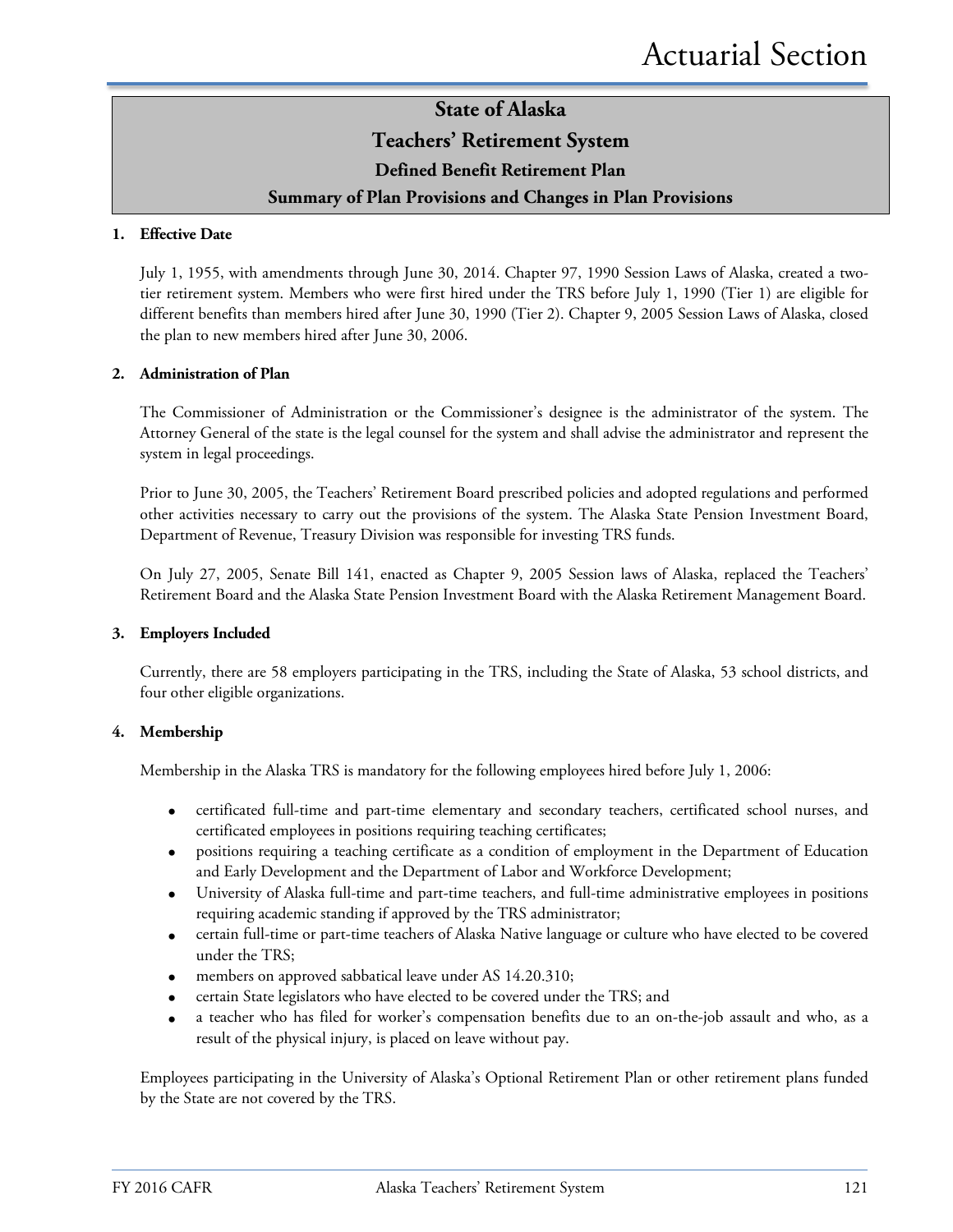### **State of Alaska Teachers' Retirement System Defined Benefit Retirement Plan Summary of Plan Provisions and Changes in Plan Provisions**

Employees who work half-time in the TRS and Public Employees' Retirement System (PERS) simultaneously are eligible for half-time TRS and PERS credit.

Senate Bill 141, signed into law on July 27, 2005, closes the plan effective July 1, 2006 to new members first hired on or after July 1, 2006.

#### **5. Credited Service**

TRS members receive a year of membership credit if they work a minimum of 172 days during the school year (July 1 through June 30 of the following year). Fractional credit is determined based on the number of days worked. Part-time members who work at least 50% of full-time receive membership credit for each day in proportion to full-time service. Credit is granted for all Alaskan public school service.

Members may claim other types of service, including:

- Outside teaching service in out-of-state schools or Alaska private schools (not more than ten years may be claimed);
- Military service (not more than five years of military service or ten years of combined outside and military service may be claimed);
- Alaska Bureau of Indian Affairs (BIA) service;
- Retroactive Alaskan service that was not creditable at the time it occurred, but later became creditable because of legislative change;
- Unused sick leave credit after members retire; and
- Leave of absence without pay.

Except for retroactive Alaska service that occurred before July 1, 1955, and unused sick leave, contributions are required for all claimed service.

Members receiving TRS disability benefits continue to earn TRS credit while disabled.

Survivors who are receiving occupational death benefits continue to earn TRS service credit while occupational survivor benefits are being paid.

#### **6. Employer Contributions**

TRS employers contribute the amounts required, in addition to employees' contributions, to fund the benefits of the system.

The normal cost rate is a uniform rate for all participating employers (less the value of members' contributions).

The past service rate is a uniform rate for all participating employers to amortize the unfunded past service liability with payments that are a level dollar amount over a closed 25-year period.

Employer rates cannot be less than the normal cost rate.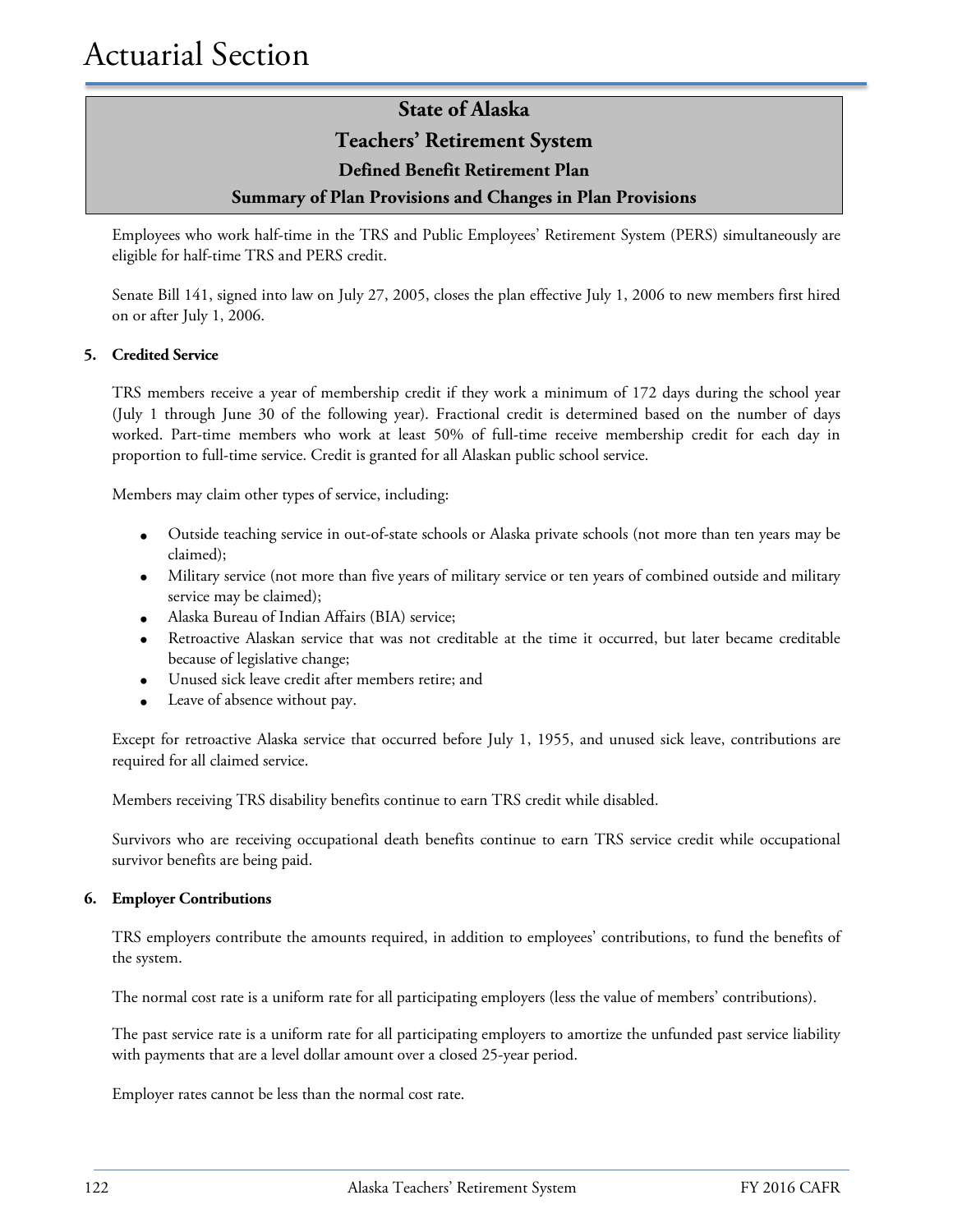#### **State of Alaska Teachers' Retirement System Defined Benefit Retirement Plan Summary of Plan Provisions and Changes in Plan Provisions**

#### **7. Additional State Contribution**

Pursuant to AS14.25.070 effective July 1, 2008, the State shall contribute an amount (in addition to the State contribution as an employer) that when combined with the employer contribution (12.56%) will be sufficient to pay the total contribution rate adopted by The State of Alaska Retirement Management Board.

#### **8. Member Contributions**

**Mandatory Contributions:** Members are required to contribute 8.65% of their base salaries. Members' contributions are deducted from gross salaries before federal income taxes are withheld.

**Contributions for Claimed Service:** Member contributions are also required for most of the claimed service described in (5) above.

**1% Supplemental Contributions:** Members who joined the system before July 1, 1982 and elected to participate in the supplemental contributions provision are required to contribute an additional 1% of their salaries. Supplemental contributions are deducted from gross salaries after federal income taxes are withheld. Under the supplemental provision, an eligible spouse or dependent child will receive a survivor's allowance or spouse's pension if the member dies (see 13 below). Supplemental contributions are only refundable upon death (see 13 below).

**Interest:** Members' contributions earn 4.5% interest, compounded annually on June 30.

**Refund of Contributions:** Terminated members may receive refunds of their member contribution accounts which includes their mandatory contributions, indebtedness payments, and interest earned. Terminated members' accounts may be attached to satisfy claims under Alaska Statute 09.38.065, federal income tax levies, and valid Qualified Domestic Relations Orders.

**Reinstatement of Contributions:** Refunded accounts and the corresponding TRS service may be reinstated upon reemployment in the TRS prior to July 1, 2010. Interest accrues on refunds until paid in full or members retire.

#### **9. Retirement Benefits**

#### **Eligibility:**

- a. Members, including deferred vested members, are eligible for normal retirement at age 55 or early retirement at age 50 if they were hired before July 1, 1990 (Tier 1) and age 60 or early retirement at age 55 if they were hired on or after July 1, 1990 (Tier 2). Additionally, they must have at least:
	- i. eight years of paid-up membership service;
	- ii. 15 years of paid-up creditable service, the last five years of which are membership service, and they were first hired under the TRS before July 1, 1975;
	- iii. five years of paid-up membership service and three years of paid-up Alaska Bureau of Indian Affairs service;
	- iv. 12 years of combined part-time and full-time paid-up membership service;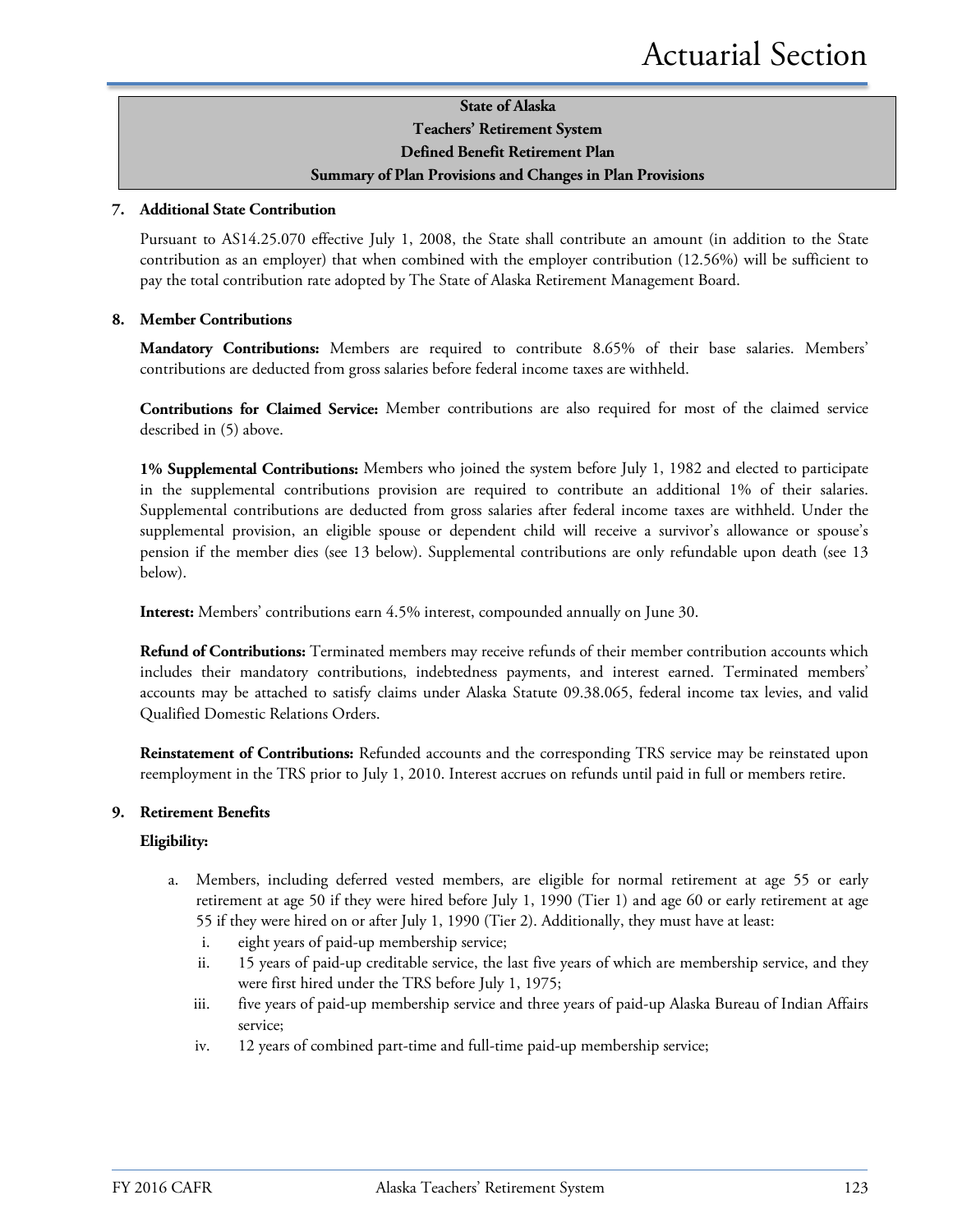#### **Teachers' Retirement System**

#### **Defined Benefit Retirement Plan**

#### **Summary of Plan Provisions and Changes in Plan Provisions**

- v. two years of paid-up membership service if they are vested in the Public Employees' Retirement System (PERS); or
- vi. one year of paid-up membership service if they are retired from the PERS.
- b. Members may retire at any age when they have:
	- i. 25 years of paid-up creditable service, the last five years of which are membership service;
	- ii. 20 years of paid-up membership service;
	- iii. 20 years of combined paid-up membership and Alaska Bureau of Indian Affairs service, the last five years of which are membership service; or
	- iv. 20 years of combined paid-up part-time and full-time membership service.

**Benefit Type:** Lifetime benefits are paid to members. Eligible members may receive normal, unreduced benefits when they (1) reach normal retirement age and complete the service required; or (2) satisfy the minimum service requirements to retire at any age under (b) above. Members may receive early, actuarially reduced benefits when they reach early retirement age and complete the service required.

Members may select joint and survivor options and a last survivor option. Under those options and early retirement, benefits are actuarially adjusted so that members receive the actuarial equivalents of their normal benefit amounts.

**Benefit Calculation:** Retirement benefits are calculated by multiplying the average base salary (ABS) times the total TRS service times the percentage multiplier. The ABS is determined by averaging the salaries earned during the three highest school years. Members must earn at least 115 days of credit in a school year to include it in the ABS calculation. The TRS pays a minimum benefit of \$25.00 per month for each year of service when the calculated benefit is less.

The percentage multipliers are 2% for the first 20 years and 2.5% for all remaining service. Service before July 1, 1990 is calculated at 2%.

**Indebtedness:** Members who terminate and refund their TRS contributions are not eligible to retire unless they return to TRS employment and pay back their refunds plus interest or accrue additional service which qualifies them for retirement. TRS refunds must be paid in full if the corresponding service is to count toward the minimum service requirements for retirement. Refunded TRS service is included in total service for the purpose of calculating retirement benefits. However, when refunds are not completely paid before retirement, benefits are actuarially reduced for life. Indebtedness balances may also be created when a member purchases qualified claimed service.

#### **10. Reemployment of Retired Members**

Retirees who return to work in a permanent full-time or part-time TRS position after a Normal Retirement are eligible to return under the Standard Option.

Under the Standard Option, retirement and retiree healthcare benefits are suspended while retired members are reemployed under the TRS. During reemployment, members earn additional TRS service and contributions are withheld from their wages.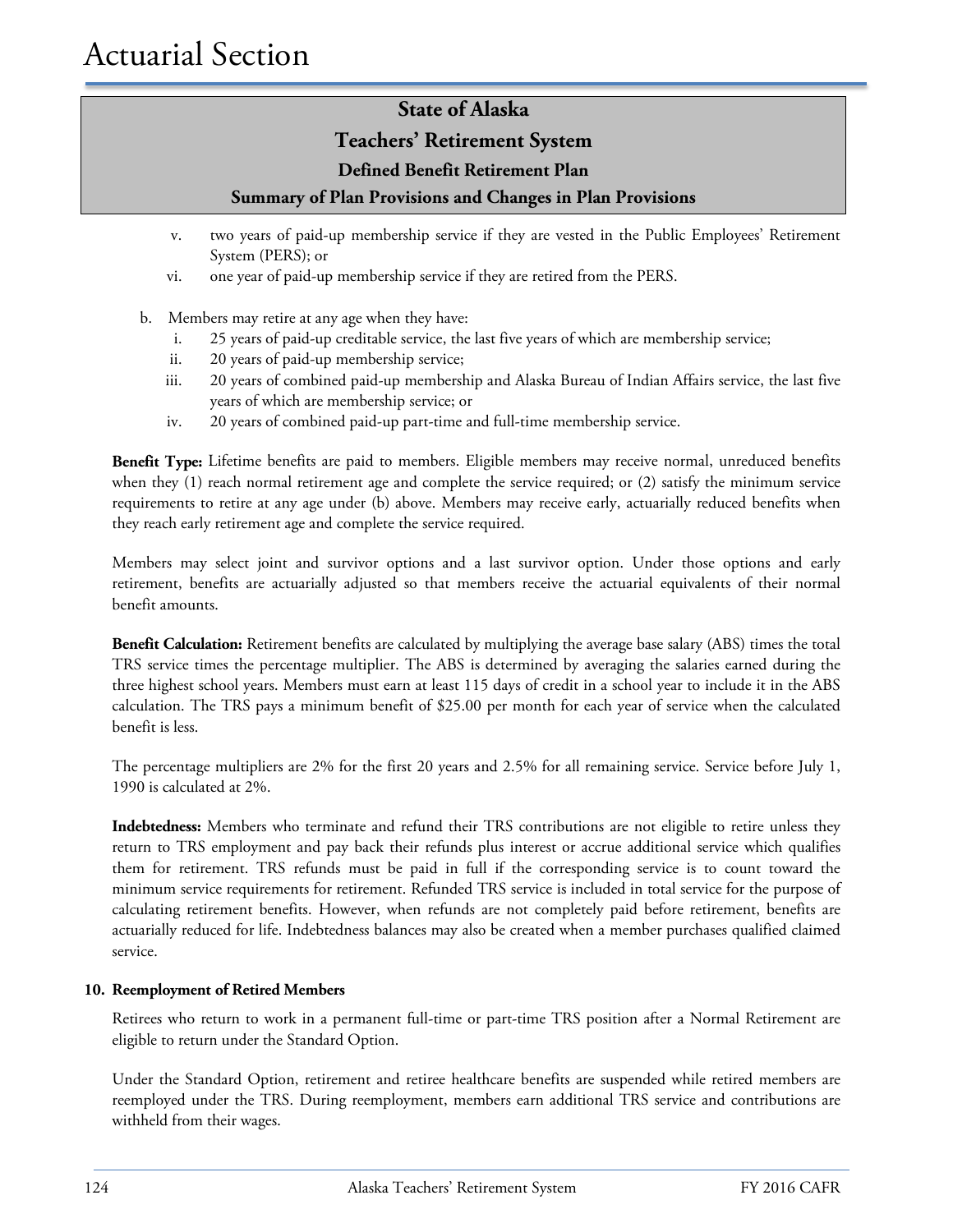### **Teachers' Retirement System**

#### **Defined Benefit Retirement Plan**

#### **Summary of Plan Provisions and Changes in Plan Provisions**

Members retired under the RIP who return to employment under the TRS, Public Employees' Retirement System (PERS), Judicial Retirement System (JRS) or the University of Alaska's Optional Retirement Plan will:

- a. forfeit the three years of incentive credits that they received;
- b. owe the TRS 110% of the benefits that they received under the RIP, which may include costs for health insurance, excluding amounts that they paid to participate; and
- c. be charged 7% interest from the date that they are reemployed until their indebtedness is paid in full or they retire again. If the indebtedness is not completely paid, future benefits will be actuarially reduced for life.

Employers make contributions to the unfunded liability of the plan on behalf of rehired retired members at the rate the employer is making contributions to the unfunded liability of the plan for other members.

#### **11. Postemployment Healthcare Benefits**

When pension benefits begin, major medical benefits are provided by the TRS to (1) all employees first hired before July 1, 1990 (Tier 1) and their surviving spouses and (2) members and their surviving spouses who have twenty-five years of membership service, are disabled or age sixty or older, regardless of their initial hire dates. Employees first hired after June 30, 1990 (Tier 2) and their surviving spouses may receive major medical benefits prior to age sixty by paying premiums.

#### **12. Disability Benefits**

Monthly disability benefits are paid to permanently disabled members until they die, recover or become eligible for normal retirement. To be eligible, members must have at least five years of paid-up membership service.

Disability benefits are equal to 50% of the member's base salary at the time of disability. The benefit is increased by 10% of the base salary for each minor child, up to a maximum of 40%. Members continue to earn TRS service until eligible for normal retirement.

Members are appointed to normal retirement on the first of the month after they become eligible.

#### **13. Death Benefits**

Monthly death benefits may be paid to a spouse or dependent children upon the death of a member. If monthly benefits are not payable under the supplemental contributions provision or occupational and nonoccupational death provisions, the designated beneficiary receives the lump sum benefit described below.

**Occupational Death:** When an active member dies from occupational causes, a monthly survivor's pension may be paid to the spouse, unless benefits are payable under the supplemental contributions provision (below). The pension equals 40% of the member's base salary on the date of death or disability, if earlier. If there is no spouse, the pension may be paid to the member's dependent children. On the member's normal retirement date, the benefit converts to a normal retirement benefit. The normal benefit is based on the member's average base salary on the date of death and service, including service accumulated from the date of the member's death to the normal retirement date.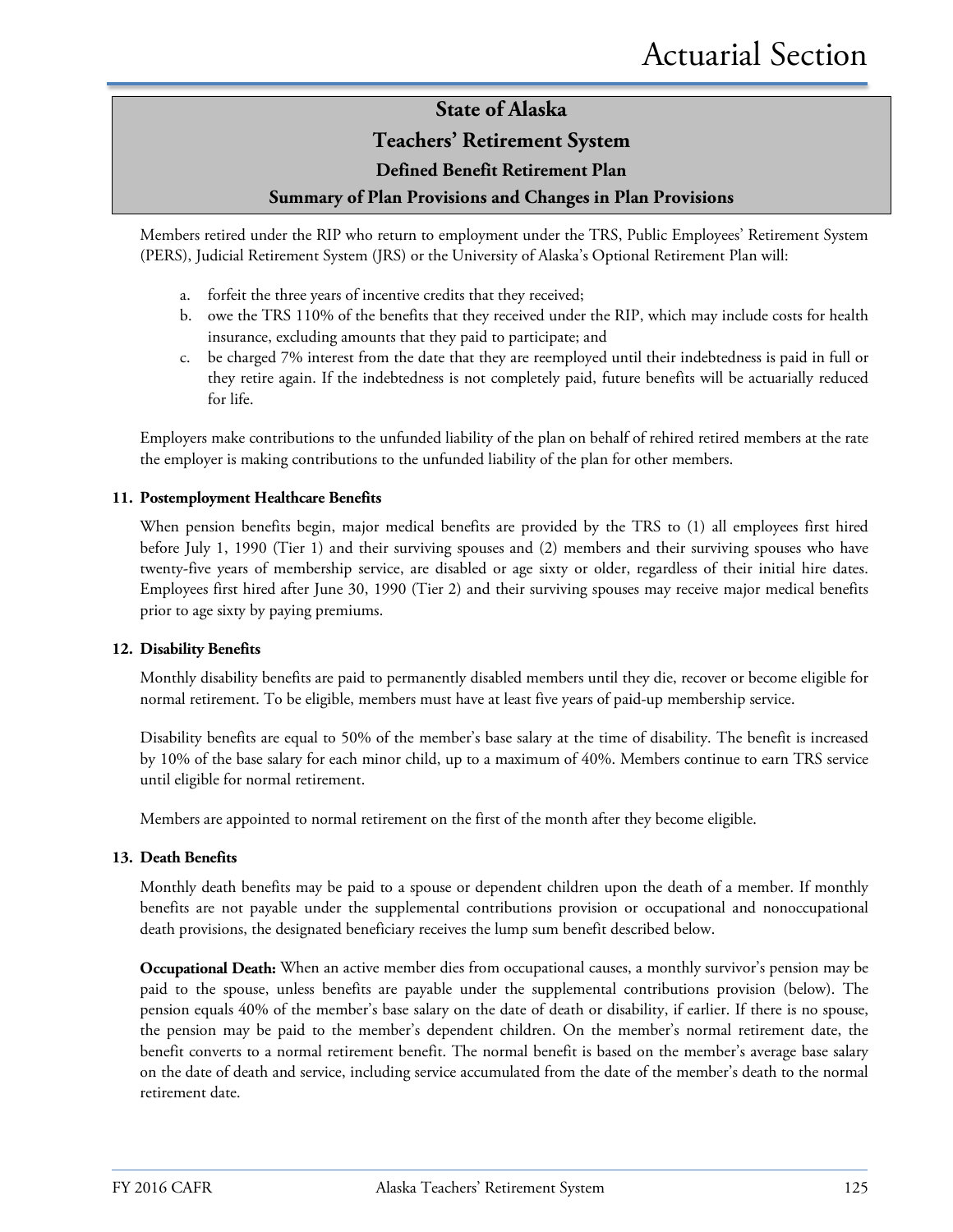### **State of Alaska Teachers' Retirement System Defined Benefit Retirement Plan Summary of Plan Provisions and Changes in Plan Provisions**

**Nonoccupational Death:** When a vested member dies from nonoccupational causes, the surviving spouse may elect to receive a monthly 50% joint and survivor benefit or a lump sum benefit, unless benefits are payable under the supplemental contributions provision (below). The monthly benefit is calculated on the member's average base salary and TRS service accrued at the time of death.

**Lump Sum Benefit:** Upon the death of an active member who has less than one year of service or an inactive member who is not vested, the designated beneficiary receives the member's contribution account, which includes mandatory contributions, indebtedness payments, and interest earned. Any supplemental contributions will also be refunded. If the member has more than one year of TRS service or is vested, the beneficiary also receives \$1,000 and \$100 for each year of TRS service, up to a maximum of \$3,000. An additional \$500 may be payable if the member is survived by dependent children.

**Supplemental Contributions Provision:** Members are eligible for supplemental coverage if they joined the TRS before July 1, 1982, elected to participate in the supplemental provision, and made the required contributions. A survivor's allowance or spouse's pension (below) may be payable if the member made supplemental contributions for at least one year and dies while in membership service or while disabled under the TRS. In addition, the allowance and pension may be payable if the member dies while retired or in deferred vested status if supplemental contributions were made for at least five years.

- a. **Survivor's Allowance:** If the member is survived by dependent children, the surviving spouse and dependent children are entitled to a survivor's allowance. The allowance for the spouse is equal to 35% of the member's base salary at the time of death or disability, plus 10% for each dependent child up to a maximum of 40%. The allowance terminates and a spouse's pension becomes payable when there is no longer an eligible dependent child.
- b. **Spouse's Pension:** The spouse's pension is equal to 50% of the retirement benefit that the deceased member was receiving or the unreduced retirement benefit that the deceased member would have received if retired at the time of death. The spouse's pension begins on the first of the month after the member's death or termination of the survivor's allowance.
- c. **Death After Retirement:** If a joint and survivor option was selected at retirement, the eligible spouse receives continuing, lifetime monthly benefits after the member dies. A survivor's allowance or spouse's pension may be payable if the member participated in the supplemental contributions provision. If a joint and survivor option was not selected and benefits are not payable under the supplemental contributions provision, the designated beneficiary receives the member's contribution account, less any benefits already paid and the member's last benefit check.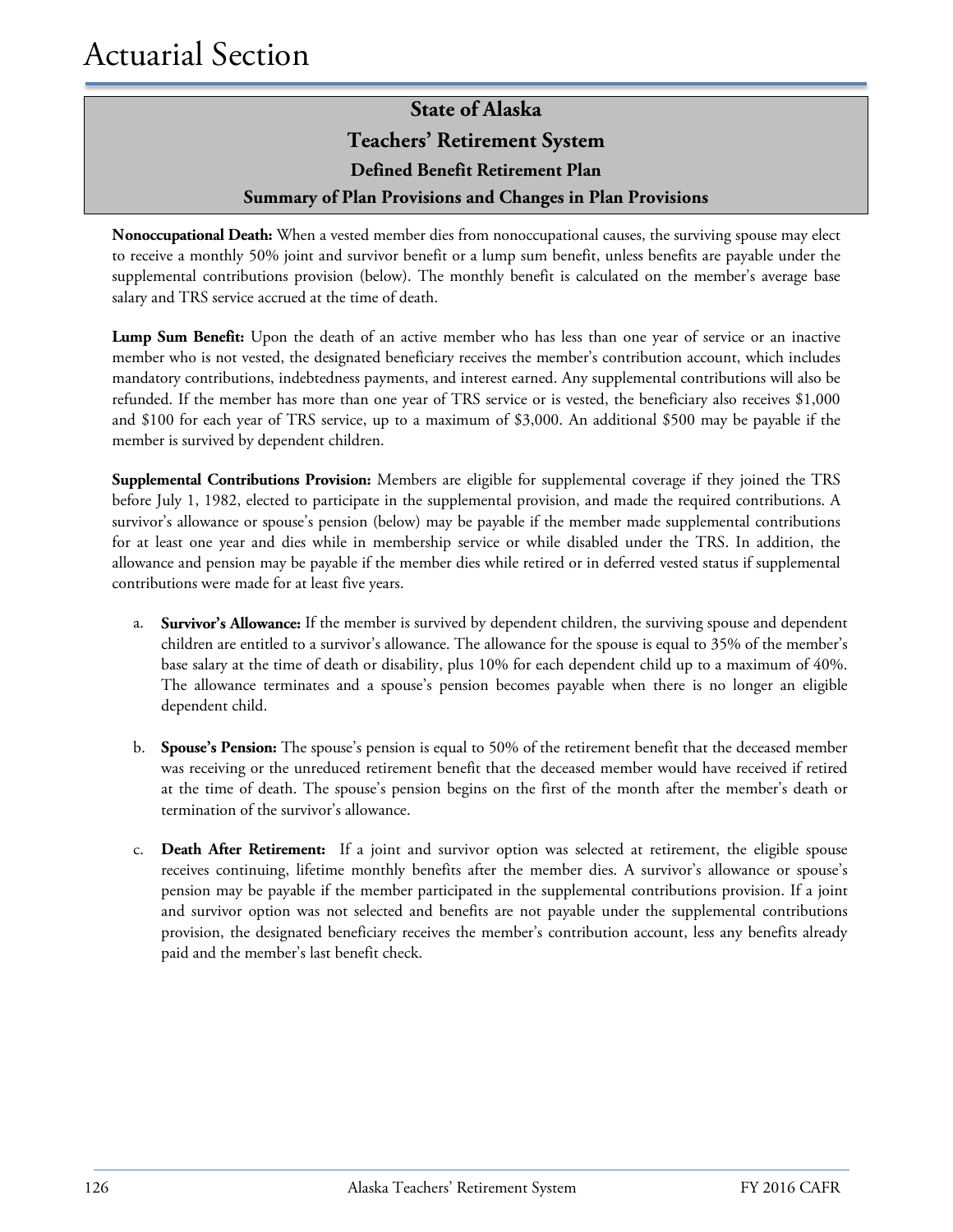#### **Teachers' Retirement System**

#### **Defined Benefit Retirement Plan**

#### **Summary of Plan Provisions and Changes in Plan Provisions**

#### **14. Postretirement Pension Adjustments**

Postretirement pension adjustments (PRPAs) are granted annually to eligible benefit recipients when the consumer price index (CPI) for urban wage earners and clerical workers for Anchorage increases during the preceding calendar year. PRPAs are calculated by multiplying the recipient's base benefit, including past PRPAs, excluding the Alaska COLA, times:

- a. 75% of the CPI increase in the preceding calendar year or 9%, whichever is less, if the recipient is at least age 65 or on TRS disability; or
- b. 50% of the CPI increase in the preceding calendar year or 6%, whichever is less, if the recipient is at least age 60, or under age 60 if the recipient has been receiving benefits for at least eight years.

Ad hoc PRPAs, up to a maximum of 4%, may be granted to eligible recipients who were first hired before July 1, 1990 (Tier 1) if the CPI increases and the funding ratio is at least 105%.

In a year where an Ad Hoc PRPA is granted, eligible recipients will receive the higher of the two calculations.

#### **15. Alaska Cost of Living Allowance**

Eligible benefit recipients who reside in Alaska receive an Alaska cost of living allowance (COLA) equal to 10% of their base benefits. The following benefit recipients are eligible:

- a. members who were first hired under the TRS before July 1, 1990 (Tier 1) and their survivors;
- b. members who were first hired under the TRS after June 30, 1990 (Tier 2) and their survivors if they are at least age 65; and
- c. all disabled members.

#### **16. Changes in Benefit Provisions Since the Prior Valuation**

There have been no changes in the benefit provisions effective since the prior valuation. This valuation reflects a better understanding of the coverage for alternate payees under a domestic relations order.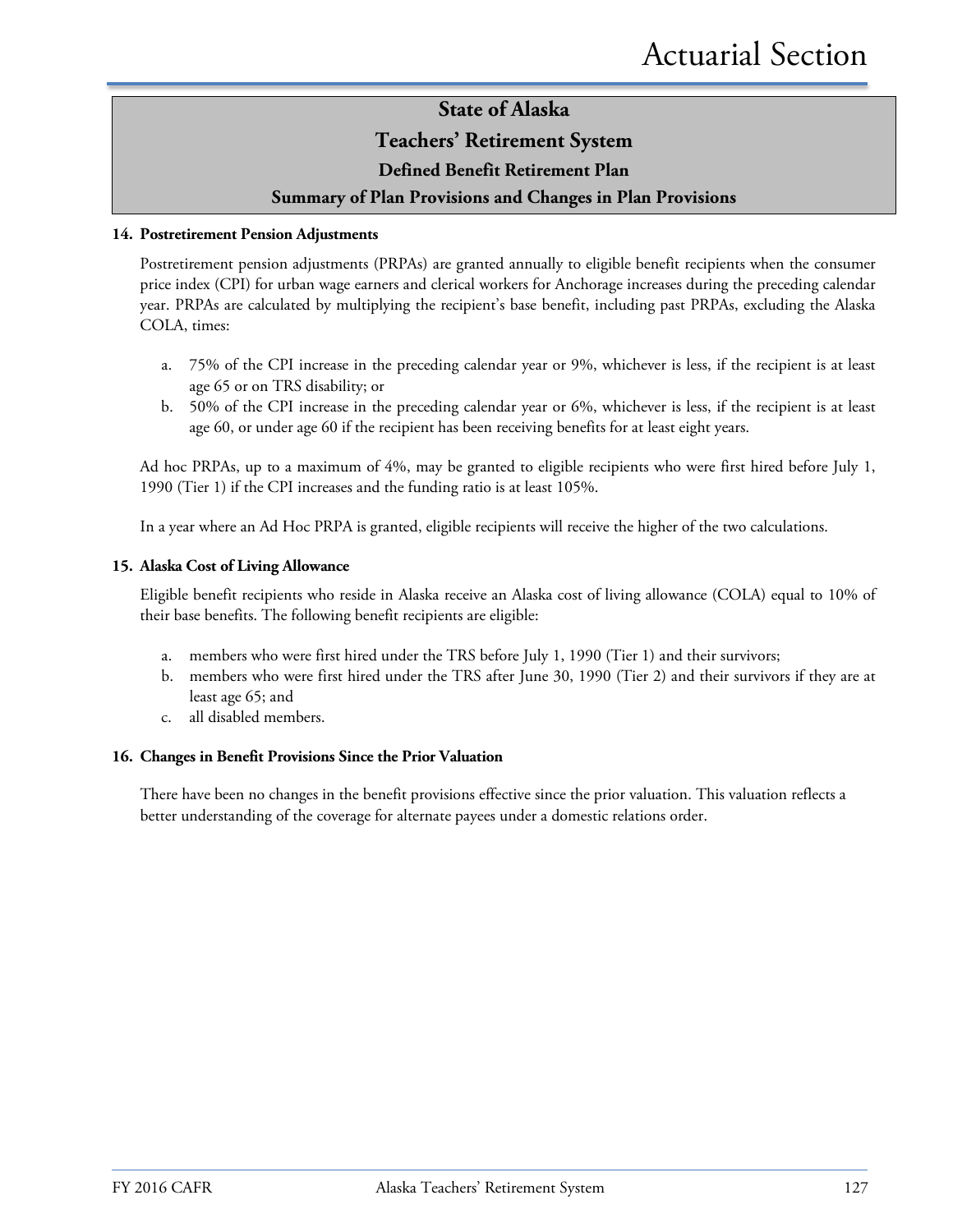June 27, 2016

State of Alaska The Alaska Retirement Management Board The Department of Revenue, Treasury Division The Department of Administration, Division of Retirement and Benefits P.O. Box 110203 Juneau, AK 99811-0203

#### **Certification of Actuarial Valuation**

 $X$ erox $\bullet$ 

**David J. Kershner** *Principal, Retirement* David.Kershner@xerox.com 602.864.3507

#### **Todd D. Kanaster**

*Senior Consultant* [Todd.Kanaster@xerox.com](mailto:Todd.Kanaster@xerox.com) 720.359.7762

**Larry Langer** Principal, Retirement Larry.Langer@xerox.com 312.846.3669

#### **Melissa A. Bissett**

Senior Consultant Melissa.Bissett@xerox.com 720.359.7735

Buck Consultants, LLC. 5690 DTC Blvd. Suite 400 Greenwood Village, CO 80011 Fax: 720.359.7701

Dear Members of The Alaska Retirement Management Board, The Department of Revenue and The Department of Administration:

This report summarizes the annual actuarial valuation results of the State of Alaska Teachers' Retirement System Defined Contribution Retirement (TRS DCR) Plan as of June 30, 2015 performed by Buck Consultants, LLC.

The actuarial valuation is based on financial information provided in the financial statements audited by KPMG LLP and member data provided by the Division of Retirement and Benefits and summarized in this report. The benefits considered are those delineated in Alaska statutes effective June 30, 2015. The actuary did not verify the data submitted, but did perform tests for consistency and reasonableness. Valuation census data used for the retiree medical valuation utilized available retiree medical information. Certain pension data fields have been used to clarify the retiree medical data provided to us. Details regarding this information can be found in Section 5.2.c.

All costs, liabilities and other factors under the Plan were determined in accordance with generally accepted actuarial principles and procedures. An actuarial cost method is used to measure the actuarial liabilities which we believe is reasonable. Buck Consultants, LLC is solely responsible for the actuarial data and actuarial results presented in this report. This report fully and fairly discloses the actuarial position of the Plan as of June 30, 2015.

TRS DCR is funded by Employer Contributions in accordance with the funding policy adopted by the Alaska Retirement Management Board (Board). The funding objective for TRS DCR is to pay required contributions that remain level as a percent of TRS DCR compensation. The Board has also established a funding policy objective that the required contributions be sufficient to pay the Normal Costs of active plan members, Plan expenses, and amortize the Unfunded Actuarial Accrued Liability as a level percent of TRS DCR compensation over a closed layered 25-year period. This objective is currently being met and is projected to continue to be met as required by the Alaska state statutes.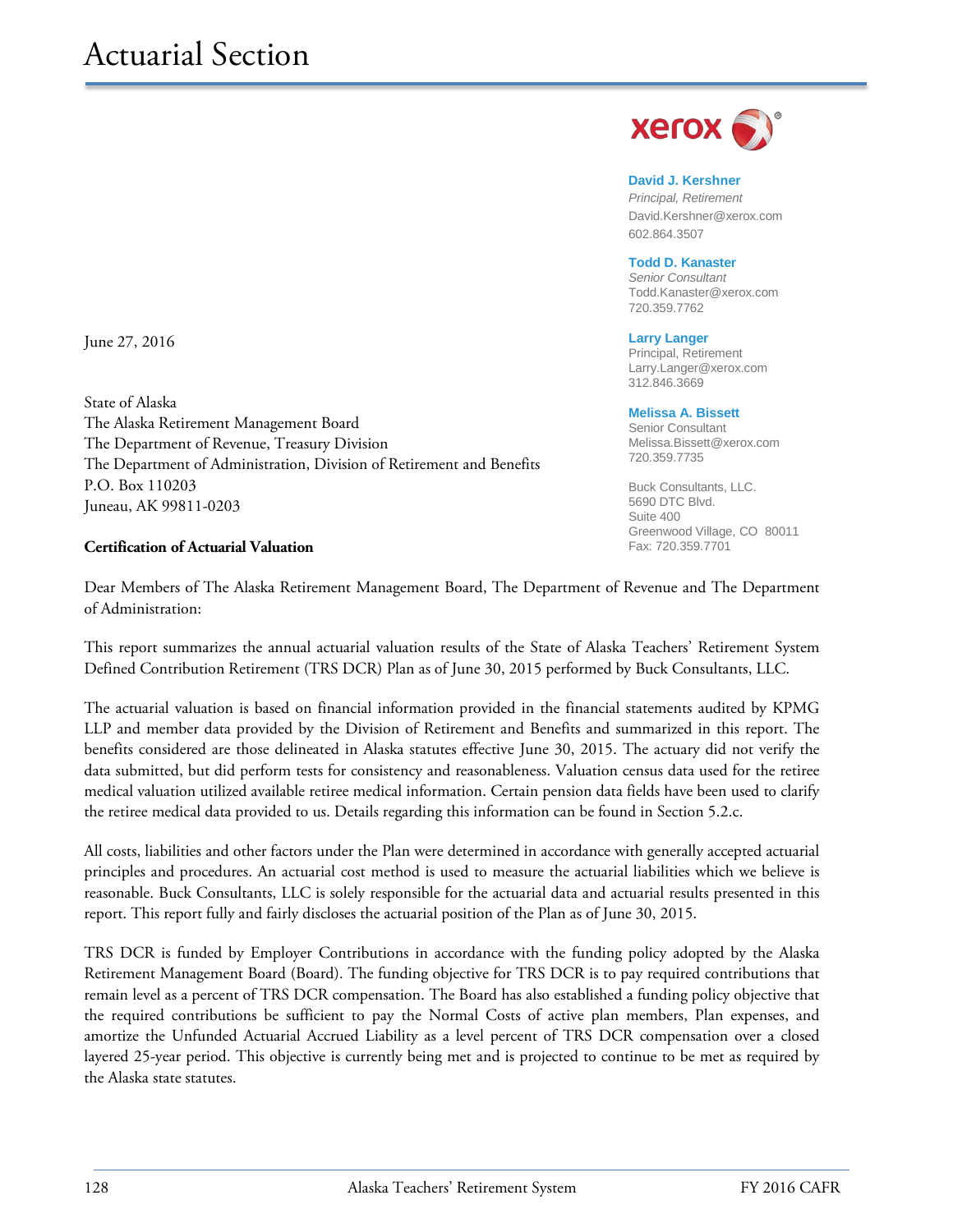The Board and staff of the State of Alaska may use this report for the review of the operations of TRS DCR. Use of this report, for any other purpose or by anyone other than the Board or staff of the State of Alaska may not be appropriate and may result in mistaken conclusions because of failure to understand applicable assumptions, methods or inapplicability of the report for that purpose. Because of the risk of misinterpretation of actuarial results, you should ask Buck to review any statement you wish to make on the results contained in this report. Buck will not accept any liability for any such statement made without the review by Buck.

Future actuarial measurements may differ significantly from current measurements due to plan experience differing from that anticipated by the economic and demographic assumptions, increases or decreases expected as part of the natural operation of the methodology used for these measurements, and changes in plan provisions or applicable law. In particular, retiree group benefits models necessarily rely on the use of approximations and estimates, and are sensitive to changes in these approximations and estimates. Small variations in these approximations and estimates may lead to significant changes in actuarial measurements. An analysis of the potential range of such future differences is beyond the scope of this valuation.

In our opinion, the actuarial assumptions used are reasonable, taking into account the experience of the Plan and reasonable long-term expectations, and represent our best estimate of the anticipated long-term experience under the Plan. The actuary performs an analysis of Plan experience periodically and recommends changes if, in the opinion of the actuary, assumption changes are needed to more accurately reflect expected future experience. The last full experience analysis was performed for the period July 1, 2009 to June 30, 2013. Based on that experience study, the Board adopted new assumptions effective for the June 30, 2014 valuation to better reflect expected future experience. Based on our annual analysis of recent claims experience, changes were made to the per capita claims cost rates effective June 30, 2015 to better reflect expected future healthcare experience. Based on recent experience, the healthcare cost trend assumptions are still reasonable and were not changed. A summary of the actuarial assumptions and methods used in this actuarial valuation are shown in Sections 5.2 and 5.3.

The assumptions and methods used to determine the healthcare Actuarial Required Contributions (ARC) of the Employers to TRS DCR as outlined in this report and all supporting schedules meet the parameters and requirements for disclosure of Governmental Accounting Standards Board (GASB) Statement No. 43, Financial Reporting for Postemployment Benefit Plans Other Than Pension Plans. Based on member data and asset information provided by the Division of Retirement and Benefits, we have prepared the trend data schedule under GASB No. 43 that is included in the Financial Section of the CAFR. We have also prepared the member data tables shown in Section 3 of this report for the Statistical Section of the CAFR, and the summary of actuarial assumptions, solvency test, and analysis of financial experience for the Actuarial Section of the CAFR.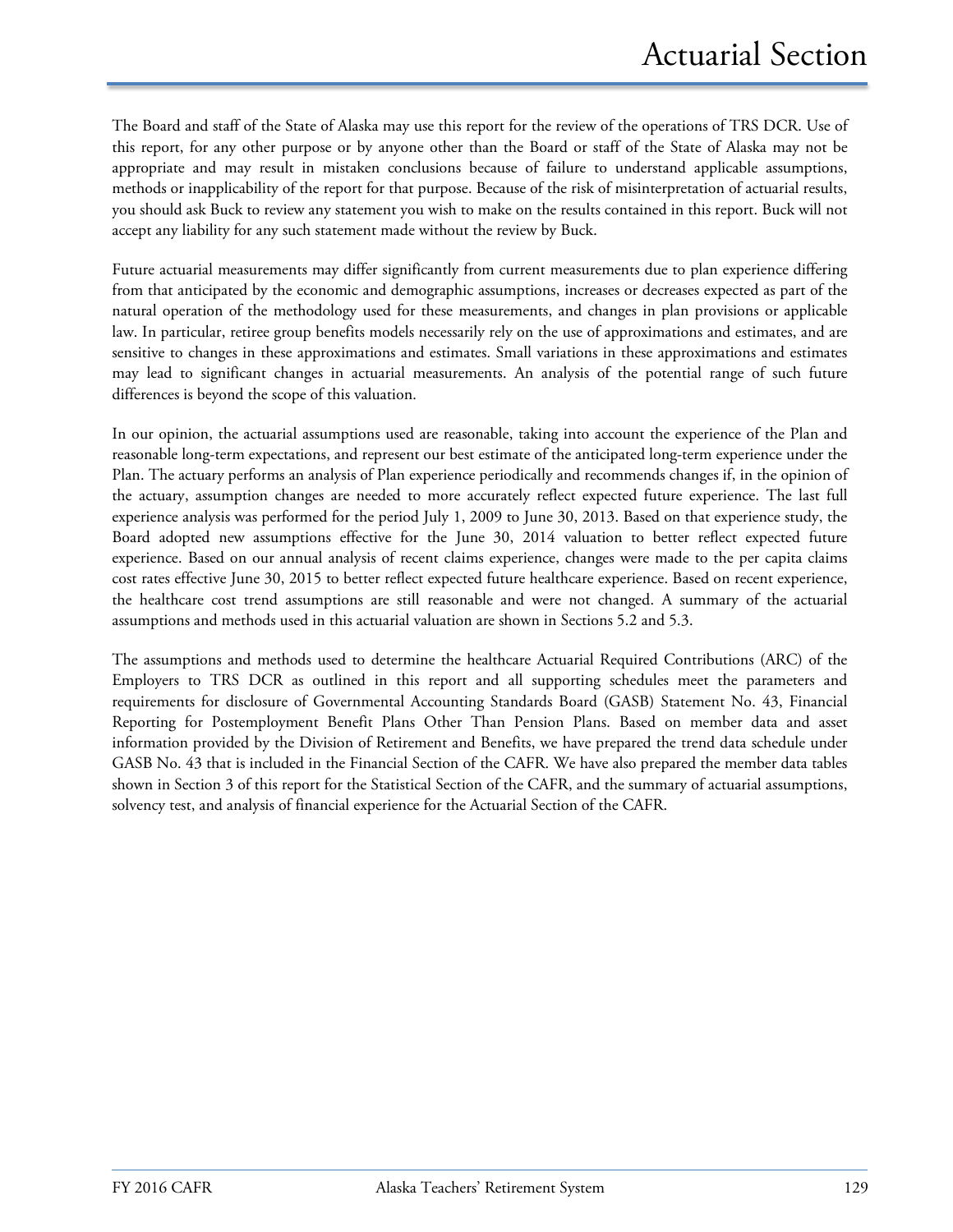# Actuarial Section

David Kershner and Melissa Bissett are Fellows of the Society of Actuaries and Todd Kanaster and Larry Langer are Associates of the Society of Actuaries. All are Members of the American Academy of Actuaries and meet the Qualification Standards of the American Academy of Actuaries to render the actuarial opinions contained in this report. Mr. Kershner, Mr. Kanaster and Mr. Langer take professional responsibility for the overall appropriateness of the analysis, assumptions and results. This report has been prepared in accordance with all applicable Actuarial Standards of Practice. We are available to answer any questions on the material contained in the report, or to provide explanations or further details as may be appropriate.

Respectfully submitted,

David J. Kershner, FSA, EA, MAAA, FCA Principal

Todd D. Kanaster, ASA, MAAA, FCA Senior Consultant

Larry Langer, ASA, EA, MAAA, FCA Principal

The undersigned actuary is responsible for all assumptions related to the average annual per capita health claims cost and the health care cost trend rates, and hereby affirms her qualification to render opinions in such matters in accordance with the Qualification Standards of the American Academy of Actuaries.

Broth

Melissa A. Bissett, FSA, MAAA Senior Consultant, Health & Productivity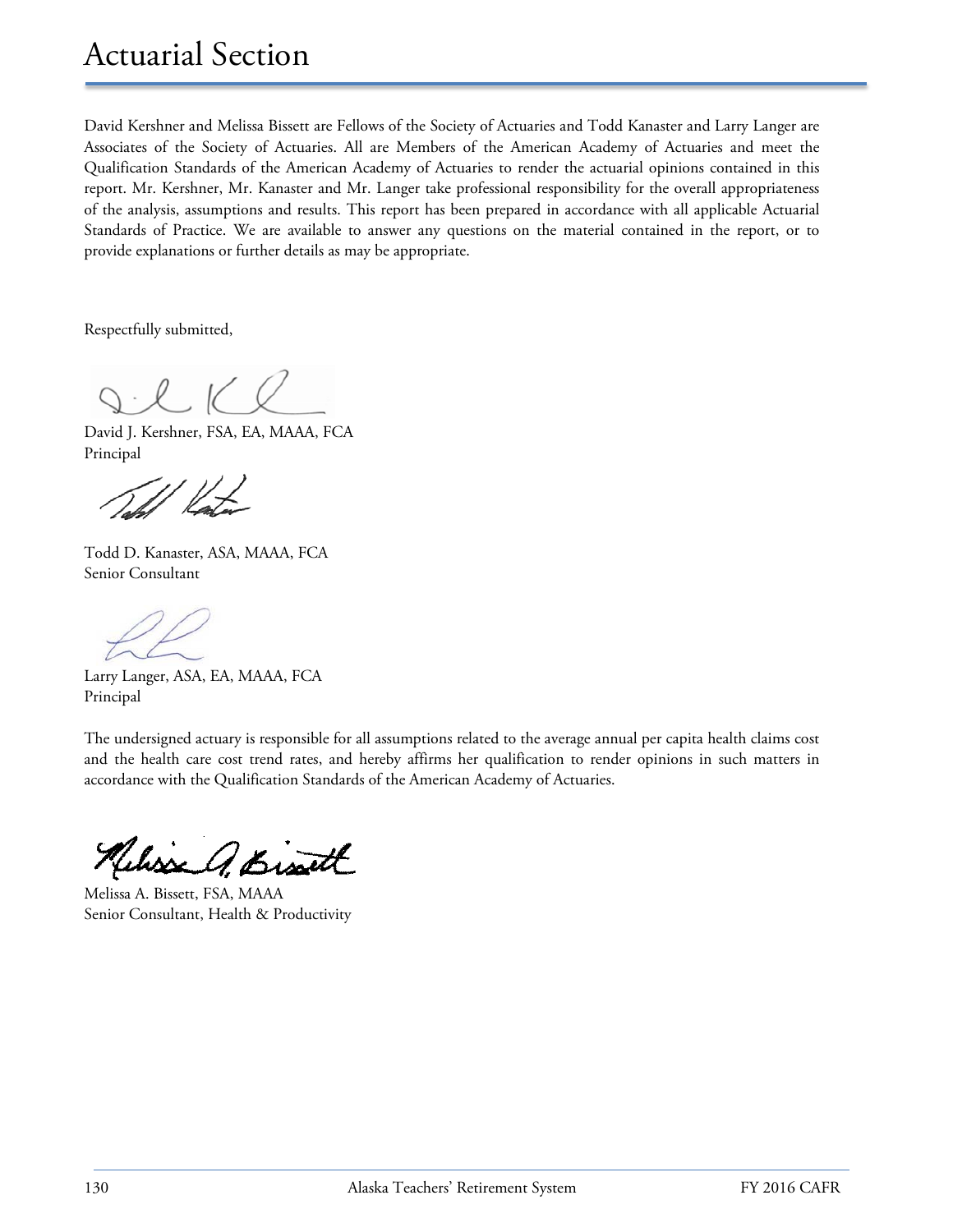#### **Teachers' Retirement System**

#### **Defined Contribution Retirement Plan**

#### **Description of Actuarial Methods and Valuation Procedures**

The funding method used in this valuation was adopted by the Board in October 2006. The asset smoothing method used to determine valuation assets was implemented effective June 30, 2006.

Benefits valued are those delineated in Alaska State statutes as of the valuation date. Changes in State statutes effective after the valuation date are not taken into consideration in setting the assumptions and methods.

#### **Valuation of Liabilities**

#### **A. Actuarial Method –** Entry Age Actuarial Cost

Liabilities and contributions shown in the report are computed using the Entry Age Normal Actuarial Cost Method. Any funding surpluses or unfunded accrued liability is amortized over 25 years as a level percentage of expected payroll. However, in keeping with GASB requirements in effect when the plan was adopted, the net amortization period will not exceed 30 years. These requirements are being amended. Under the new accounting standards that will become applicable to Postemployment Benefit Plans Other Than Pension Plans (GASB 74 and 75), the GASB requirements will not directly control amortization periods used for funding of the plan. Per KPMG, the new accounting standards under GASB 67 (and 68) are not applicable to the Occupational Death & Disability benefits under TRS DCR.

Cost factors designed to produce annual costs as a constant percentage of each member's expected compensation in each year for death and disability benefits (constant dollar amount for retiree medical benefits), from the assumed entry age to the last age with a future benefit were applied to the projected benefits to determine the normal cost (the portion of the total cost of the Plan allocated to the current year under the method). The normal cost is determined by summing intermediate results for active members and determining an average normal cost rate which is then related to the total DCR Plan payroll of active members. The actuarial accrued liability for active members (the portion of the total cost of the Plan allocated to prior years under the method) was determined as the excess of the actuarial present value of projected benefits over the actuarial present value of future normal costs.

The actuarial accrued liability for beneficiaries and disabled members currently receiving benefits (if any) was determined as the actuarial present value of the benefits expected to be paid. No future normal costs are payable for these members.

The actuarial accrued liability under this method at any point in time is the theoretical amount of the fund that would have been accumulated had annual contributions equal to the normal cost been made in prior years (it does not represent the liability for benefits accrued to the valuation date). The unfunded actuarial accrued liability is the excess of the actuarial accrued liability over the actuarial value of plan assets measured on the valuation date.

Under this method, experience gains or losses, i.e., decreases or increases in accrued liabilities attributable to deviations in experience from the actuarial assumptions, adjust the unfunded actuarial accrued liability.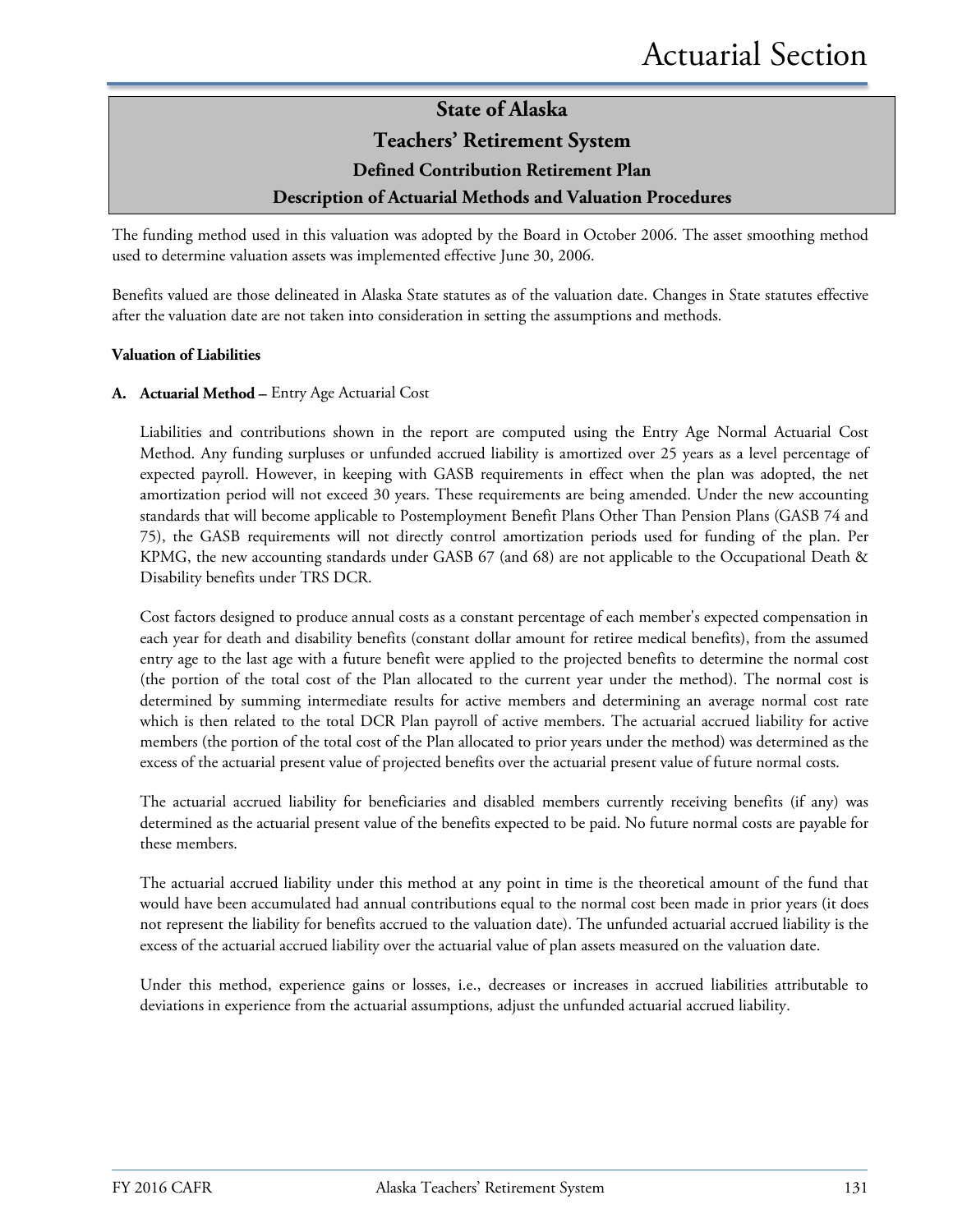#### **B. Valuation of Assets**

Effective June 30, 2006, the asset valuation method recognizes 20% of the investment gain or loss in each of the current and preceding four years. This method will be phased in over five years. Fair Value of Assets was \$0 as of June 30, 2006. All assets are valued at fair value. Assets are accounted for on an accrued basis and are taken directly from financial statements audited by KPMG LLP. Valuation assets are constrained to a range of 80% to 120% of the fair value of assets.

#### **C. Valuation of Retiree Medical Benefits**

The methodology used for the valuation of the retiree medical benefits is described in Section 6.2(d) of the State of Alaska Teachers' Retirement System Defined Benefit Plan Actuarial Valuation Report as of June 30, 2015.

Due to the lack of experience for TRS DCR only, base claims costs are based on those described in the actuarial valuation as of June 30, 2015 for TRS with some adjustments. The claims costs were adjusted to reflect the differences between the DCR medical plan and the DB medical plan. These differences include network steerage, different coverage levels and an indexing of the retiree out-of-pocket dollar amounts. To account for higher initial copays, deductibles and out-of pocket limits, upcoming FY16 claims costs were reduced 11.9% for medical and 7.1% for prescription drugs. The health care trend rate was reduced 0.2% each year to reflect the fact that the medical benefit to be offered to members will have annual indexing of member cost sharing features such as deductibles and out-of-pocket amounts.

No implicit subsidies are assumed. Employees projected to retire with 30 years of service prior to Medicare are valued with commencement deferred to Medicare eligibility, as such members will be required to pay the full plan premium. Explicit subsidies for disabled and normal retirement are determined using the plan-defined percentages of total projected plan costs, again with no implicit subsidy assumed.

We have prepared our valuation based on the participant census data that was readily available. Certain pension fields have been used to clarify the retiree medical data provided. This serves as a proxy until additional retiree medical data can be provided.

In accordance with actuarial standards, we note the following specific data sources and steps taken to value retiree medical benefits:

- The Division of Retirement and Benefits provided pension valuation census data. This pension census data included retiree medical enrollment information that indicated the retirement system and an indication regarding eligibility for system-paid benefits.
- Certain adjustments and assumptions were made to determine the number of people enrolled in retiree medical:

− Where there is an indication of non-system paid health benefits, we reflected the coverage level (e.g. single vs. couple) indicated on the pension data in valuing the retiree medical plan.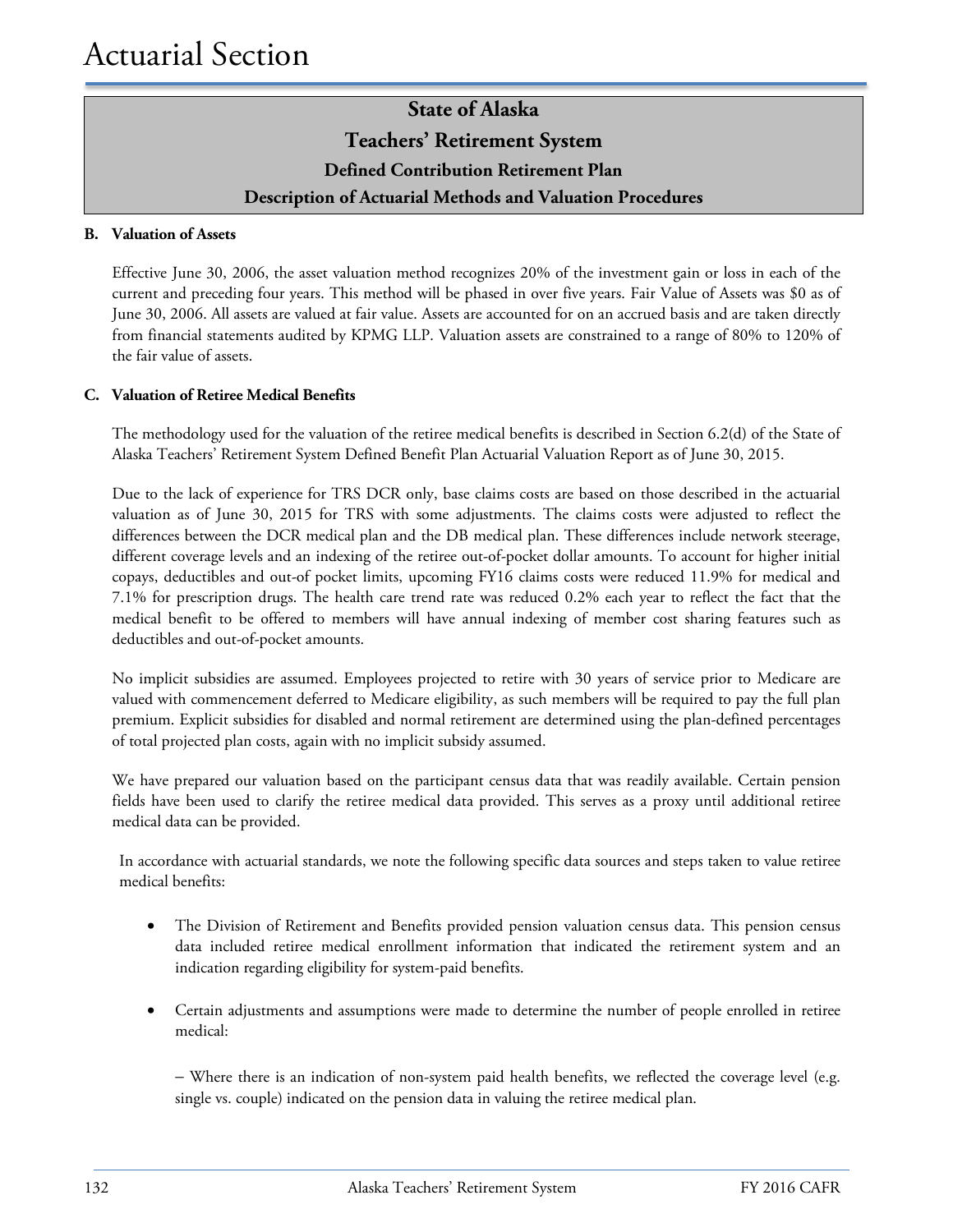#### **Teachers' Retirement System**

#### **Defined Contribution Retirement Plan**

#### **Description of Actuarial Methods and Valuation Procedures**

− Where system-paid health benefits coverage is indicated, the premium dollar amount indicated on the data is a composite rate that does not specify the number of people enrolled.

− Buck understands that retiree medical coverage/eligibility is in place while a pension benefit is payable.

− For individuals who are receiving a pension benefit, Buck references the pension benefit payment form (single life annuity, joint & survivor, etc.) along with marital status to determine the number of people to value for medical purposes:

- Where there is a single life-annuity indicated and the marital status is single, we valued one member for health coverage.
- Where there is a single life-annuity indicated and the marital status is married, we valued two members until the retiree dies. Upon the retiree's death, medical coverage for the spouse is assumed to cease and that spouse is no longer valued.
- Where there is a joint & survivor annuity, we assumed a member and spouse are covered and upon the retiree's death, health coverage is assumed to continue to the surviving spouse.

− For individuals included in the pension data expecting a future pension, we valued health benefits starting at the same point that the pension benefit is assumed to start.

− Future retirees' level of coverage is estimated according to valuation assumptions regarding spousal coverage.

- Limitations on the use of the valuation results due to uncertainty about various aspects of the data: Since pension data is used to estimate health care coverage, the retiree medical liabilities and resultant figures regarding funded status and proposed employer contribution rates may be different if we had data that could directly determine the level of health coverage for each retiree.
- Unresolved matters: We have received retiree medical enrollment data, but we have not completed the reconciliation of retiree medical enrollment data to the retiree medical valuation census data. Based on information provided to us, it appears that our valuation may assume that a greater number of individuals are enrolled in the retiree medical coverage than are indicated in the enrollment statistics provided by the carrier. This is because our data assumptions for use of pension data as a proxy for individual retiree medical coverage conservatively include in the valuation any potential dependent. The carrier enrollment information with lower enrollment figures are conservatively used to develop per capita costs, resulting in higher per capita costs than if the counts from the proxy data were used.
- Potential uncertainty or bias: Until we complete the comparison between retiree medical enrollment and the proxy data, we cannot specify the magnitude of the difference. There is potential for bias, and we believe there is conservatism in our methodology. That is, it is possible there are more people included in the valuation than are enrolled in the retiree medical plan.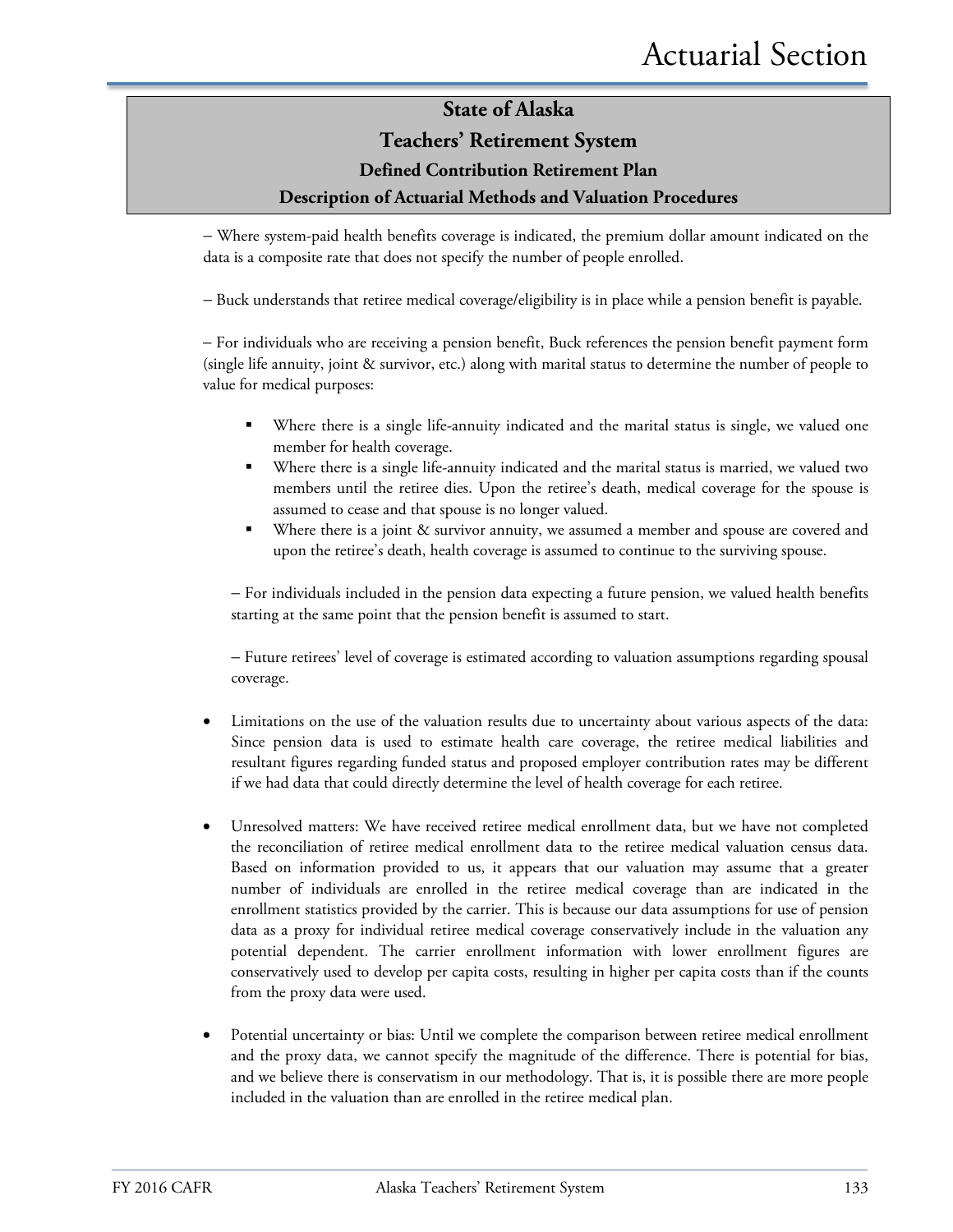#### **D. Healthcare Reform**

Healthcare Reform legislation passed on March 23, 2010 included several provisions with potential implications for the State of Alaska Retiree Health Plan liability. Buck evaluated the impact due to these provisions; however, only the Patient Centered Outcomes Research Institute fee impact has been included in the valuation results as part of administrative fee.

Because the State plan is retiree-only, not all provisions are required. Unlimited lifetime benefits and dependent coverage to age 26 are two of these provisions. We did look at the impact of including these provisions, but there was no decision made to adopt them, and no requirement to do so.

The Plan will be subject to the high cost plan excise tax (Cadillac tax) and the value of the Health Reimbursement Account must be included along with projected plan costs. The excise tax was originally to be effective for 2018; recent legislation passed in December 2015 delayed it to 2020. Based upon guidance available at the time of disclosure, Buck determined the impact on plan liabilities to be immaterial (less than \$75,000 (0.4%)) based on a blend of projected pre-Medicare and Medicare retirees and related cost projections. Participants will be responsible for any tax to the extent they are reflected in retiree contributions.

We have not identified any other specific provisions of healthcare reform that would be expected to have a significant impact on the measured obligation. As additional guidance on the legislation is issued, we will continue to monitor any potential impacts.

#### **E. Changes in Methods From the Prior Valuation**

There have been no changes in methods since the prior valuation.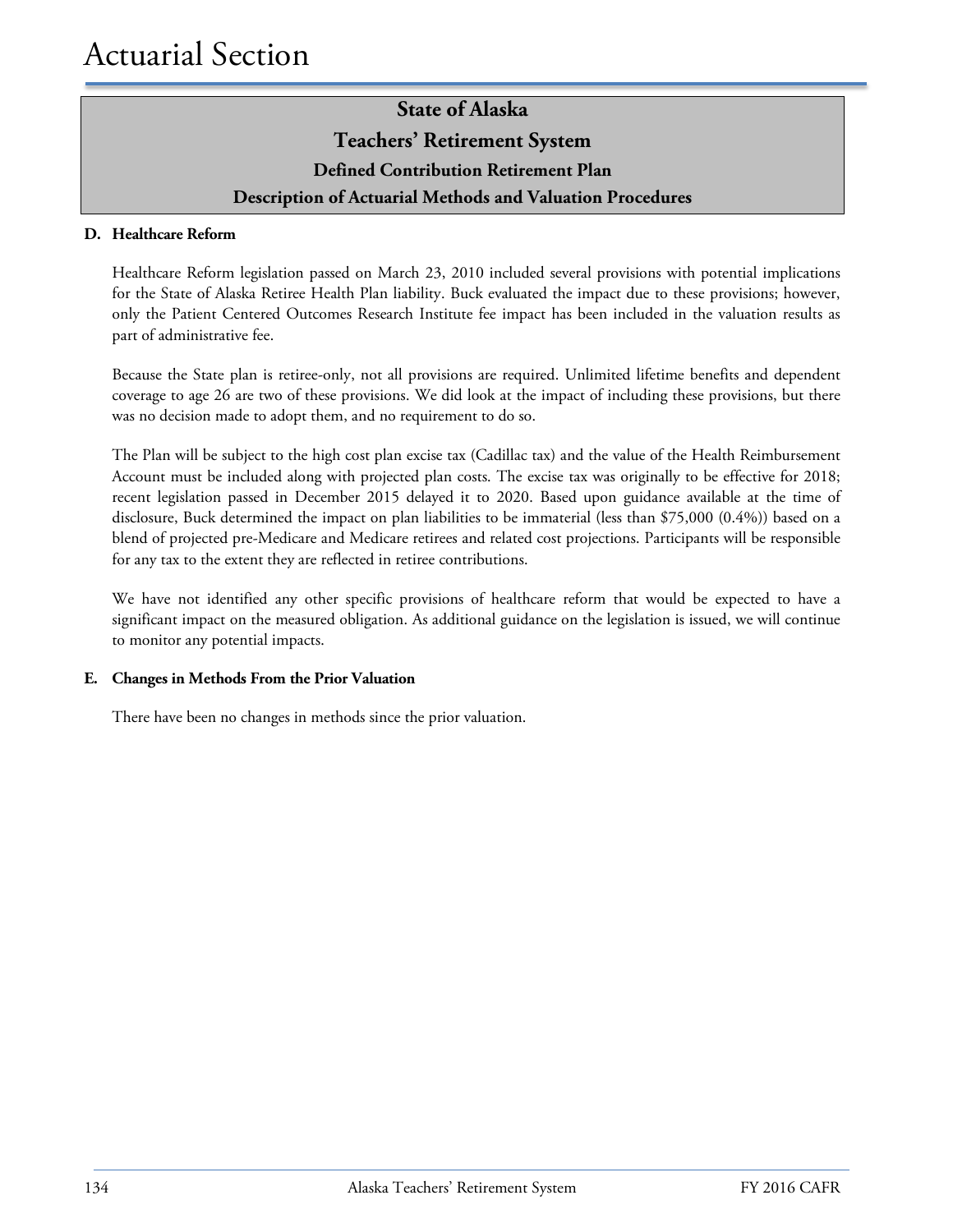#### **Teachers' Retirement System**

#### **Defined Contribution Retirement Plan**

#### **Summary of Actuarial Assumptions and Changes in Assumptions**

The demographic and economic assumptions used in the June 30, 2015 valuation are described below. Unless noted otherwise, these assumptions were adopted by the Board in December 2014. These assumptions were the result of an experience study performed for the TRS defined benefit plan as of June 30, 2013.

|    |                                 | 1. Investment Return / Discount Rate 8.00% per year (geometric), compounded annually, net of expenses.                                                                                                                                                         |
|----|---------------------------------|----------------------------------------------------------------------------------------------------------------------------------------------------------------------------------------------------------------------------------------------------------------|
| 2. | Salary Scale                    | Inflation $-3.12\%$ per year. Productivity $-0.5\%$ per year. See Table 1 for<br>salary scale rates.                                                                                                                                                           |
| 3. | Payroll Growth                  | 3.62% per year. (Inflation + Productivity).                                                                                                                                                                                                                    |
|    | 4. Total Inflation              | Total inflation as measured by the Consumer Price Index for urban and<br>clerical workers for Anchorage is assumed to increase 3.12% annually.                                                                                                                 |
| 5. | Mortality (Pre-termination)*    | Based upon the 2010-2013 actual experience. (See Table 2.) 68% of males<br>rate and 60% of female rates of post-termination mortality. Deaths are<br>assumed to result from occupational causes 15% of the time.                                               |
| 6. | Mortality (Post-termination)*   | Based upon the 2010-2013 actual experience. (See Table 3.) 94% of male<br>and 94% of male and 97% of female rates of RP-2000, 2000 Base Year<br>projected to 2018 with Projection Scale BB, with a 3-year setback for males<br>and 4-year setback for females. |
|    |                                 | Disability Mortality in accordance with the RP-2000 Disability Retiree<br>Mortality Table, 2000 Base Year, project to 2018 with Projection Scale<br>BB.                                                                                                        |
| 7. | Turnover                        | Select and ultimate rates based upon the 2010-2013 actual withdrawal<br>experience. (See Table 4.)                                                                                                                                                             |
| 8. | Disability                      | Incidence rates based upon the 2010-2013 actual experience, in accordance<br>with Table 5. Disabilities are assumed to result from occupational causes<br>15% of the time.                                                                                     |
| 9. | Retirement                      | Retirement rates based upon the 2010-2013 actual experience in<br>accordance with Table 6. Deferred vested members are assumed to retire<br>at their earliest unreduced retirement date.                                                                       |
|    | 10. Marriage and Age Difference | Wives are assumed to be three years younger than husbands. 85% of male<br>members and 75% of female members are assumed to be married at<br>termination from active service.                                                                                   |

\*The mortality assumptions include an allowance for expected future mortality improvement. The mortality table used was set in 2014 with an Actual Deaths to Expected Deaths ratio of 110%.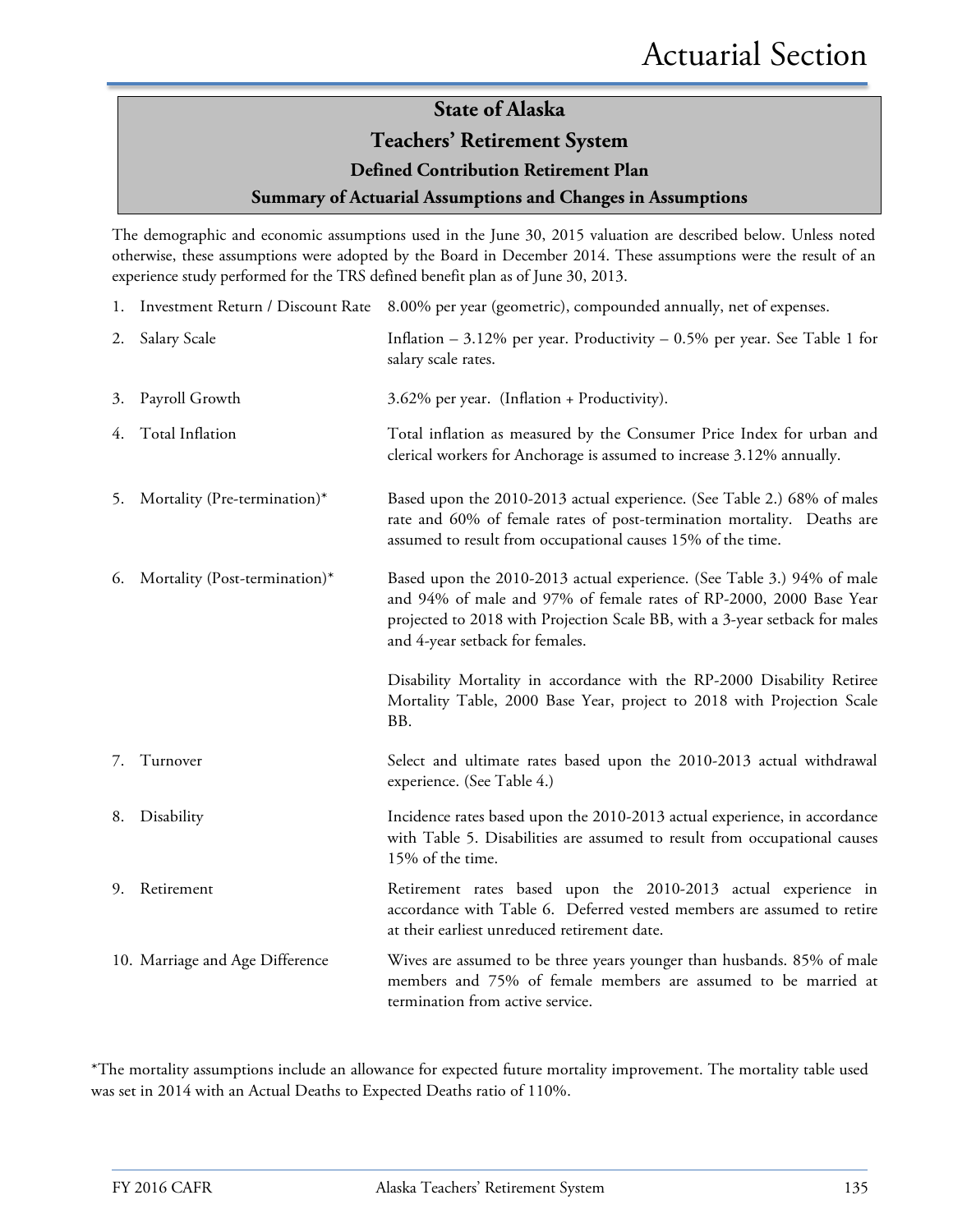### 11. Per Capita Claims Cost Sample claims cost rates (before base claims cost adjustments described below) adjusted to age 65 for FY16 medical benefits are shown below: **Prescription Medical drugs** Pre-Medicare \$ 11,724 2,753 Medicare Parts A & B 1,461 2,753 Medicare Part B Only 6,700 2,753 Medicare Part D N/A 496 Members are assumed to attain Medicare eligibility at age 65. 12. Third Party Administrator Fees \$194.18 per person per year; assumed trend rate of 5% per year. 13. Base Claims Cost Adjustments Due to higher initial copays, deductibles, out-of-pocket limits and member cost sharing compared to the DB medical plan, the following cost adjustments are applied to the per capita claims cost rates above: • 0.881 for the medical plan. • 0.929 for the prescription drug plan. **State of Alaska Teachers' Retirement System Defined Contribution Retirement Plan Summary of Actuarial Assumptions and Changes in Assumptions**

- 14. Imputed Data Data changes from the prior year which are deemed to have an immaterial impact on liabilities and contribution rates are assumed to be correct in the current year's client data. Nonvested terminations with appropriate refund dates are assumed to have received a full refund of contributions. Active members with missing salary and service are assumed to be terminated with status based on their vesting percentage.
- 15. Teacher Active Data Adjustment To reflect participants who terminate employment before the valuation date and are subsequently rehired after the valuation date, participants who are listed as terminated on the June 30 client data but active in the October 1 client records are updated to active status.

#### 16. Health Cost Trend The table below shows the rate used to project the cost from the shown fiscal year to the next fiscal year. For example, 9.4% is applied to the FY16 pre-Medicare medical claims costs to get the FY17 medical claims costs.

| <b>Fiscal year</b> | Medical<br>$pre-65$ | Medical<br>$post-65$ | Prescription<br>drugs |
|--------------------|---------------------|----------------------|-----------------------|
| 2016               | 9.4%                | 5.9%                 | 5.7%                  |
| 2017               | 8.8                 | 5.8                  | 5.4                   |
| 2018               | 8.2                 | 5.7                  | 5.1                   |
| 2019               | 7.6                 | 5.6                  | 4.8                   |
| 2020               | 7.0                 | 5.6                  | 4.6                   |
| 2021               | 6.5                 | 5.6                  | 4.4                   |
| 2022               | 6.0                 | 5.6                  | 4.2                   |
| 2025               | 5.6                 | 5.6                  | 4.0                   |
| 2050               | 4.4                 | 4.0                  | 4.0                   |
| 2100               | 4.4                 | 4.0                  | 4.0                   |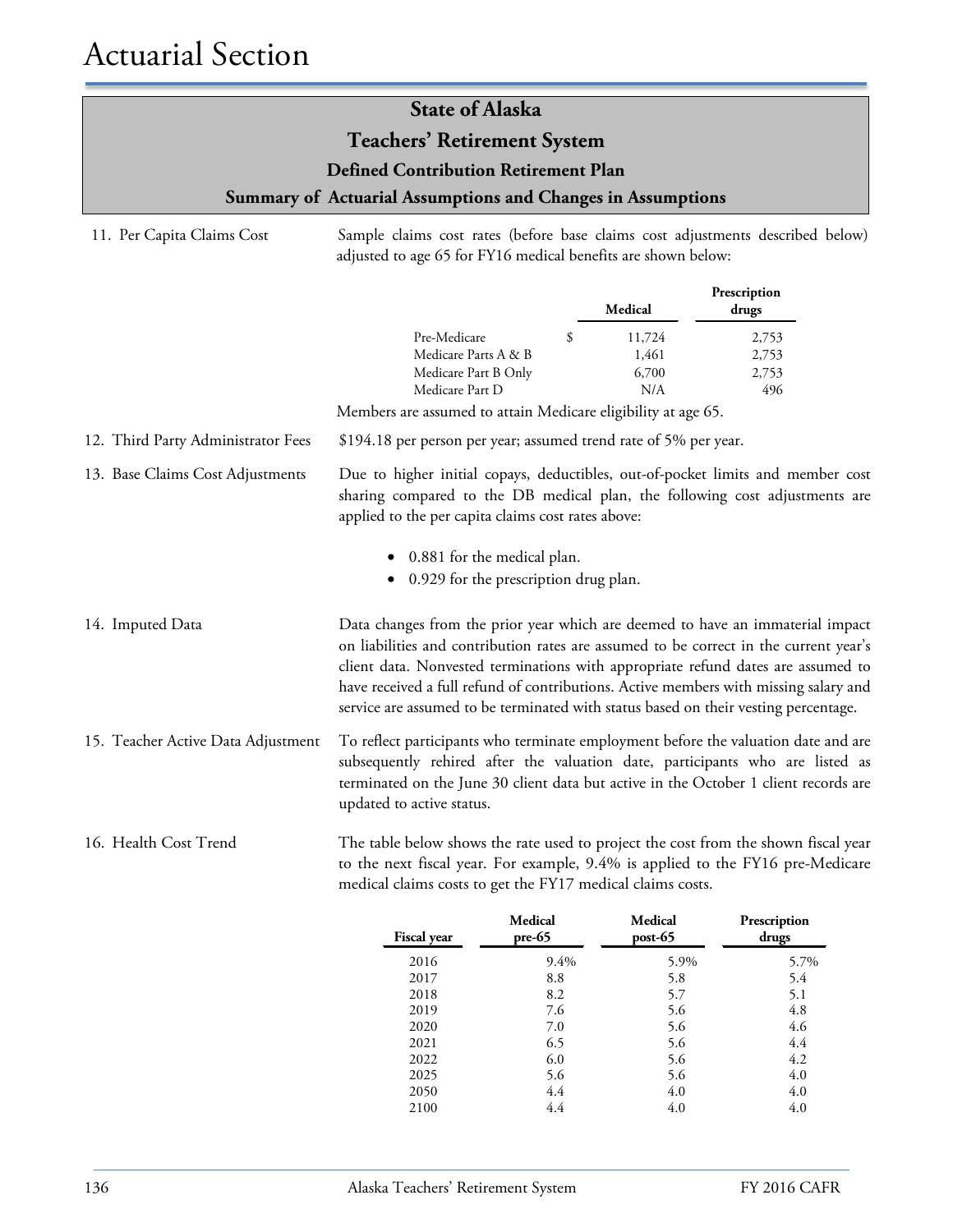#### **Teachers' Retirement System**

#### **Defined Contribution Retirement Plan**

#### **Summary of Actuarial Assumptions and Changes in Assumptions**

For the June 30, 2014 valuations and later, the updated Society of Actuaries' Healthcare Cost Trend Model is used to project medical and prescription drug costs. This model effectively begins estimating trend amounts beginning in 2014 and projects out to 2090. The model has been populated with assumptions that are specific to the State of Alaska.

Each of the above trend rates was reduced by 0.2% to reflect the fact that the medical benefits offered to members will have annual indexing of member cost sharing.

| 17. Aging Factors | Age       | Medical | Prescription<br>drugs |
|-------------------|-----------|---------|-----------------------|
|                   | $0 - 44$  | 2.0%    | 4.5%                  |
|                   | $45 - 54$ | 2.5     | 3.5                   |
|                   | 55-64     | 3.5     | 3.0                   |
|                   | $65 - 73$ | 4.0     | 1.5                   |
|                   | $74 - 83$ | 1.5     | 0.5                   |
|                   | 84-93     | 0.5     |                       |
|                   | $94 +$    |         |                       |

| Decrement due to disability |                       | Decrement due to retirement |                       |        |  |  |
|-----------------------------|-----------------------|-----------------------------|-----------------------|--------|--|--|
| Age                         | Percent participation | Age                         | Percent participation |        |  |  |
| 56                          | 73.00%                | 55                          |                       | 40.00% |  |  |
| 56                          | 77.50                 | 56                          |                       | 50.00  |  |  |
| 57                          | 79.75                 | 57                          |                       | 55.00  |  |  |
| 58                          | 82.00                 | 58                          |                       | 60.00  |  |  |
| 59                          | 84.25                 | 59                          |                       | 65.00  |  |  |
| 60                          | 86.50                 | 60                          |                       | 70.00  |  |  |
| 61                          | 88.75                 | 61                          |                       | 75.00  |  |  |
| 62                          | 91.00                 | 62                          |                       | 80.00  |  |  |
| 63                          | 93.25                 | 63                          |                       | 85.00  |  |  |
| 64                          | 95.50                 | 64                          |                       | 90.00  |  |  |
| $65+$                       | 94.00                 | $65+$                       | Years of Service      |        |  |  |
|                             |                       |                             | 15                    | 70.50% |  |  |
|                             |                       |                             | 15-19                 | 75.20  |  |  |
|                             |                       |                             | $20 - 24$             | 79.90  |  |  |
|                             |                       |                             | $25 - 29$             | 89.30  |  |  |
|                             |                       |                             | $30+$                 | 94.00  |  |  |
|                             |                       |                             |                       |        |  |  |

\*Participation rates reflect the expected plan election rate that varies by reason for decrement, duration that a member may pay full cost prior to Medicare eligibility, and availability of alternative and/or lower cost options, particularly in the Medicare market. This assumption is based on observed trend in participation from a range of other plans.

#### 18. Retiree Medical Participation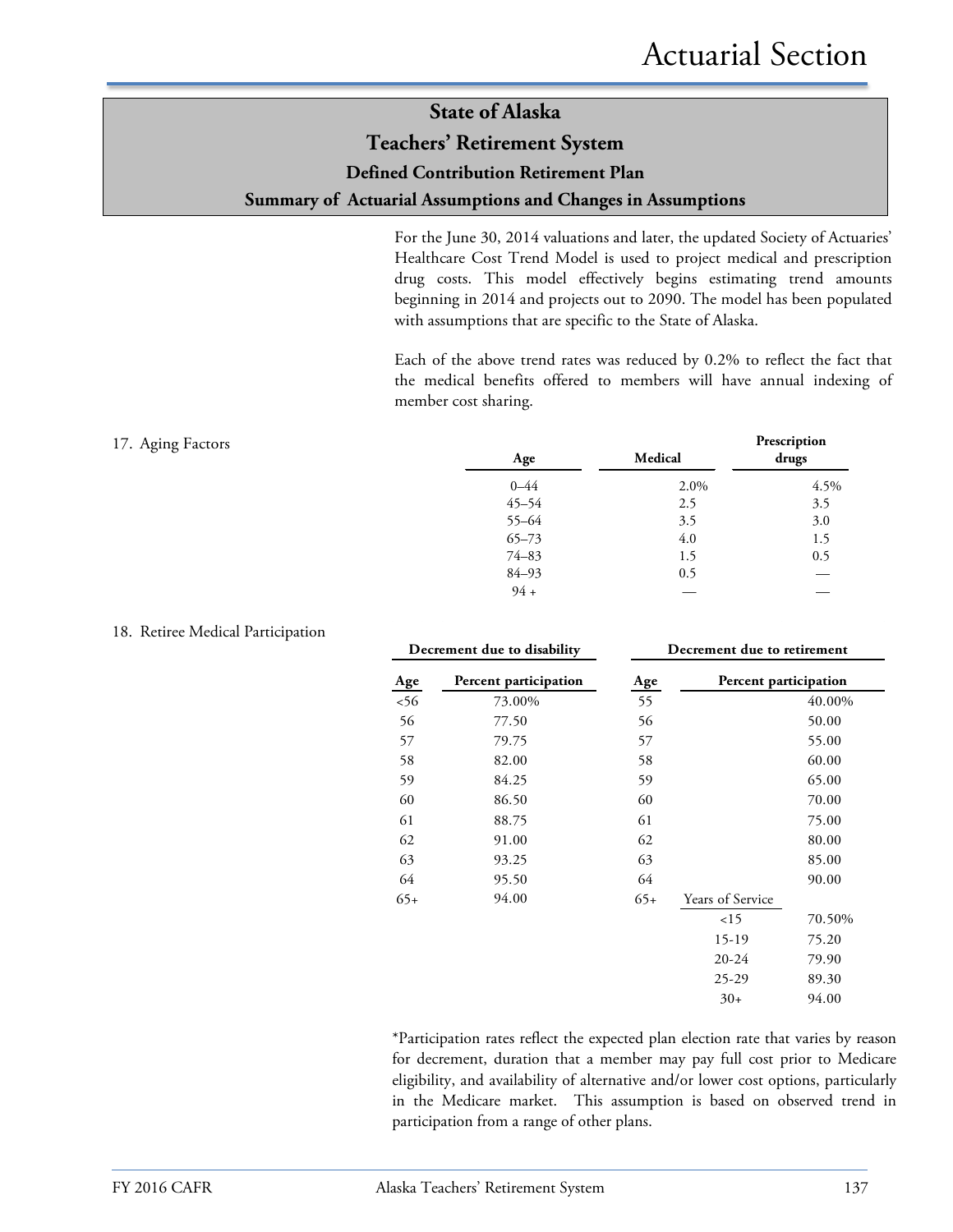### **State of Alaska Teachers' Retirement System Defined Contribution Retirement Plan Summary of Actuarial Assumptions and Changes in Assumptions**

**Table 1 Alaska TRS DCR Plan Salary Scale**

| <b>Years of Service</b> | <b>Percent Increase</b> |
|-------------------------|-------------------------|
| $\overline{0}$          | 8.11%                   |
| $\mathbf{1}$            | 7.51                    |
| $\overline{2}$          | 6.91                    |
| $\overline{\mathbf{3}}$ | 6.41                    |
| $\overline{4}$          | 6.11                    |
| 5                       | 6.11                    |
| 6                       | 5.90                    |
| $\overline{7}$          | 5.69                    |
| 8                       | 5.55                    |
| 9                       | 5.40                    |
| 10                      | 5.26                    |
| 11                      | 5.11                    |
| 12                      | 4.96                    |
| 13                      | 4.84                    |
| 14                      | 4.72                    |
| 15                      | 4.60                    |
| 16                      | 4.49                    |
| 17                      | 4.37                    |
| 18                      | 4.27                    |
| 19                      | 4.17                    |
| 20                      | 4.07                    |
| 21                      | 3.97                    |
| $22+$                   | 3.87                    |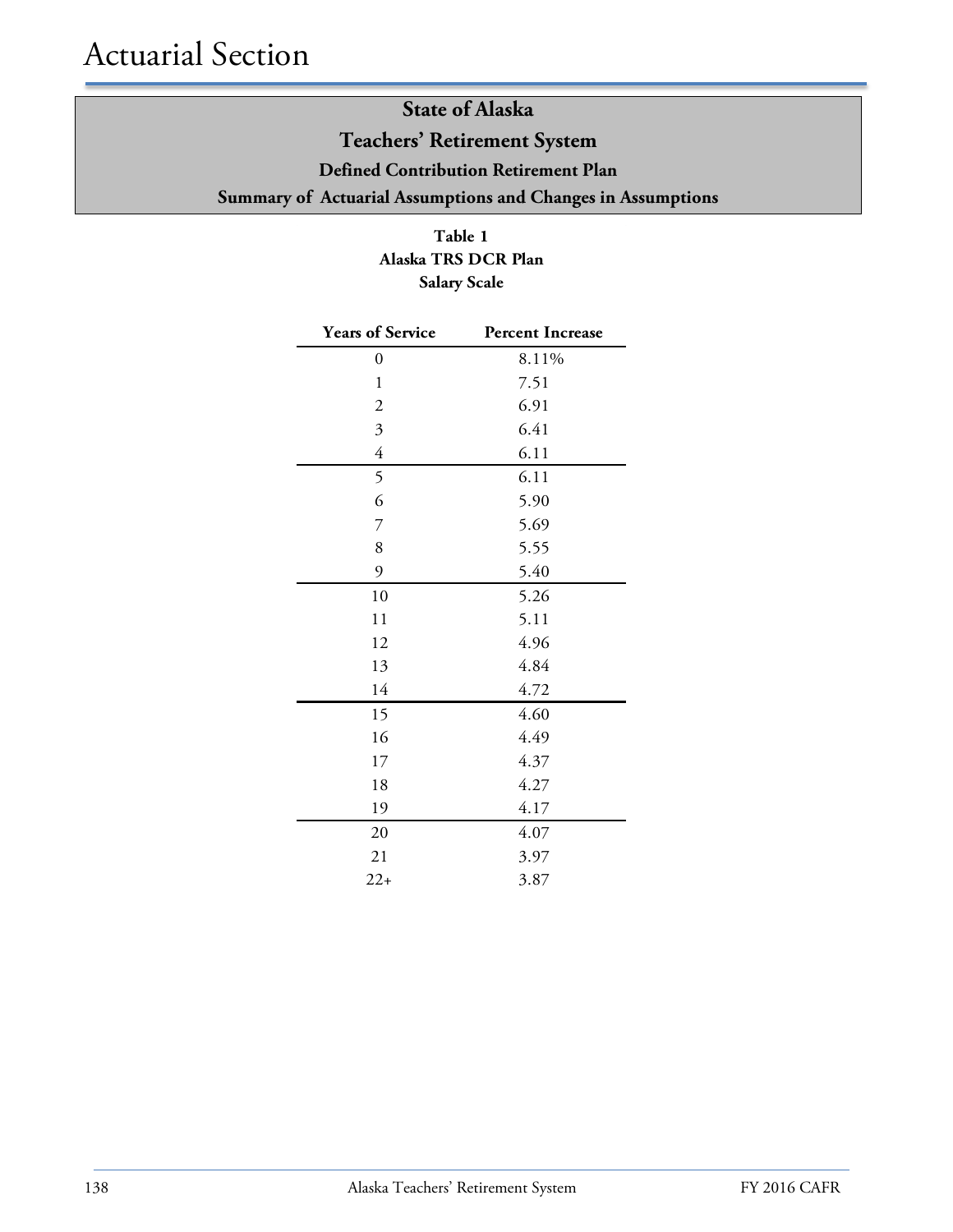### **Teachers' Retirement System**

**Defined Contribution Retirement Plan**

**Summary of Actuarial Assumptions and Changes in Assumptions**

#### **Table 2 Mortality Table (Pre-termination) Alaska TRS DCR Plan**

| $\rm Age$   | Male    | Female  | Age         | Male    | Female  |
|-------------|---------|---------|-------------|---------|---------|
| 20          | 0.0182% | 0.0098% | 55          | 0.1615% | 0.0985% |
| $21\,$      | 0.0191  | 0.0101  | 56          | 0.1766  | 0.1054  |
| $22\,$      | 0.0200  | 0.0104  | 57          | 0.1901  | 0.1132  |
| 23          | 0.0209  | 0.0105  | 58          | 0.2117  | 0.1221  |
| 24          | 0.0216  | 0.0105  | 59          | 0.2409  | 0.1344  |
| 25          | 0.0222  | 0.0106  | 60          | 0.2643  | 0.1501  |
| $26\,$      | 0.0226  | 0.0107  | 61          | 0.2917  | 0.1659  |
| $27\,$      | 0.0228  | 0.0109  | 62          | 0.3229  | 0.1837  |
| $28\,$      | 0.0228  | 0.0111  | 63          | 0.3599  | 0.2080  |
| 29          | 0.0229  | 0.0114  | 64          | 0.4021  | 0.2367  |
| 30          | 0.0231  | 0.0118  | 65          | 0.4504  | 0.2723  |
| 31          | 0.0238  | 0.0123  | 66          | 0.5057  | 0.3118  |
| 32          | 0.0249  | 0.0130  | 67          | 0.5594  | 0.3582  |
| 33          | 0.0269  | 0.0137  | 68          | 0.6202  | 0.4036  |
| 34          | 0.0302  | 0.0146  | 69          | 0.7017  | 0.4546  |
| 35          | 0.0340  | 0.0169  | 70          | 0.7828  | 0.5130  |
| 36          | 0.0382  | 0.0193  | $71\,$      | 0.8702  | 0.5696  |
| 37          | 0.0425  | 0.0217  | $72\,$      | 0.9643  | 0.6297  |
| 38          | 0.0468  | 0.0240  | 73          | 1.0813  | 0.6959  |
| 39          | 0.0509  | 0.0262  | $74\,$      | 1.1964  | 0.7841  |
| $40\,$      | 0.0547  | 0.0283  | 75          | 1.3285  | 0.8701  |
| 41          | 0.0584  | 0.0305  | 76          | 1.4797  | 0.9678  |
| 42          | 0.0618  | 0.0330  | 77          | 1.6508  | 1.0757  |
| 43          | 0.0653  | 0.0357  | 78          | 1.8423  | 1.1923  |
| 44          | 0.0692  | 0.0389  | 79          | 2.0534  | 1.3163  |
| 45          | 0.0736  | 0.0427  | 80          | 2.2841  | 1.4502  |
| 46          | 0.0787  | 0.0470  | $8\sqrt{1}$ | 2.5382  | 1.5972  |
| 47          | 0.0846  | 0.0517  | 82          | 2.8208  | 1.7607  |
| $\sqrt{48}$ | 0.0913  | 0.0567  | 83          | 3.1344  | 1.9438  |
| 49          | 0.0979  | 0.0620  | $84\,$      | 3.5081  | 2.1486  |
| 50          | 0.1050  | 0.0674  | 85          | 3.9193  | 2.3782  |
| 51          | 0.1126  | 0.0731  |             |         |         |
| 52          | 0.1208  | 0.0791  |             |         |         |
| 53          | 0.1295  | 0.0855  |             |         |         |
| 54          | 0.1483  | 0.0908  |             |         |         |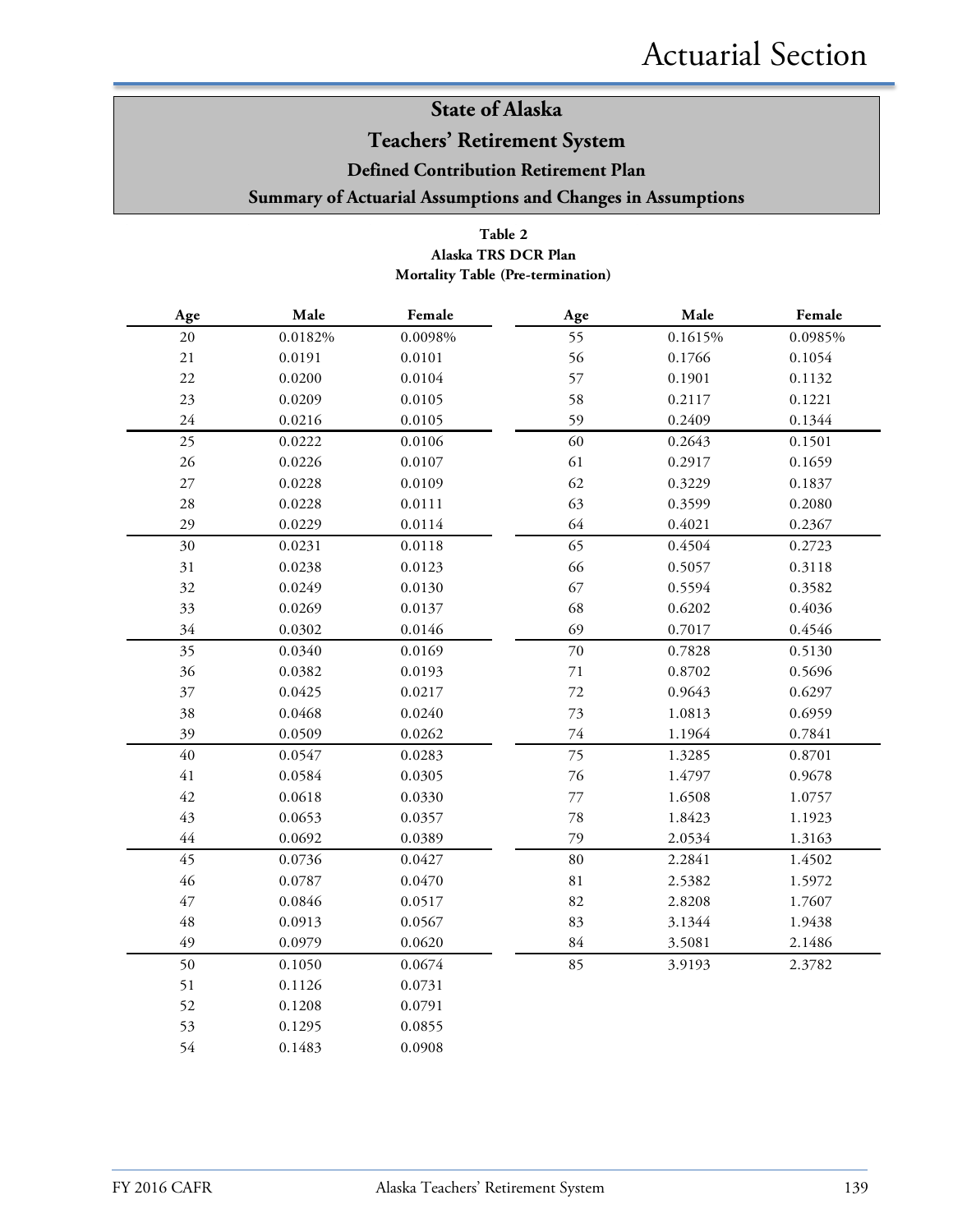**Teachers' Retirement System**

**Defined Contribution Retirement Plan**

**Summary of Actuarial Assumptions and Changes in Assumptions**

#### **Table 3 Alaska TRS DCR Plan Mortality Table (Post-termination)**

| Age    | Male    | Female  | Age     | Male     | Female   |
|--------|---------|---------|---------|----------|----------|
| 50     | 0.1544% | 0.1124% | 85      | 5.7637%  | 3.9636%  |
| 51     | 0.1656  | 0.1219  | 86      | 6.4248   | 4.3940   |
| 52     | 0.1777  | 0.1318  | 87      | 7.2770   | 4.8789   |
| 53     | 0.1904  | 0.1424  | 88      | 8.2264   | 5.4261   |
| 54     | 0.2181  | 0.1513  | 89      | 9.2884   | 6.0450   |
| 55     | 0.2375  | 0.1641  | 90      | 10.4794  | 6.8659   |
| 56     | 0.2597  | 0.1756  | 91      | 11.8129  | 7.7983   |
| 57     | 0.2795  | 0.1887  | 92      | 13.2941  | 8.8452   |
| 58     | 0.3113  | 0.2035  | 93      | 14.9196  | 10.0021  |
| 59     | 0.3543  | 0.2240  | 94      | 16.5479  | 11.2560  |
| 60     | 0.3887  | 0.2501  | 95      | 18.2705  | 12.5866  |
| 61     | 0.4289  | 0.2765  | 96      | 20.0693  | 13.9699  |
| 62     | 0.4749  | 0.3062  | 97      | 21.9249  | 15.3813  |
| 63     | 0.5293  | 0.3466  | 98      | 23.3940  | 16.4973  |
| 64     | 0.5913  | 0.3946  | 99      | 25.2821  | 17.8741  |
| 65     | 0.6624  | 0.4538  | 100     | 26.7022  | 18.8730  |
| 66     | 0.7436  | 0.5196  | 101     | 28.5888  | 20.1393  |
| 67     | 0.8227  | 0.5970  | 102     | 29.9408  | 20.9540  |
| 68     | 0.9121  | 0.6727  | 103     | 31.8102  | 22.0440  |
| 69     | 1.0318  | 0.7576  | 104     | 33.1094  | 22.6232  |
| $70\,$ | 1.1511  | 0.8550  | 105     | 34.9384  | 23.7489  |
| $71\,$ | 1.2798  | 0.9494  | 106     | 36.0058  | 24.6863  |
| 72     | 1.4180  | 1.0494  | $107\,$ | 36.8483  | 25.8063  |
| 73     | 1.5902  | 1.1599  | 108     | 37.4013  | 27.0683  |
| 74     | 1.7595  | 1.3068  | 109     | 37.6000  | 28.4323  |
| 75     | 1.9536  | 1.4502  | 110     | 37.6000  | 29.8577  |
| 76     | 2.1760  | 1.6130  | $111\,$ | 37.6000  | 31.3043  |
| 77     | 2.4276  | 1.7929  | 112     | 37.6000  | 32.7318  |
| $78\,$ | 2.7093  | 1.9871  | 113     | 37.6000  | 34.0998  |
| 79     | 3.0198  | 2.1938  | 114     | 37.6000  | 35.3678  |
| 80     | 3.3590  | 2.4170  | 115     | 37.6000  | 36.4959  |
| 81     | 3.7326  | 2.6620  | 116     | 37.6000  | 37.4435  |
| 82     | 4.1482  | 2.9345  | 117     | 37.6000  | 38.1702  |
| 83     | 4.6095  | 3.2397  | 118     | 37.6000  | 38.6359  |
| $84\,$ | 5.1589  | 3.5811  | 119     | 100.0000 | 100.0000 |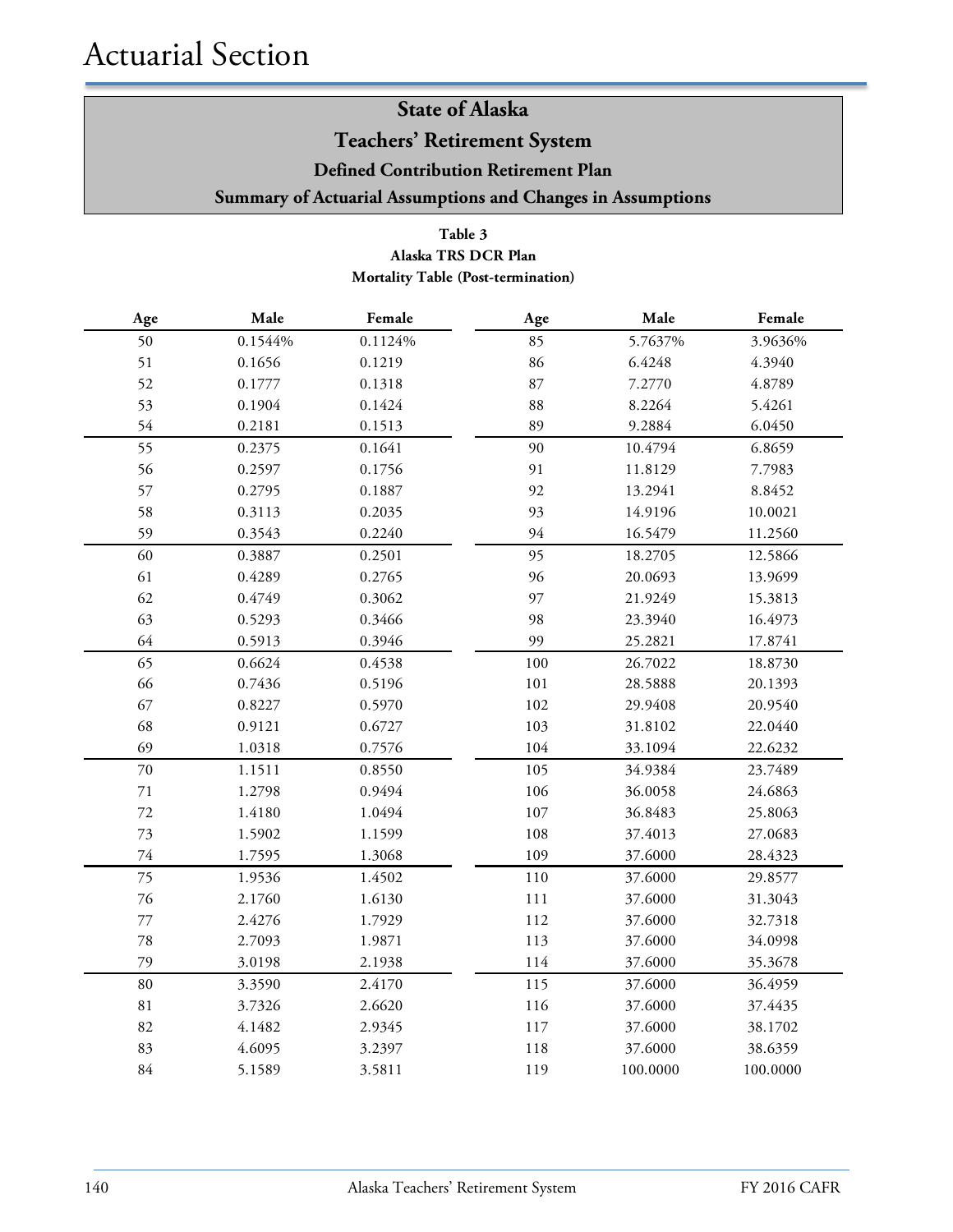### **Teachers' Retirement System**

#### **Defined Contribution Retirement Plan**

#### **Summary of Actuarial Assumptions and Changes in Assumptions**

#### **Table 4 Alaska TRS DCR Plan Turnover Assumptions**

#### **Select Rates of Turnover During the First 5 Year of Employment**

| <b>Service</b> | Male   | Female |
|----------------|--------|--------|
| 0              | 20.70% | 21.80% |
|                | 19.55% | 18.70% |
| 2              | 16.10% | 15.40% |
| 3              | 13.80% | 13.20% |
| 4              | 11.50% | 11.00% |
|                | 7.32%  | 8.05%  |

#### **Ultimate Rates of Turnover After the First 5 Years of Employment**

| Age | Male    | Female  | Age   | Male    | Female  |
|-----|---------|---------|-------|---------|---------|
| 15  | 6.2959% | 6.6811% | 40    | 6.1753% | 6.5647% |
| 16  | 6.2959  | 6.6811  | 41    | 6.1604  | 6.5516  |
| 17  | 6.2959  | 6.6811  | 42    | 6.1455  | 6.5386  |
| 18  | 6.2959  | 6.6811  | 43    | 6.1081  | 6.5175  |
| 19  | 6.2959  | 6.6811  | 44    | 6.0706  | 6.4965  |
| 20  | 6.2959  | 6.6811  | 45    | 6.0332  | 6.4754  |
| 21  | 6.2959  | 6.6811  | 46    | 5.9957  | 6.4544  |
| 22  | 6.2959  | 6.6811  | 47    | 5.9583  | 6.4333  |
| 23  | 6.2903  | 6.6773  | 48    | 5.9053  | 6.3975  |
| 24  | 6.2847  | 6.6735  | 49    | 5.8522  | 6.3617  |
| 25  | 6.2791  | 6.6697  | 50    | 5.7992  | 6.3259  |
| 26  | 6.2735  | 6.6659  | 51    | 5.7461  | 6.2901  |
| 27  | 6.2679  | 6.6621  | 52    | 5.6931  | 6.2543  |
| 28  | 6.2623  | 6.6583  | 53    | 5.5800  | 6.1818  |
| 29  | 6.2567  | 6.6544  | 54    | 5.4670  | 6.1093  |
| 30  | 6.2512  | 6.6506  | 55    | 5.3539  | 6.0367  |
| 31  | 6.2456  | 6.6467  | 56    | 5.2409  | 5.9642  |
| 32  | 6.2400  | 6.6429  | 57    | 5.1278  | 5.8917  |
| 33  | 6.2360  | 6.6351  | 58    | 5.1711  | 6.0021  |
| 34  | 6.2320  | 6.6273  | 59    | 5.2144  | 6.1125  |
| 35  | 6.2280  | 6.6194  | 60    | 5.2578  | 6.2230  |
| 36  | 6.2240  | 6.6116  | 61    | 5.3011  | 6.3334  |
| 37  | 6.2200  | 6.6038  | 62    | 5.3444  | 6.4438  |
| 38  | 6.2051  | 6.5908  | 63    | 5.7296  | 6.6292  |
| 39  | 6.1902  | 6.5777  | 64    | 6.1148  | 6.8146  |
|     |         |         | $65+$ | 6.5000  | 7.0000  |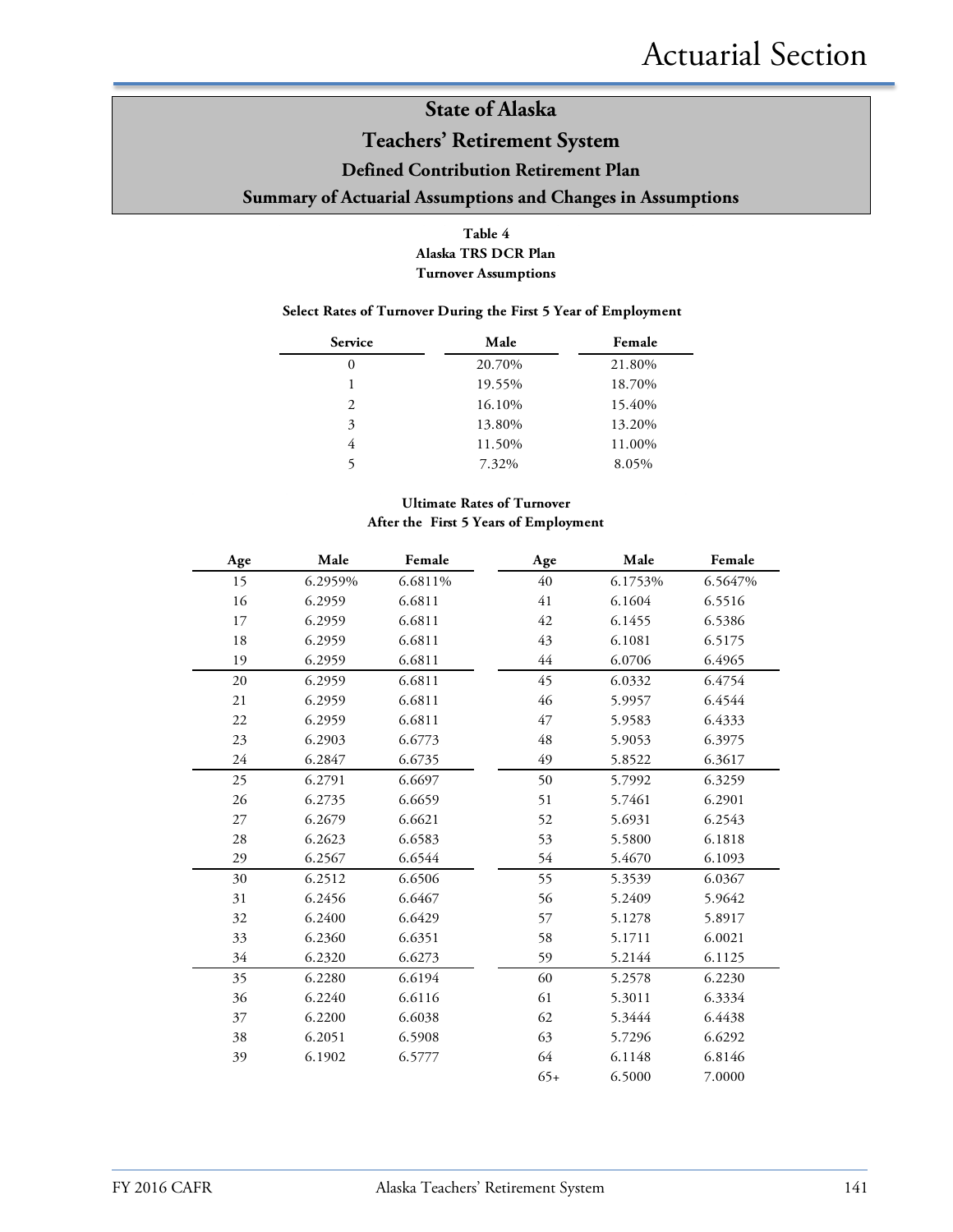### **Teachers' Retirement System**

**Defined Contribution Retirement Plan**

### **Summary of Actuarial Assumptions and Changes in Assumptions**

| <br>Alaska TRS DCR Plan<br><b>Disability Table</b> |         |  |  |  |
|----------------------------------------------------|---------|--|--|--|
| Age                                                | Unisex  |  |  |  |
| <19                                                | 0.0560% |  |  |  |
| 20                                                 | 0.0560  |  |  |  |
| 21                                                 | 0.0563  |  |  |  |
| 22                                                 | 0.0565  |  |  |  |
| 23                                                 | 0.0574  |  |  |  |
| 24                                                 | 0.0583  |  |  |  |
| 25                                                 | 0.0593  |  |  |  |
| 26                                                 | 0.0602  |  |  |  |
| 27                                                 | 0.0611  |  |  |  |
| 28                                                 | 0.0611  |  |  |  |
| 29                                                 | 0.0612  |  |  |  |
| 30                                                 | 0.0612  |  |  |  |
| 31                                                 | 0.0613  |  |  |  |
| 32                                                 | 0.0613  |  |  |  |
| 33                                                 | 0.0622  |  |  |  |
| 34                                                 | 0.0631  |  |  |  |
| 35                                                 | 0.0641  |  |  |  |
| 36                                                 | 0.0650  |  |  |  |
| 37                                                 | 0.0659  |  |  |  |
| 38                                                 | 0.0674  |  |  |  |
| 39                                                 | 0.0689  |  |  |  |
| 40                                                 | 0.0703  |  |  |  |
| 41                                                 | 0.0718  |  |  |  |
| 42                                                 | 0.0733  |  |  |  |
| 43                                                 | 0.0770  |  |  |  |
| 44                                                 | 0.0806  |  |  |  |
| 45                                                 | 0.0843  |  |  |  |
| 46                                                 | 0.0879  |  |  |  |
| 47                                                 | 0.0916  |  |  |  |
| 48                                                 | 0.0975  |  |  |  |
| 49                                                 | 0.1034  |  |  |  |
| 50                                                 | 0.1093  |  |  |  |
| 51                                                 | 0.1152  |  |  |  |
| 52                                                 | 0.1211  |  |  |  |
| 53                                                 | 0.1356  |  |  |  |
| 54                                                 | 0.1501  |  |  |  |

# **Table 5**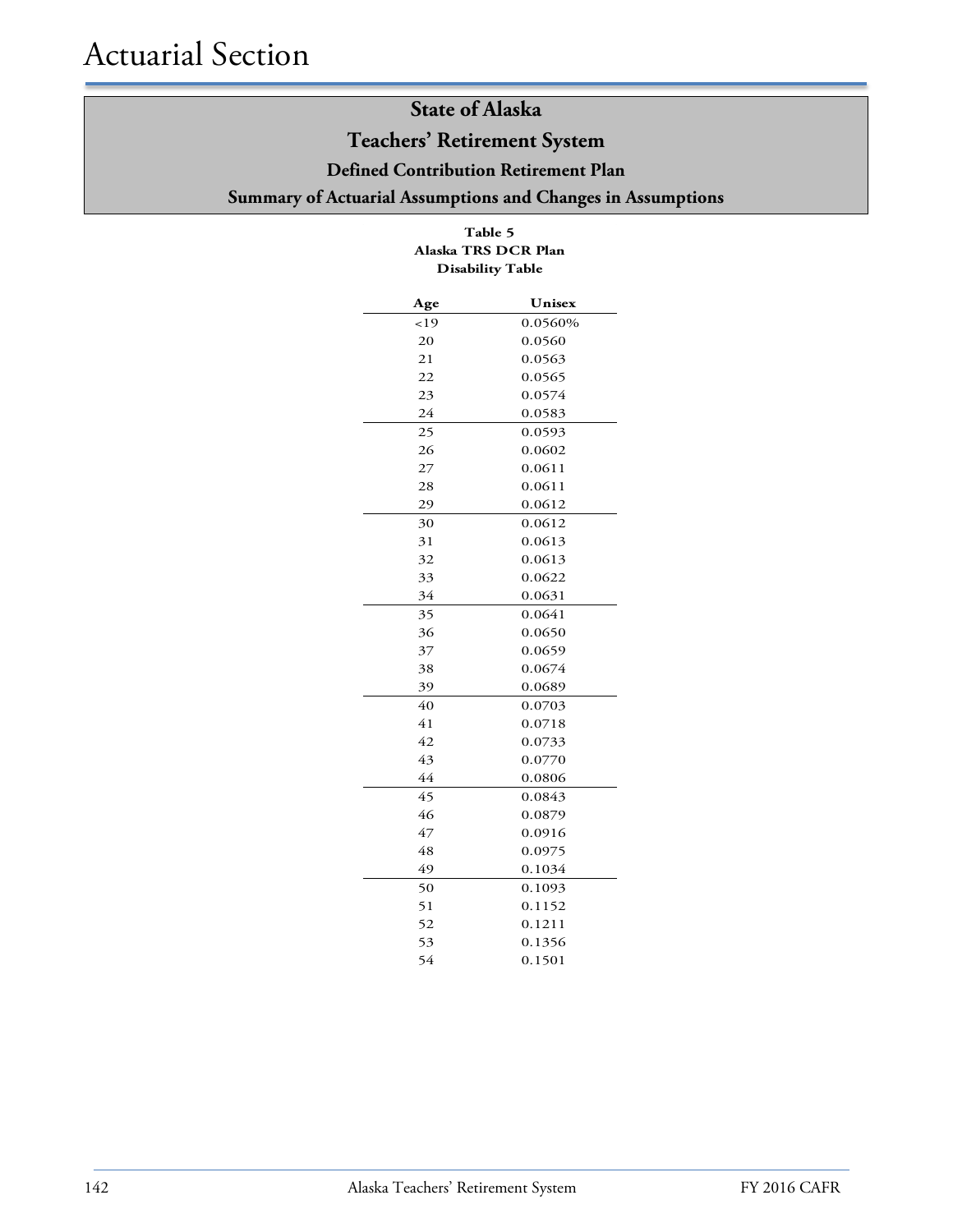### **Teachers' Retirement System**

**Defined Contribution Retirement Plan**

**Summary of Actuarial Assumptions and Changes in Assumptions**

#### **Table 6 Alaska TRS DCR Plan Retirement Table**

| Age | Rate   |
|-----|--------|
| 54  | 2.00%  |
| 55  | 3.00   |
| 56  | 3.00   |
| 57  | 3.00   |
| 58  | 3.00   |
| 59  | 3.00   |
| 60  | 5.00   |
| 61  | 5.00   |
| 62  | 10.00  |
| 63  | 5.00   |
| 64  | 5.00   |
| 65  | 25.00  |
| 66  | 25.00  |
| 67  | 25.00  |
| 68  | 20.00  |
| 69  | 20.00  |
| >70 | 100.00 |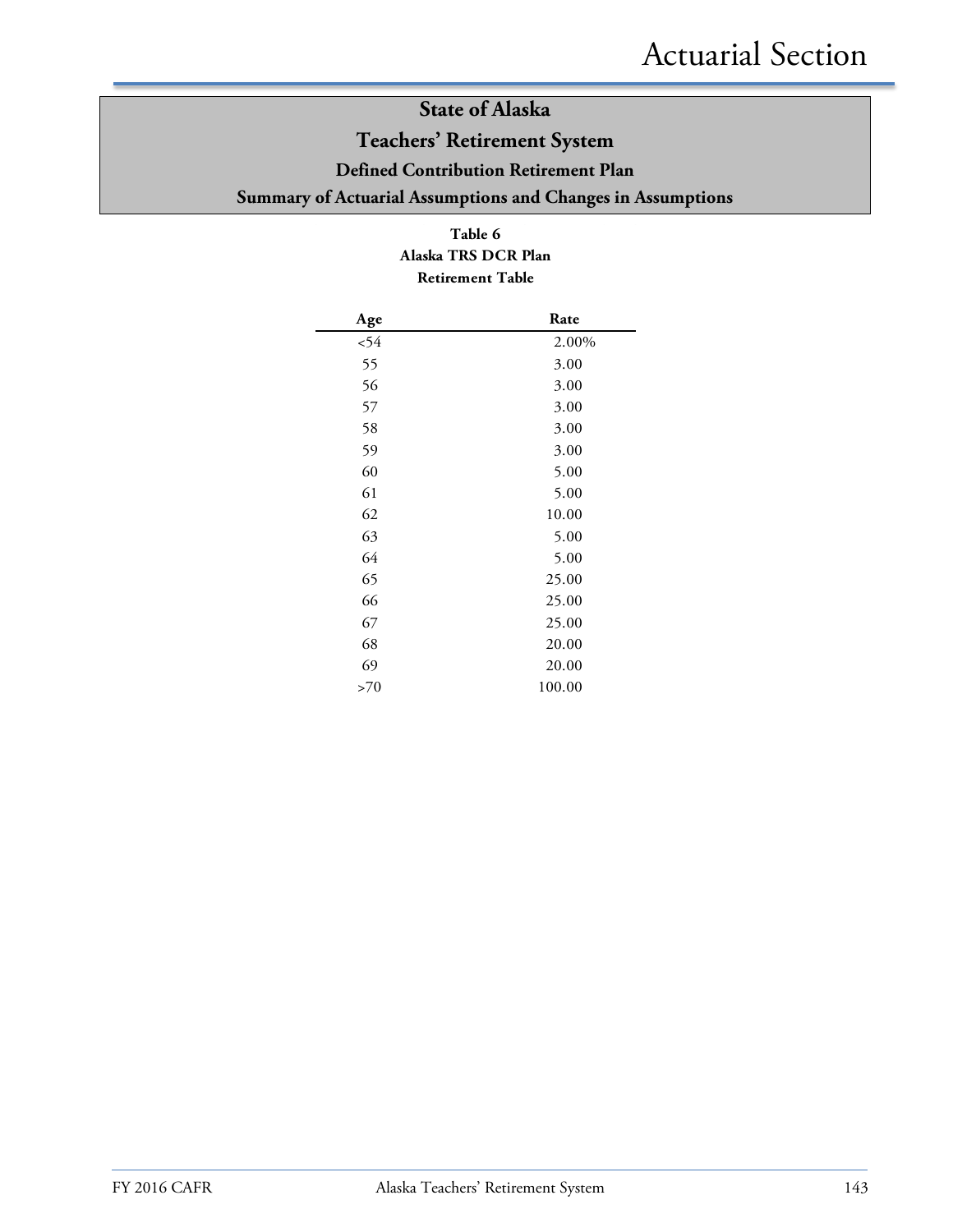# Actuarial Section

| <b>Teachers' Retirement System</b><br><b>Defined Contribution Retirement Plan</b><br>Occupational Death and Disability and Retiree Medical Benefits<br><b>Funding Excess/(Unfunded Liability)</b><br>(In thousands) |                                             |                                  |                                                         |                     |  |
|---------------------------------------------------------------------------------------------------------------------------------------------------------------------------------------------------------------------|---------------------------------------------|----------------------------------|---------------------------------------------------------|---------------------|--|
| <b>Actuarial</b><br><b>Valuation Year</b><br><b>Ended June 30</b>                                                                                                                                                   | <b>Occupational Death</b><br>and Disability | <b>Retiree</b><br><b>Medical</b> | Total<br><b>Funding Excess/ (Unfunded</b><br>Liability) | <b>Funded Ratio</b> |  |
| 2008                                                                                                                                                                                                                | \$376                                       | \$551                            | \$927                                                   | 215.73%             |  |
| 2009                                                                                                                                                                                                                | 1,057                                       | 907                              | 1,964                                                   | 234.5               |  |
| 2010                                                                                                                                                                                                                | 1,559                                       | 1,465                            | 3,024                                                   | 223.5               |  |
| 2011                                                                                                                                                                                                                | 2,136                                       | 1,572                            | 3,708                                                   | 196.1               |  |
| 2012                                                                                                                                                                                                                | 2,285                                       | (9,874)                          | (7,589)                                                 | 55.0                |  |
| 2013                                                                                                                                                                                                                | 2,452                                       | (13, 444)                        | (10,992)                                                | 50.3                |  |
| 2014                                                                                                                                                                                                                | 2,797                                       | (5, 482)                         | (2,685)                                                 | 83.5                |  |
| 2015                                                                                                                                                                                                                | 3,085                                       | (2,035)                          | (1,050)                                                 | 105.3               |  |



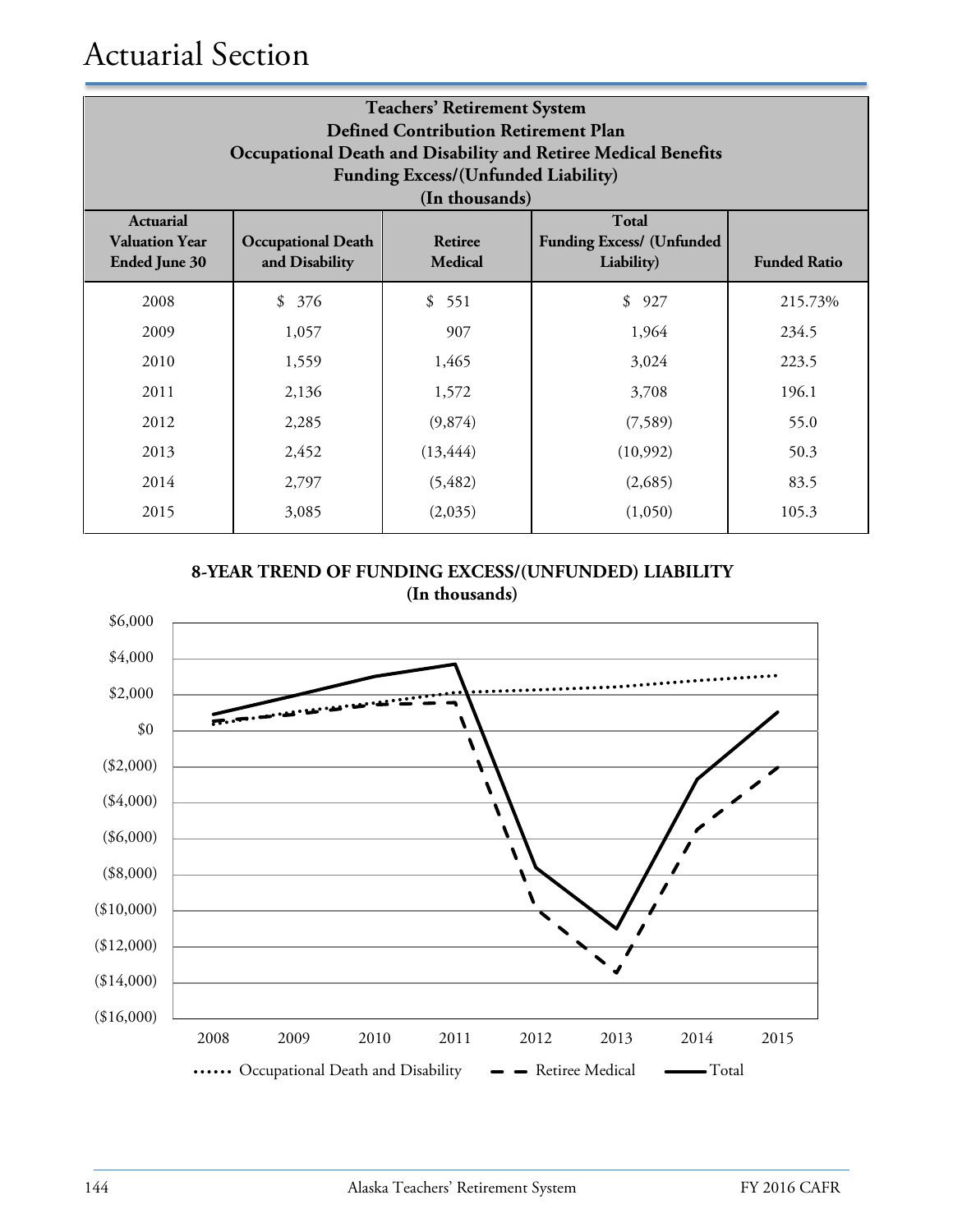| <b>Teachers' Retirement System</b><br><b>Defined Contribution Retirement Plan</b><br>Occupational Death and Disability and Retiree Medical Benefits<br><b>Employer Contribution Rates</b> |                                                                                                                                                                                                |       |       |       |       |  |  |  |
|-------------------------------------------------------------------------------------------------------------------------------------------------------------------------------------------|------------------------------------------------------------------------------------------------------------------------------------------------------------------------------------------------|-------|-------|-------|-------|--|--|--|
| Fiscal<br>Year                                                                                                                                                                            | <b>Actuarial</b><br>Occupational<br>Death and<br><b>Total Annual</b><br><b>Valuation Year</b><br>Retiree<br><b>Ended June 30</b><br><b>Disability</b><br><b>Medical</b><br>Required<br>Adopted |       |       |       |       |  |  |  |
| 2009                                                                                                                                                                                      | N/A                                                                                                                                                                                            | 0.62% | 0.99% | 1.61% | 1.61% |  |  |  |
| 2010                                                                                                                                                                                      | 2007                                                                                                                                                                                           | 0.32  | 1.03  | 1.35  | 1.35  |  |  |  |
| 2011                                                                                                                                                                                      | 2008                                                                                                                                                                                           | 0.28  | 0.68  | 0.96  | 0.96  |  |  |  |
| 2012                                                                                                                                                                                      | 2009                                                                                                                                                                                           |       | 0.58  | 0.58  | 0.58  |  |  |  |
| 2013                                                                                                                                                                                      | 2010                                                                                                                                                                                           |       | 0.49  | 0.49  | 0.49  |  |  |  |
| 2014                                                                                                                                                                                      | 2011                                                                                                                                                                                           |       | 0.47  | 0.47  | 0.47  |  |  |  |
| 2015                                                                                                                                                                                      | 2012                                                                                                                                                                                           |       | 2.04  | 2.04  | 2.04  |  |  |  |
| 2016                                                                                                                                                                                      | 2013                                                                                                                                                                                           |       | 2.04  | 2.04  | 2.04  |  |  |  |
| 2017                                                                                                                                                                                      | 2014                                                                                                                                                                                           |       | 1.05  | 1.05  | 1.05  |  |  |  |
| 2018                                                                                                                                                                                      | 2015                                                                                                                                                                                           |       | 0.91  | 0.91  | 0.91  |  |  |  |

Valuations are used to set contribution rates in future years.

#### **Teachers' Retirement System Defined Contribution Retirement Plan Occupational Death and Disability and Retiree Medical Benefits Schedule of Active Member Valuation Data**

|                                                                                                                   |               |                                          | Annual              | Percent<br>Increase/<br>(Decrease) in | Number of                  |
|-------------------------------------------------------------------------------------------------------------------|---------------|------------------------------------------|---------------------|---------------------------------------|----------------------------|
| <b>Valuation</b><br>Date                                                                                          | <b>Number</b> | <b>Annual Earnings</b><br>(In thousands) | Average<br>Earnings | Average<br>Earnings                   | Participating<br>Employers |
| June 30, 2015                                                                                                     | 4,095         | \$260,584                                | \$63,635            | 2.7%                                  | 58                         |
| June 30, 2014                                                                                                     | 3,547         | 219,701                                  | 61,940              | 2.4                                   | 58                         |
| June 30, 2013                                                                                                     | 3,272         | 197,944                                  | 60,496              | 3.5                                   | 58                         |
| June 30, 2012                                                                                                     | 3,057         | 178,761                                  | 58,476              | 4.7                                   | 58                         |
| June 30, 2011                                                                                                     | 2,708         | 151,269                                  | 55,860              | 5.6                                   | 58                         |
| June 30, 2010                                                                                                     | 2,246         | 118,813                                  | 52,900              | 5.7                                   | 58                         |
| June 30, 2009                                                                                                     | 1,792         | 89,708                                   | 50,061              | 6.4                                   | 58                         |
| June 30, 2008                                                                                                     | 1,198         | 56,369                                   | 47,053              | 6.2                                   | 58                         |
| June 30, 2007                                                                                                     | 641           | 28,410                                   | 44,322              |                                       | 58                         |
| June 30, 2006                                                                                                     |               |                                          |                     |                                       | 58                         |
| Total and average annual earnings ("valuation pay") are the annualized earnings for the fiscal year ending on the |               |                                          |                     |                                       |                            |

valuation date.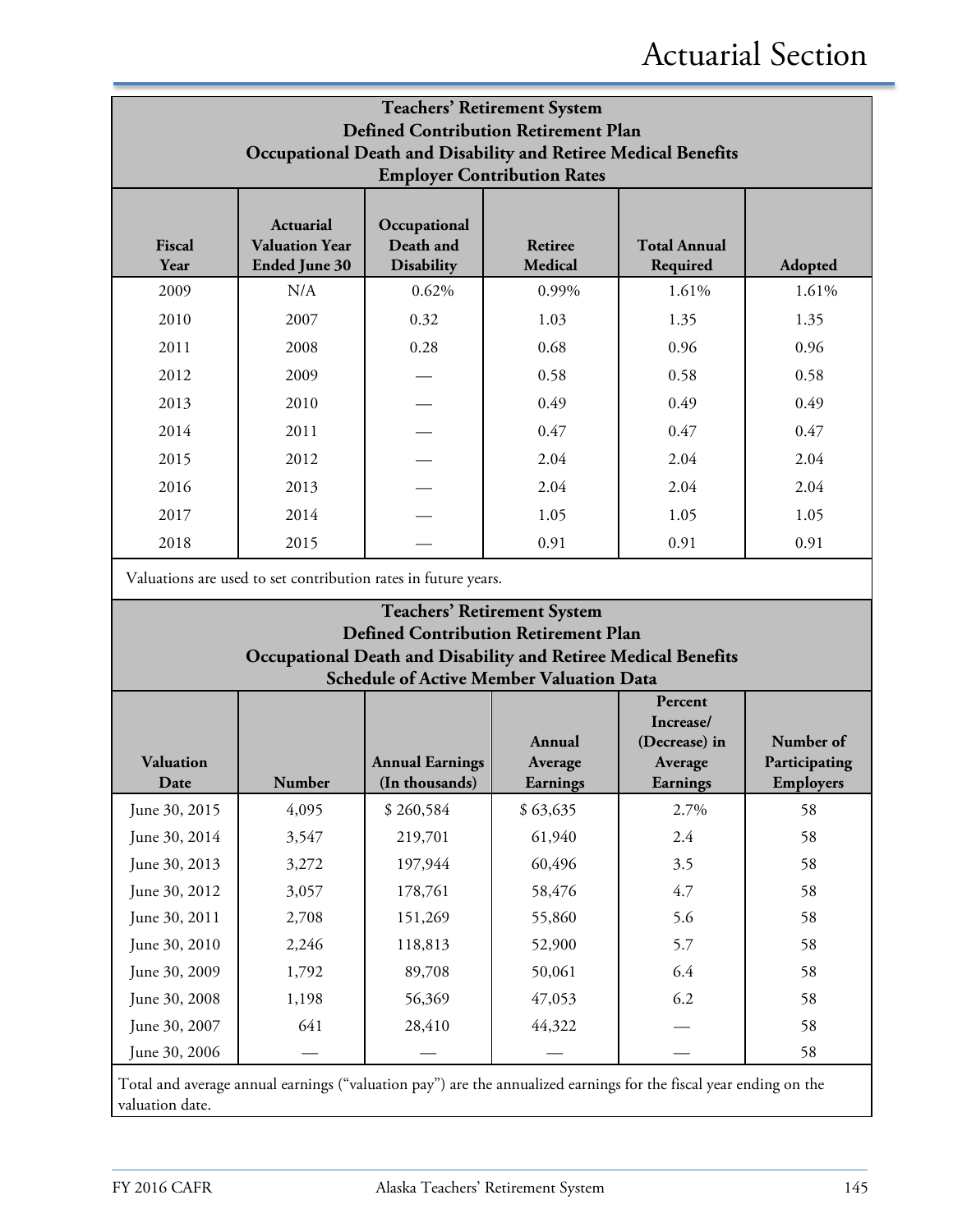# Actuarial Section

| <b>Teachers' Retirement System</b><br><b>Defined Contribution Retirement Plan</b><br><b>Occupational Death and Disability Solvency Test</b><br>(In thousands) |                                              |                                                                                     |                                                                       |                                                                              |        |                                                                    |        |
|---------------------------------------------------------------------------------------------------------------------------------------------------------------|----------------------------------------------|-------------------------------------------------------------------------------------|-----------------------------------------------------------------------|------------------------------------------------------------------------------|--------|--------------------------------------------------------------------|--------|
|                                                                                                                                                               |                                              | <b>Occupational Death and Disability</b><br><b>Aggregate Accrued Liability For:</b> |                                                                       |                                                                              |        | <b>Portion of Accrued Liabilities</b><br><b>Covered by Assets:</b> |        |
| <b>Valuation</b><br>Date                                                                                                                                      | (1)<br><b>Active Member</b><br>Contributions | (2)<br><b>Inactive</b><br><b>Members</b>                                            | (3)<br>Active<br><b>Members</b><br>(Employer-<br>Financed<br>Portion) | Occupational<br>Death and<br><b>Disability</b><br>Valuation<br><b>Assets</b> | (1)    | (2)                                                                | (3)    |
| June 30, 2015                                                                                                                                                 | $\frac{\text{I}}{\text{I}}$                  | $\frac{\text{I}}{\text{I}}$                                                         | \$29                                                                  | \$3,114                                                                      | 100.0% | 100.0%                                                             | 100.0% |
| June 30, 2014 <sup>1</sup>                                                                                                                                    |                                              |                                                                                     | 23                                                                    | 2,820                                                                        | 100.0  | 100.0                                                              | 100.0  |
| June 30, 2013                                                                                                                                                 |                                              |                                                                                     | 80                                                                    | 2,532                                                                        | 100.0  | 100.0                                                              | 100.0  |
| June 30, 2012                                                                                                                                                 |                                              |                                                                                     | 63                                                                    | 2,348                                                                        | 100.0  | 100.0                                                              | 100.0  |
| June 30, 2011                                                                                                                                                 |                                              |                                                                                     | 57                                                                    | 2,193                                                                        | 100.0  | 100.0                                                              | 100.0  |
| June 30, 2010 <sup>1</sup>                                                                                                                                    |                                              |                                                                                     | 18                                                                    | 1,577                                                                        | 100.0  | 100.0                                                              | 100.0  |
| June 30, 2009 <sup>1</sup>                                                                                                                                    |                                              |                                                                                     | 14                                                                    | 1,071                                                                        | 100.0  | 100.0                                                              | 100.0  |
| June 30, 2008                                                                                                                                                 |                                              |                                                                                     | 44                                                                    | 420                                                                          | 100.0  | 100.0                                                              | 100.0  |
| June 30, 2007                                                                                                                                                 |                                              |                                                                                     | 16                                                                    |                                                                              | 100.0  | 100.0                                                              | 0.0    |
| June 30, 2006                                                                                                                                                 |                                              |                                                                                     |                                                                       |                                                                              | N/A    | N/A                                                                | N/A    |
|                                                                                                                                                               | <sup>1</sup> Change in Assumptions           |                                                                                     |                                                                       |                                                                              |        |                                                                    |        |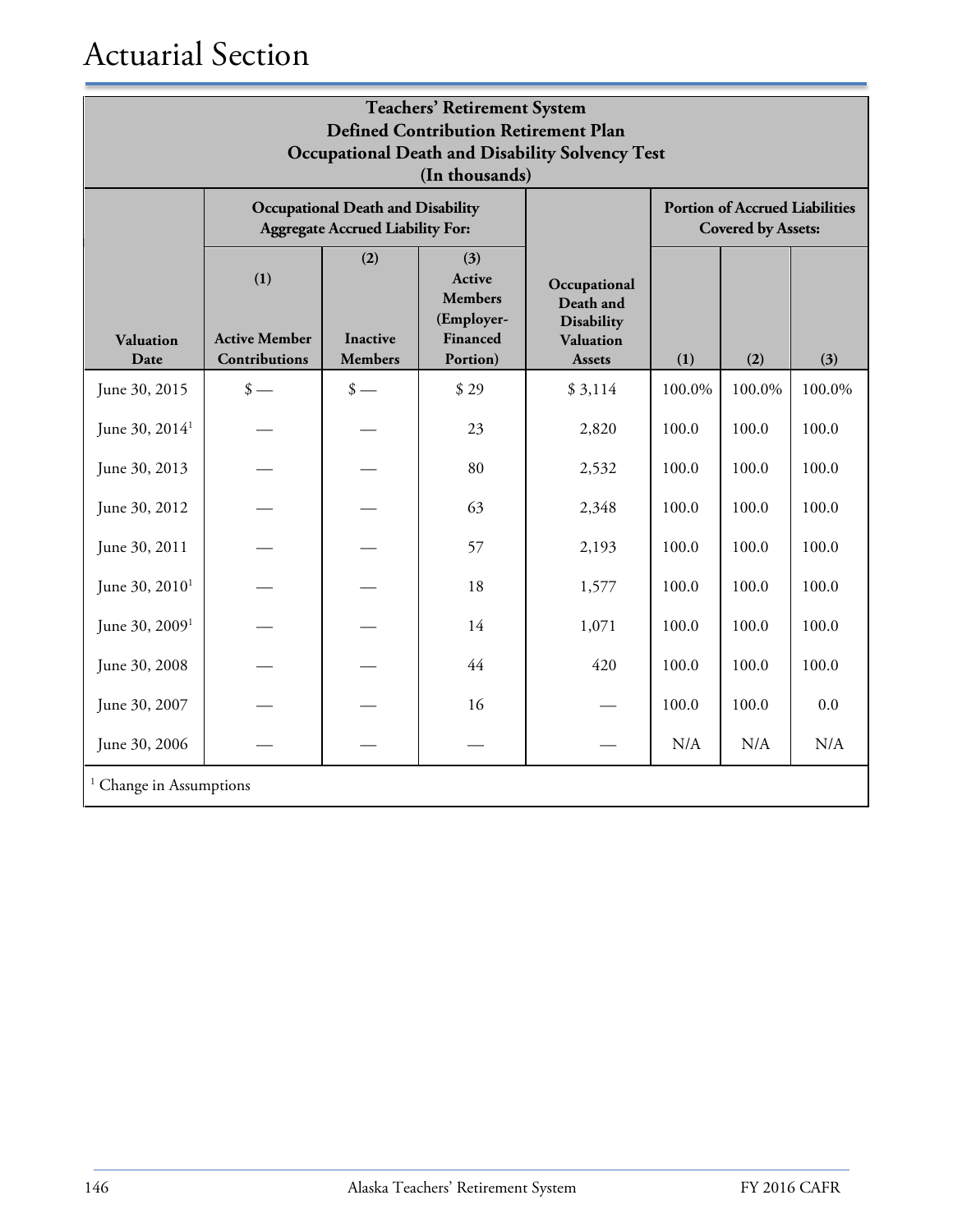# Actuarial Section

| <b>Teachers' Retirement System</b><br><b>Defined Contribution Retirement Plan</b><br><b>Retiree Medical Solvency Test</b><br>(In thousands) |                                              |                                                                   |                                                                       |                                                             |        |                                                                    |       |
|---------------------------------------------------------------------------------------------------------------------------------------------|----------------------------------------------|-------------------------------------------------------------------|-----------------------------------------------------------------------|-------------------------------------------------------------|--------|--------------------------------------------------------------------|-------|
|                                                                                                                                             |                                              | <b>Retiree Medical</b><br><b>Aggregate Accrued Liability For:</b> |                                                                       |                                                             |        | <b>Portion of Accrued Liabilities</b><br><b>Covered by Assets:</b> |       |
| <b>Valuation</b><br>Date                                                                                                                    | (1)<br><b>Active Member</b><br>Contributions | (2)<br><b>Inactive</b><br><b>Members</b>                          | (3)<br>Active<br><b>Members</b><br>(Employer-<br>Financed<br>Portion) | <b>Retiree Medical</b><br><b>Valuation</b><br><b>Assets</b> | (1)    | (2)                                                                | (3)   |
| June 20,2015                                                                                                                                | $\frac{\text{I}}{\text{I}}$                  | $\frac{\text{I}}{\text{I}}$                                       | \$19,768                                                              | \$17,733                                                    | 100.0% | 100.0%                                                             | 89.7% |
| June 20,2014 <sup>1</sup>                                                                                                                   |                                              |                                                                   | 16,273                                                                | 10,791                                                      | 100.0  | 100.0                                                              | 66.3  |
| June 20,2013                                                                                                                                |                                              |                                                                   | 22,058                                                                | 8,614                                                       | 100.0  | 100.0                                                              | 39.1  |
| June 20,2012 <sup>1</sup>                                                                                                                   |                                              |                                                                   | 16,811                                                                | 6,937                                                       | 100.0  | 100.0                                                              | 41.3  |
| June 30, 2011                                                                                                                               |                                              |                                                                   | 3,801                                                                 | 5,373                                                       | 100.0  | 100.0                                                              | 100.0 |
| June 30, 2010 <sup>1</sup>                                                                                                                  |                                              |                                                                   | 2,430                                                                 | 3,895                                                       | 100.0  | 100.0                                                              | 100.0 |
| June 30, 2009 <sup>1</sup>                                                                                                                  |                                              |                                                                   | 1,446                                                                 | 2,353                                                       | 100.0  | 100.0                                                              | 100.0 |
| June 30, 2008 <sup>1</sup>                                                                                                                  |                                              |                                                                   | 757                                                                   | 1,308                                                       | 100.0  | 100.0                                                              | 100.0 |
| June 30, 2007                                                                                                                               |                                              |                                                                   | 358                                                                   | 597                                                         | 100.0  | 100.0                                                              | 100.0 |
| June 30, 2006                                                                                                                               |                                              |                                                                   |                                                                       |                                                             | N/A    | N/A                                                                | N/A   |

Retiree medical liabilities are calculated using the funding assumptions (i.e., funding investment return and net of Medicare Part D subsidy).

<sup>1</sup> Change in Assumptions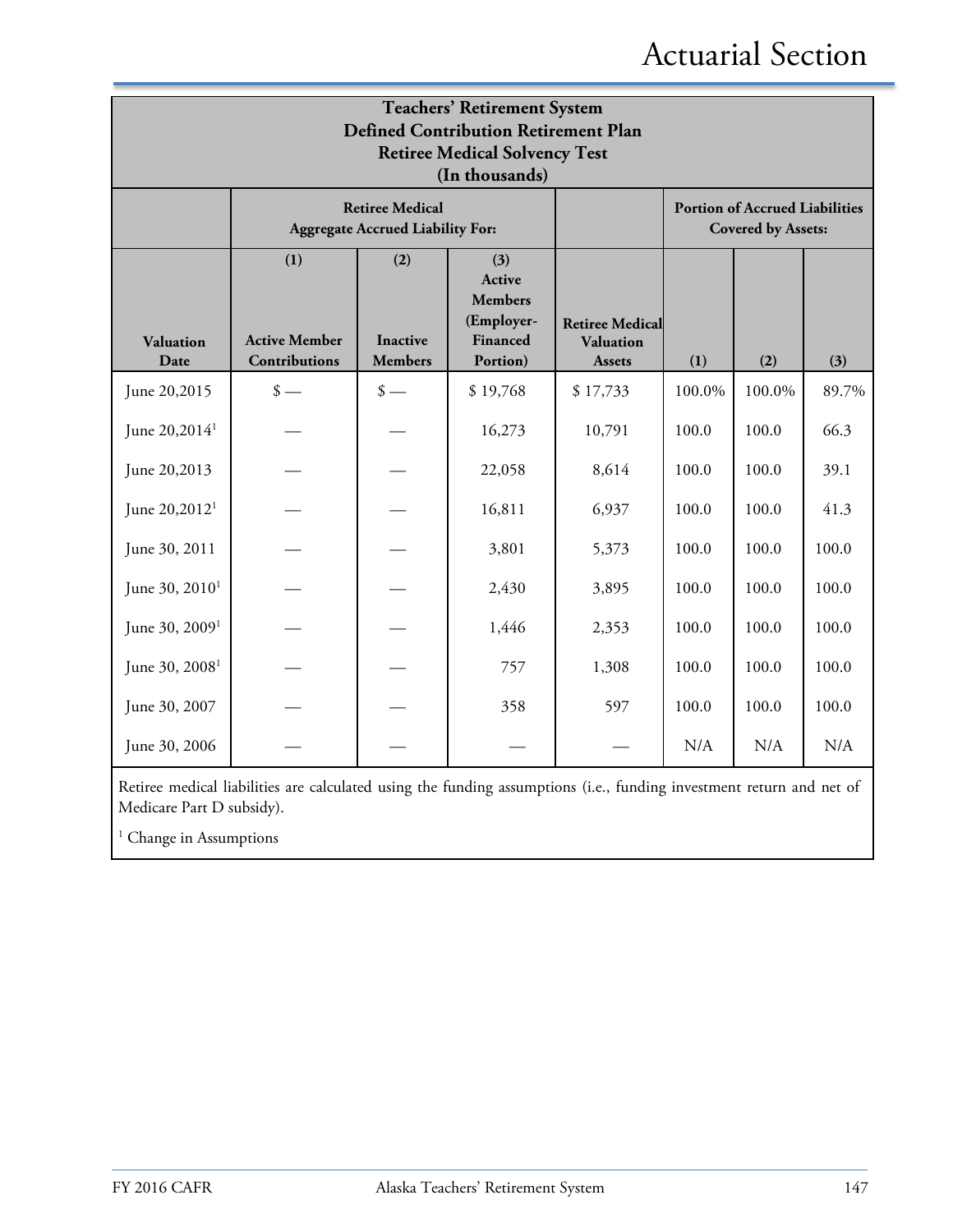### **State of Alaska Teachers' Retirement System Defined Contribution Retirement Plan Summary of Plan Provisions and Changes in Plan Provisions**

#### 1. **Effective Date**

July 1, 2006, with amendments through June 30, 2015.

#### 2. **Administration of Plan**

The Commissioner of Administration or the Commissioner's designee is the administrator of the Plan. The Attorney General of the state is the legal counsel for the Plan and shall advise the administrator and represent the Plan in legal proceedings.

The Alaska Retirement Management Board prescribes policies, adopts regulations, invests the funds, and performs other activities necessary to carry out the provisions of the Plan.

#### 3. **Employers Included**

Currently there are 58 employers participating in the TRS DCR, including the State of Alaska, 53 school districts, and four other eligible organizations.

#### 4. **Membership**

An employee of a participating employer who first enters service on or after July 1, 2006, or a member of the defined benefit plan who works for an employer who began participation on or after July 1, 2006, and meets the following criteria is a member in the Plan:

- Permanent full-time or part-time elementary or secondary teachers, school nurses, or a person in a position requiring a teaching certificate as a condition of hire in a public school of the State of Alaska, the Department of Education and Early Development or in the Department of Labor and Workforce Development.
- Full-time or part-time teachers at the University of Alaska or persons occupying full-time administrative positions requiring academic standing who are not in the University's Optional Retirement Plan.

Members can convert to the TRS DCR if they are an eligible nonvested member of the TRS defined benefit plan whose employer consents to transfers to the defined contribution plan and they elect to transfer his or her account balance to the TRS DCR.

#### 5. **Member Contributions**

Other than the member-paid premiums show on the next page, there are no member contributions for the occupational death & disability and retiree medical benefits.

#### 6. **Retiree Medical Benefits**

• Member must retire directly from the plan to be eligible for retiree medical coverage. Normal retirement eligibility is the earlier of a) 30 years of service or b) Medicare eligible and 10 years of service.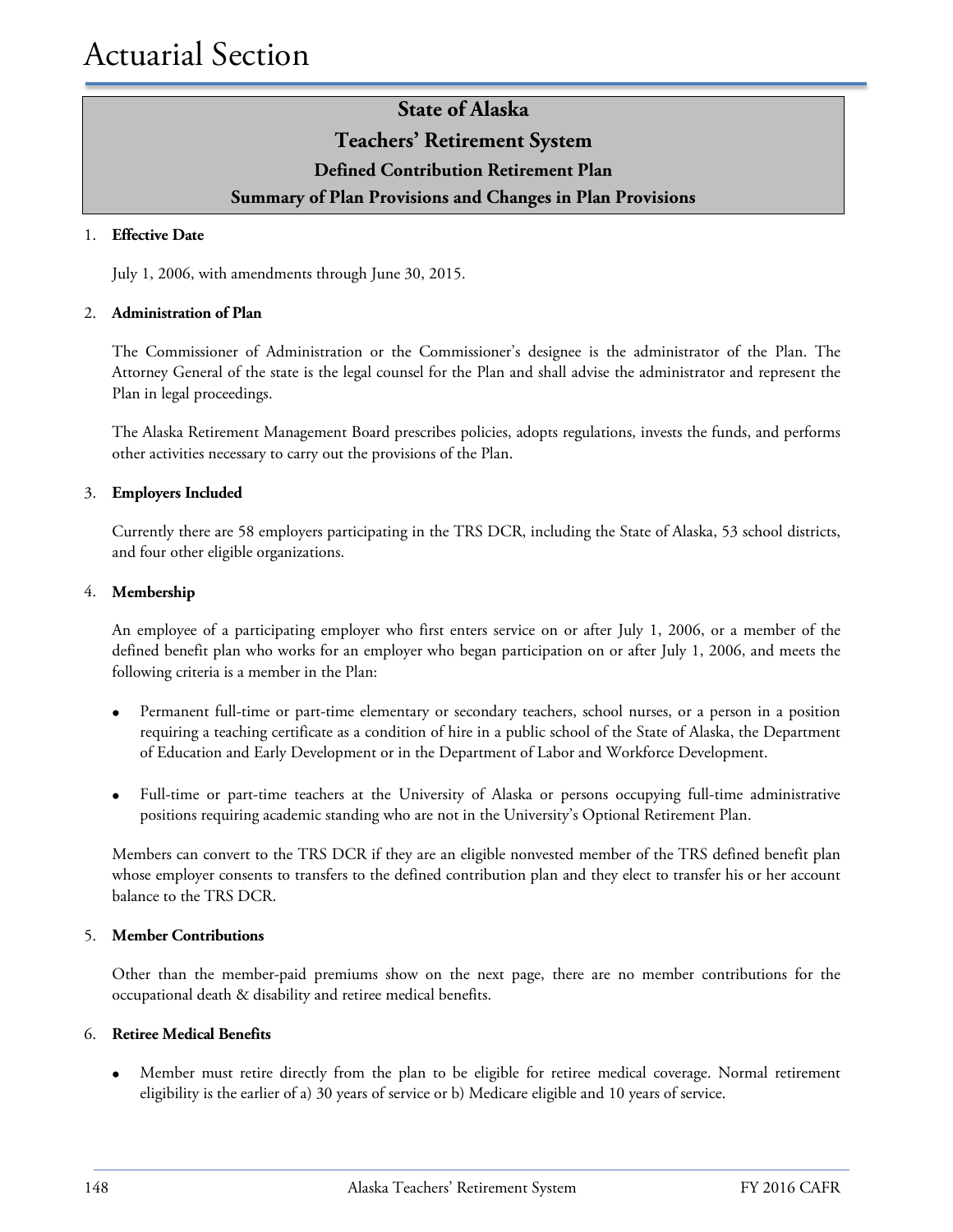#### **Teachers' Retirement System**

#### **Defined Contribution Retirement Plan**

#### **Summary of Plan Provisions and Changes in Plan Provisions**

- No retiree medical benefits are provided until normal retirement eligibility. The member's premium is 100% until the member is Medicare eligible. The member's premium for dependent coverage is 100% until both the member and dependent are Medicare eligible.
- Coverage cannot be denied except for failure to pay premium.
- Members who are receiving disability benefits or survivors who are receiving monthly survivor benefits are not eligible until the member meets, or would have met if he/she had lived, the normal retirement eligibility requirements.
- The following is an illustration of the potential medical benefits to be offered. The State Department of Administration has not yet established the provisions of the medical plan to be offered to TRS DCR retirees. An updated design is expected to be determined in 2016. The plan description below is used for valuation purposes and is based on prior communications with the Department of Administration.

|                                        | <b>Member Cost Share</b> | <b>Member Cost Share</b>                  |
|----------------------------------------|--------------------------|-------------------------------------------|
| Plan Feature                           | (In-Network)             | (Out-of-Network)                          |
| Deductible (single/family)*            |                          | \$250/\$500                               |
| Coinsurance **                         | 20% after deductible     | 40% after deductible                      |
| Maximum Out-of-Pocket* (single/family) | \$2,500/\$5,000          | \$5,000/\$10,000                          |
| <b>Emergency Room Copay</b>            | \$100                    | \$100                                     |
| Preventive Care                        |                          | 0% benefit limited to \$2,000/member/year |
| Lifetime Max                           |                          | \$3,000,000 with \$5,000 restore          |

\* Assumed to increase annually to mitigate impact of healthcare cost trend

\*\* Includes pharmacy benefits

- The plan's coverage is supplemental to Medicare.
- The premium for Medicare-eligible retirees or for Medicare-eligible dependents of Medicare eligible retirees will be based on the member's years of service. The percentage of premium paid by the member is as follows:

|                         | <b>Percent of Premium</b> |
|-------------------------|---------------------------|
| <b>Years of Service</b> | Paid by Member            |
| Less than 15 years      | 30.00%                    |
| $15 - 19$               | 25.00                     |
| $20 - 24$               | 20.00                     |
| $25 - 29$               | 15.00                     |
| years or more<br>30     | 10.00                     |

The premium for dependents who are not eligible for Medicare was assumed to be 100%, consistent with that of the retiree.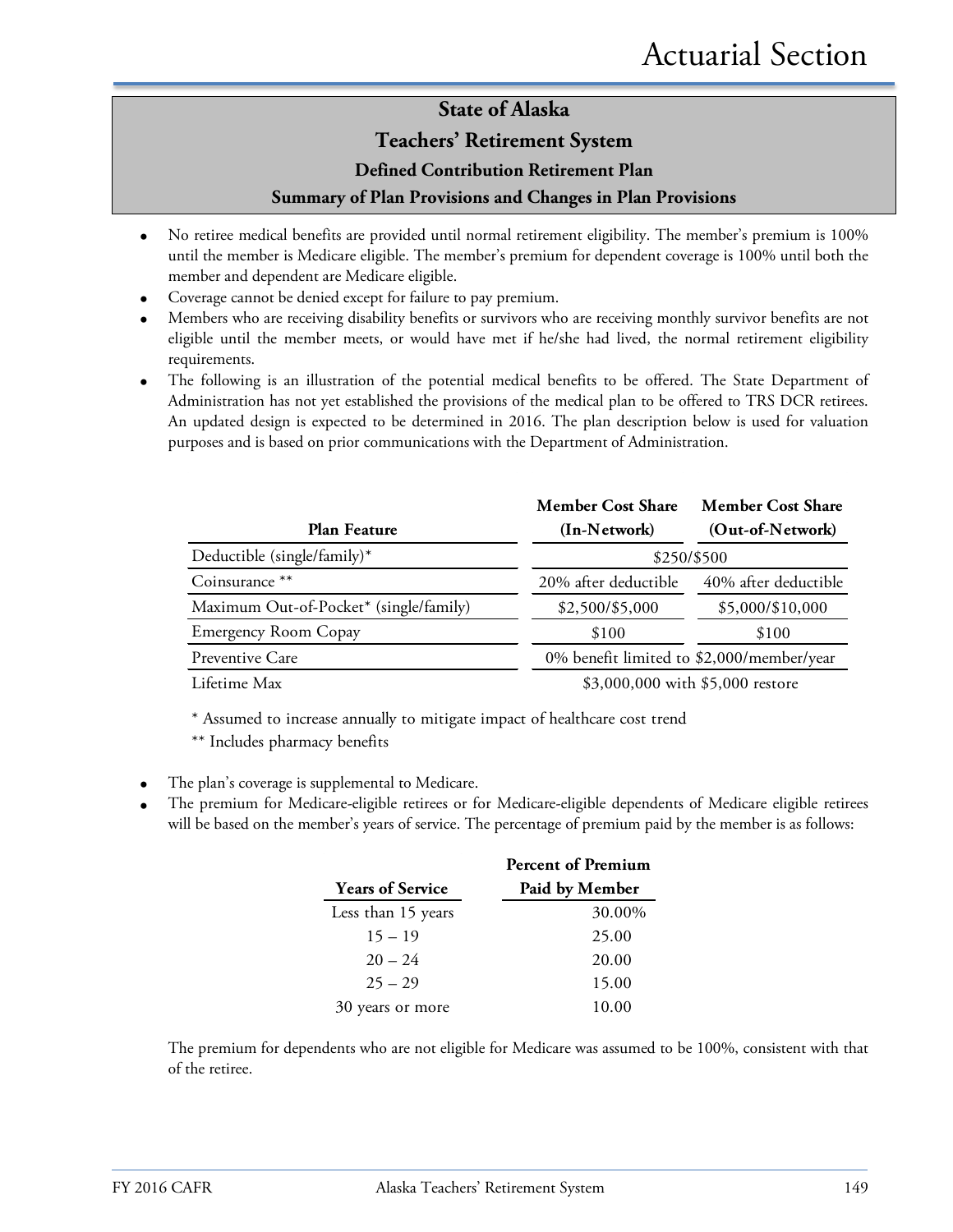#### **Teachers' Retirement System Defined Contribution Retirement Plan**

#### **Summary of Plan Provisions and Changes in Plan Provisions**

Members have a separate defined contribution Health Reimbursement Arrangement account that can be used to pay for premiums or other medical expenses.

• Coverage will continue for surviving spouses of covered retired members.

#### 7. **Occupational Disability Benefits**

- Benefit is 40% of salary at date of disability.
- Disability Benefit Adjustment: The disability benefit is increased by 75% of the cost of living increase in the preceding calendar year of 9%, whichever is less.
- Member earns service while on occupational disability.
- Benefits cease when the member becomes eligible for normal retirement at Medicare-eligible age and 10 years of service, or at any age with 30 years of service.
- No retiree medical benefits are provided until normal retirement eligibility. The member's premium is 100% until they are Medicare eligible. Medicare-eligible premiums follow the service-based schedule above.

#### 8. **Occupational Death Benefits**

- Benefit is 40% of salary.
- Survivor's Pension Adjustment: 50% of the cost of living increase in the preceding calendar year or 6%, whichever is less, if the recipient is at least age 60 on July 1, or under age 60 if the recipient has been receiving TRS benefits for at least 8 years as of July1.
- Benefits cease when the member would have become eligible for normal retirement.
- The period during which the survivor is receiving benefits is counted as service credit toward retiree medical benefits.
- No retiree medical benefits are provided until the member would have been eligible for normal retirement. The surviving spouse's premium is 100% until the member would have been Medicare eligible. Medicareeligible premiums follow the service-based schedule above.

#### 9. **Changes Since the Prior Valuation**

There have been no changes since the prior valuation.